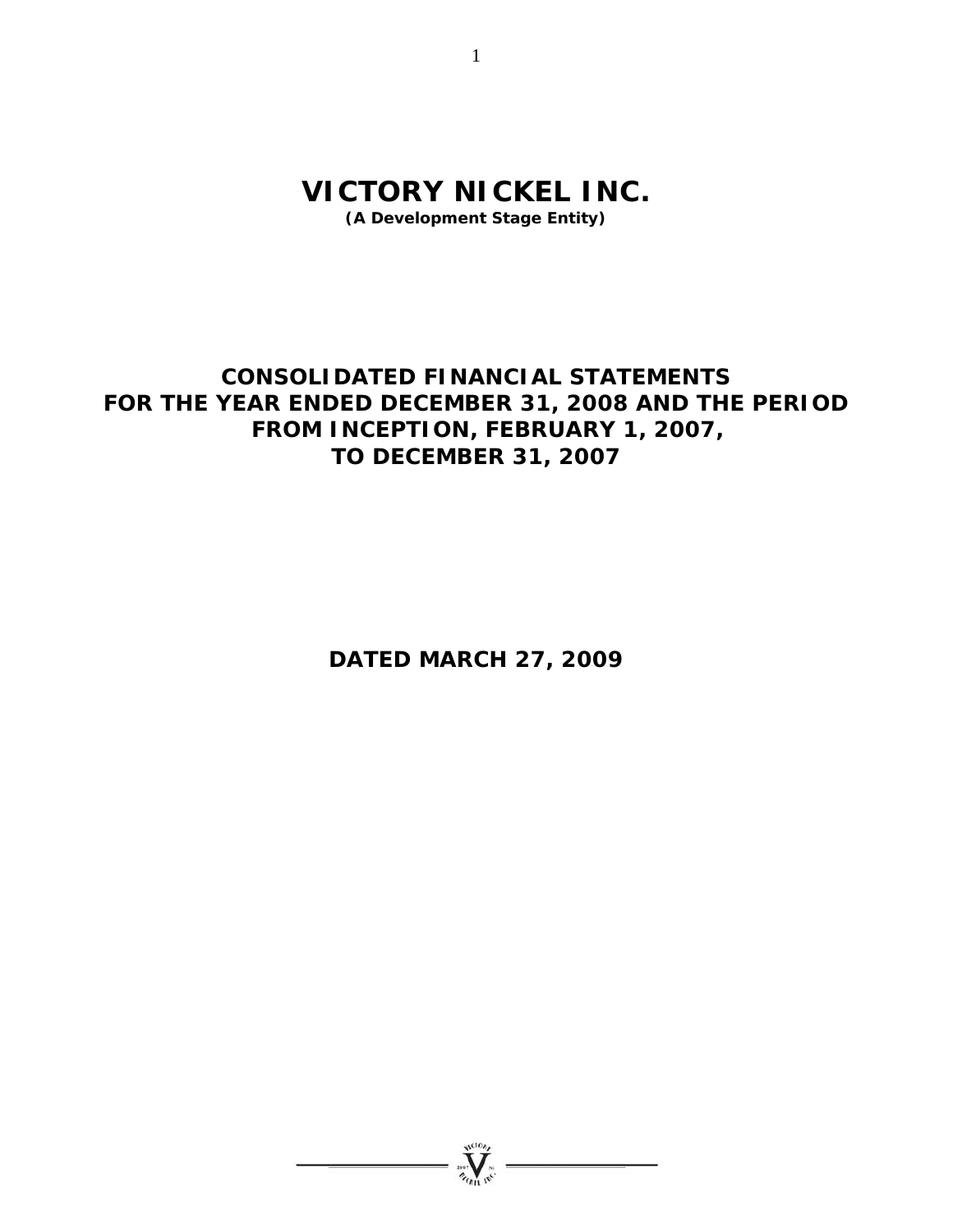# MANAGEMENT'S RESPONSIBILITY FOR CONSOLIDATED FINANCIAL STATEMENTS

All of the information in the annual report and accompanying consolidated financial statements of Victory Nickel Inc. is the responsibility of management. The consolidated financial statements have been prepared by management in accordance with Canadian generally accepted accounting principles. Where necessary, management has made judgments and estimates in preparing the consolidated financial statements and such statements have been prepared within acceptable limits of materiality. The financial information contained elsewhere in the annual report has been reviewed to ensure that it is consistent with the consolidated financial statements.

Management maintains appropriate systems of internal control to give reasonable assurance that its assets are safeguarded, and the financial records are properly maintained.

The Board of Directors is responsible for ensuring that management fulfils its responsibilities for financial reporting and internal control and exercises this responsibility principally through the Audit Committee. The Audit Committee, which is comprised of Directors, none of whom are employees or officers of the Company, meets with management and the external auditors to review the auditors' report and the consolidated financial statements to satisfy itself that management is properly discharging its responsibilities to the Directors, who approve the consolidated financial statements.

A firm of independent Chartered Accountants, appointed by the shareholders, audits the consolidated financial statements in accordance with Canadian generally accepted auditing standards and provides an independent professional opinion thereon. The external auditors have free and full access to the Audit Committee with respect to their findings regarding the fairness of financial reporting and the adequacy of internal controls.

René R. Galipeau **Alison J. Sutcliffe** March 27, 2009 March 27, 2009

Chief Executive Officer Vice-President, Finance & CFO

# AUDITORS' REPORT

### TO THE SHAREHOLDERS OF VICTORY NICKEL INC.

We have audited the consolidated balance sheets of Victory Nickel Inc. as at December 31, 2008 and 2007 and the consolidated statements of operations and comprehensive loss, shareholders' equity and cash flows for the year ended December 31, 2008 and the period from inception, February 1, 2007, to December 31, 2007. These financial statements are the responsibility of the Company's management. Our responsibility is to express an opinion on these financial statements based on our audits.

We conducted our audits in accordance with Canadian generally accepted auditing standards. Those standards require that we plan and perform an audit to obtain reasonable assurance whether the financial statements are free of material misstatement. An audit includes examining, on a test basis, evidence supporting the amounts and disclosures in the financial statements. An audit also includes assessing the accounting principles used and significant estimates made by management, as well as evaluating the overall financial statement presentation.

In our opinion, these consolidated financial statements present fairly, in all material respects, the financial position of the Company as at December 31, 2008 and 2007 and the results of its operations and its cash flows for the year ended December 31, 2008 and the period from inception, February 1, 2007, to December 31, 2007 in accordance with Canadian generally accepted accounting principles.

Toronto, Canada (signed) "BDO Dunwoody LLP" March 27, 2009 Chartered Accountants Licensed Public Accountants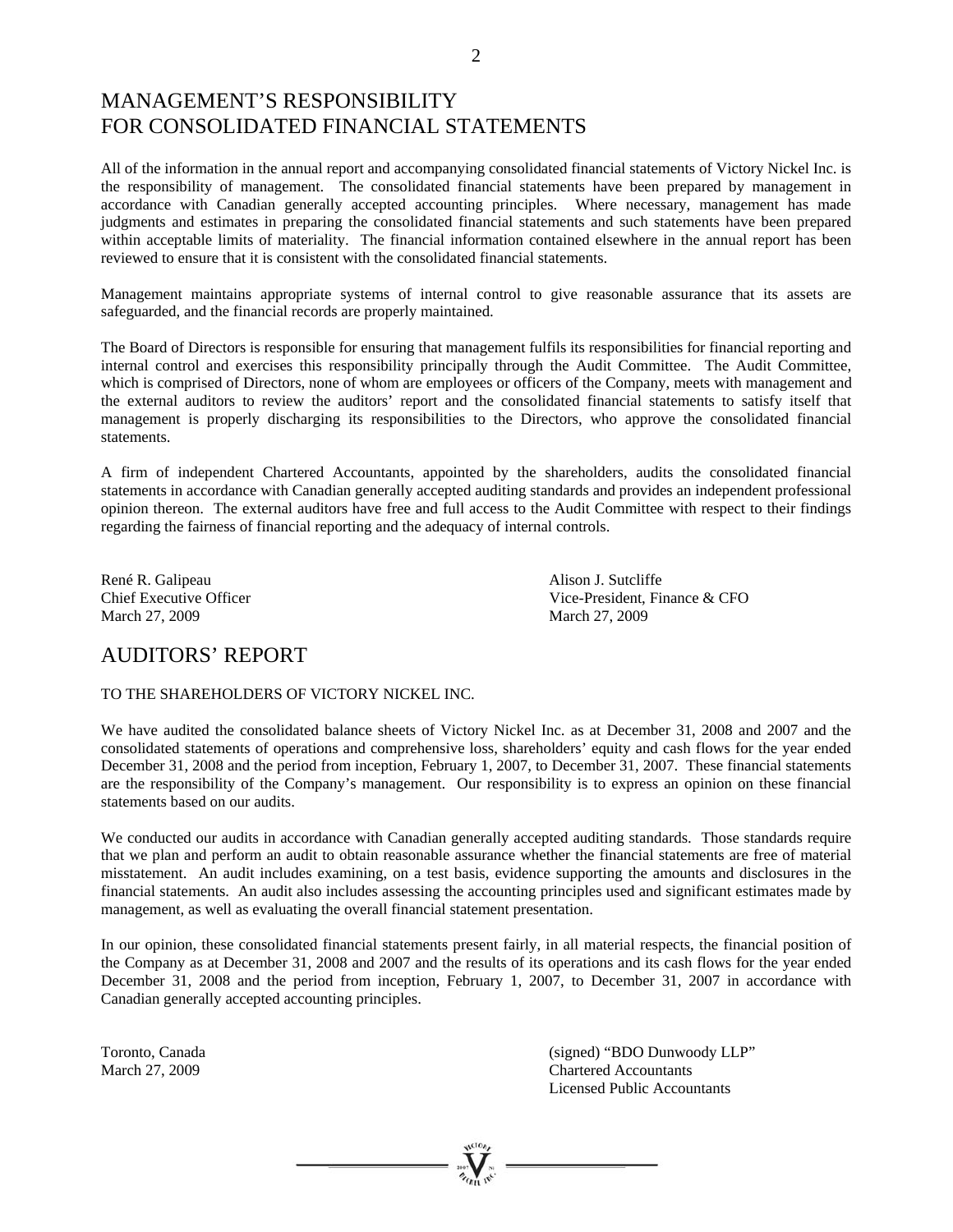# **VICTORY NICKEL INC.**  (A Development Stage Entity) **CONSOLIDATED BALANCE SHEETS**

| As at December 31, (in thousands of Canadian dollars)                                                                                                   | 2008              |               | 2007       |
|---------------------------------------------------------------------------------------------------------------------------------------------------------|-------------------|---------------|------------|
| <b>ASSETS</b>                                                                                                                                           |                   |               |            |
| <b>Current</b>                                                                                                                                          |                   |               |            |
| Cash and cash equivalents                                                                                                                               | \$<br>4,418       | <sup>\$</sup> | 12,885     |
| Marketable securities (Note 7)                                                                                                                          | 450               |               |            |
| Accounts receivable                                                                                                                                     | 653               |               | 480        |
| Prepaid expenses and deposits                                                                                                                           | 200               |               | 3          |
| <b>Total Current Assets</b>                                                                                                                             | 5,721             |               | 13,368     |
| <b>Exploration Advances (Note 8)</b>                                                                                                                    |                   |               | 280        |
| <b>Exploration and Development Projects (Note 9)</b>                                                                                                    | 31,430            |               | 15,762     |
| <b>Property and Equipment (Note 10)</b>                                                                                                                 | <b>116</b>        |               |            |
|                                                                                                                                                         | \$<br>37,267      | \$            | 29,410     |
| <b>LIABILITIES AND SHAREHOLDERS' EQUITY</b><br><b>Current</b><br>Accounts payable and accrued liabilities<br>Due to Nuinsco Resources Limited (Note 15) | \$<br>1,899<br>18 | $\mathbb{S}$  | 825<br>158 |
| <b>Total Current Liabilities</b>                                                                                                                        | 1,917             |               | 983        |
| <b>Future Income Taxes (Note 12)</b>                                                                                                                    |                   |               | 1,689      |
|                                                                                                                                                         | 1,917             |               | 2,672      |
| <b>Shareholders' Equity (Note 11)</b>                                                                                                                   |                   |               |            |
| Share capital                                                                                                                                           | 38,264            |               | 27,606     |
| Contributed surplus                                                                                                                                     | 1,857             |               | 1,360      |
| Deficit                                                                                                                                                 | (4,771)           |               | (2,228)    |
| <b>Net Shareholders' Equity</b>                                                                                                                         | 35,350            |               | 26,738     |
|                                                                                                                                                         | \$<br>37,267      | \$            | 29,410     |

# **NATURE OF OPERATIONS (Note 1)**

Approved by the Board of Directors

| (signed)         | (signed)          |
|------------------|-------------------|
| W. Warren Holmes | Cynthia P. Thomas |
| Director         | Director          |

The accompanying notes are an integral part of these consolidated financial statements

**William**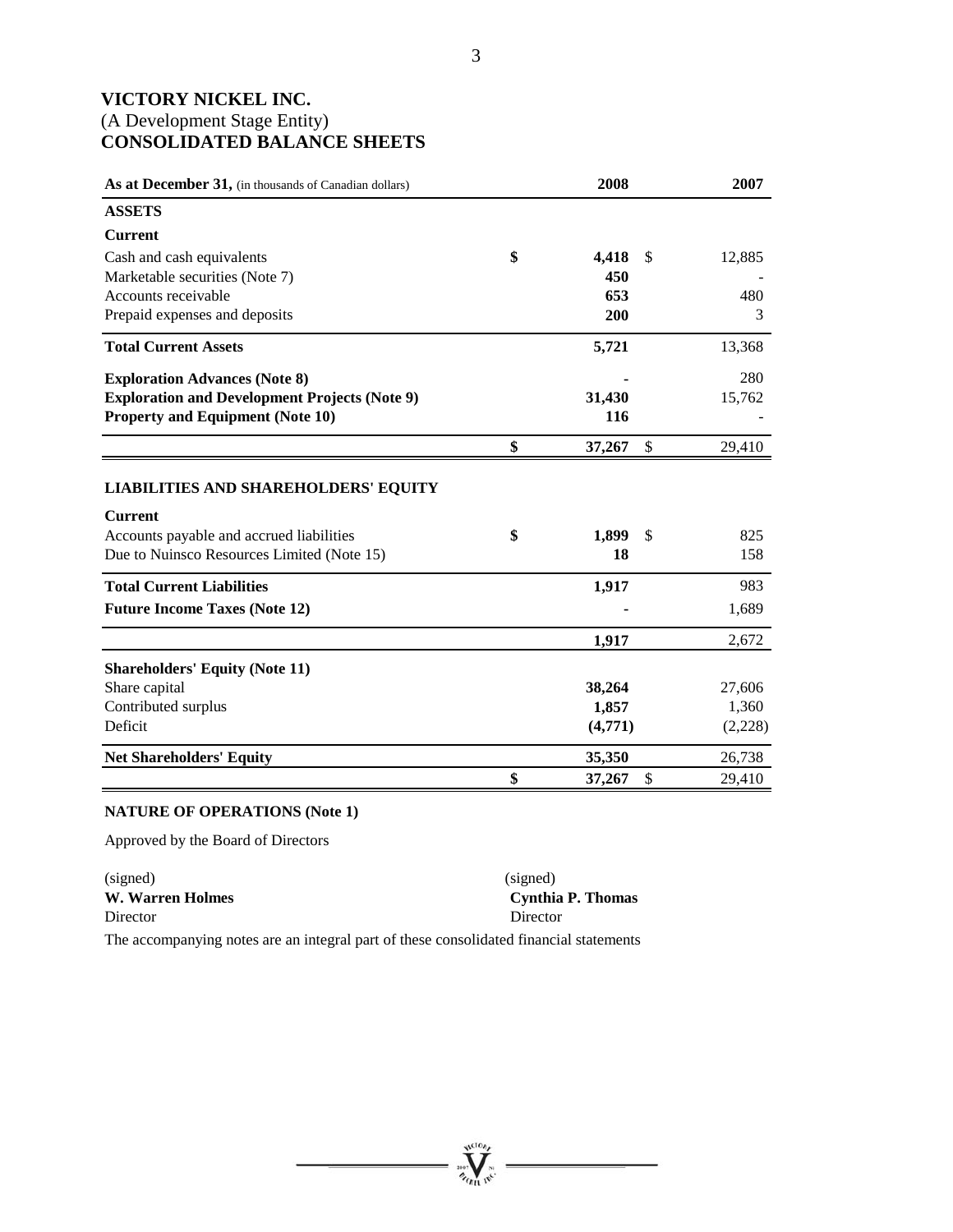# **VICTORY NICKEL INC.**

(A Development Stage Entity) **CONSOLIDATED STATEMENTS OF OPERATIONS AND COMPREHENSIVE LOSS** 

|                                                              |                                           |               | <b>Period from</b>                                                |
|--------------------------------------------------------------|-------------------------------------------|---------------|-------------------------------------------------------------------|
| (in thousands of Canadian dollars, except per share amounts) | <b>Year Ended</b><br>December 31,<br>2008 |               | Inception,<br><b>February 1, 2007,</b><br>to December 31,<br>2007 |
| <b>Revenue</b>                                               |                                           |               |                                                                   |
| Interest income                                              | \$<br>241                                 | <sup>\$</sup> | 497                                                               |
| Gain on marketable securities                                |                                           |               | 62                                                                |
|                                                              | 241                                       |               | 559                                                               |
| <b>Costs and Expenses</b>                                    |                                           |               |                                                                   |
| General and administrative (Note 15)                         | 1,997                                     |               | 1,643                                                             |
| Stock option compensation (Note 11)                          | 311                                       |               | 1,369                                                             |
| Amortization of property and equipment                       | 7                                         |               |                                                                   |
| Writedown of available-for-sale investment (Note 7)          | 2,040                                     |               |                                                                   |
|                                                              | 4,355                                     |               | 3,012                                                             |
| <b>Loss before the Undernoted</b>                            | (4, 114)                                  |               | (2, 453)                                                          |
| <b>Future Income Tax Recovery (Note 12)</b>                  | (1,544)                                   |               | (225)                                                             |
| <b>Non-controlling Interests (Note 5)</b>                    | 27                                        |               |                                                                   |
| Net Loss and Comprehensive Loss for the Period               | \$<br>(2,543)                             | \$            | (2,228)                                                           |
| <b>Loss per Share - Basic and Diluted</b>                    | \$<br>$(0.01)$ \$                         |               | (0.01)                                                            |
| <b>Weighted Average Common Shares Outstanding</b>            | 197,794,000                               |               | 171,542,000                                                       |

The accompanying notes are an integral part of these consolidated financial statements

**William**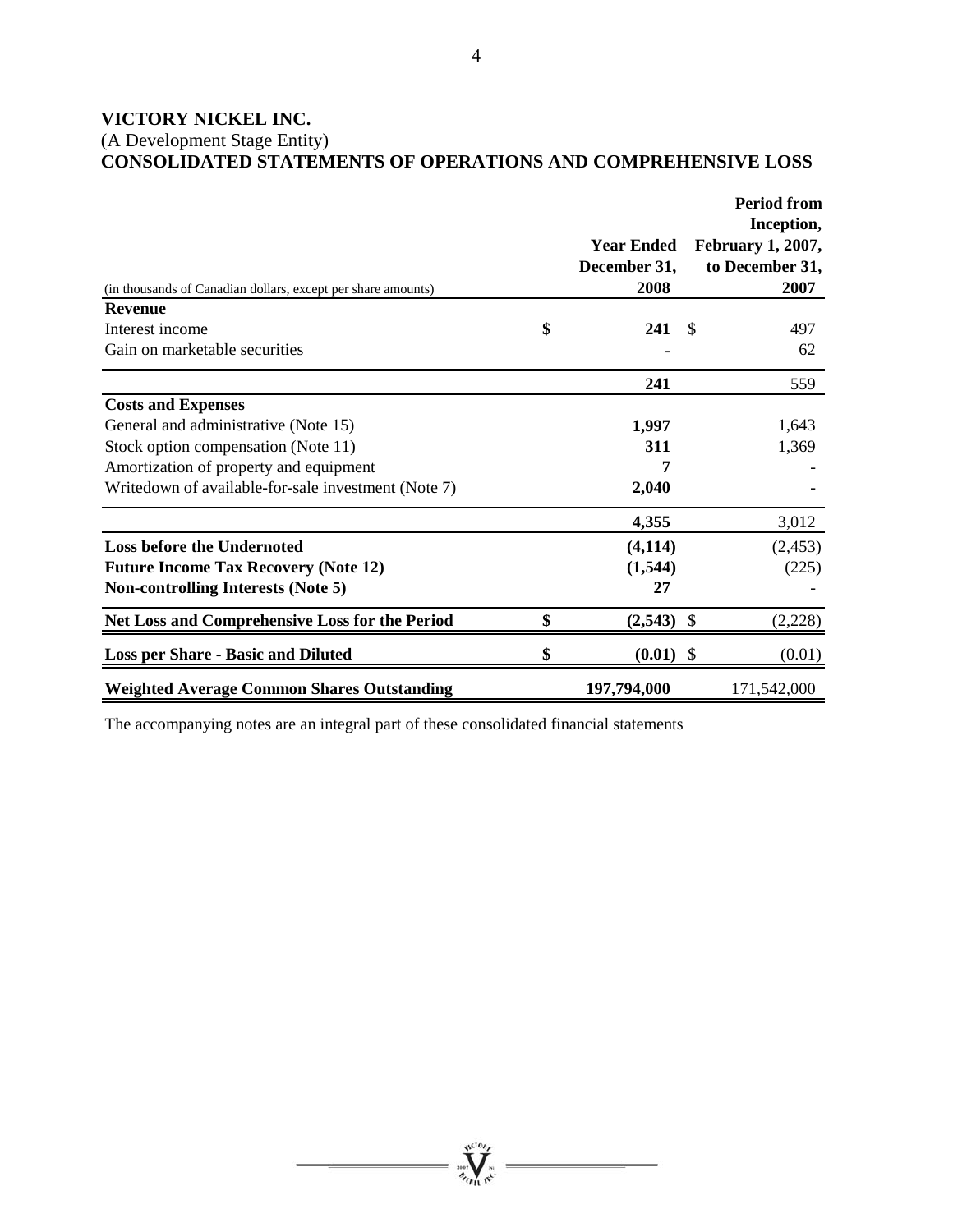# **VICTORY NICKEL INC.**  (A Development Stage Entity) **CONSOLIDATED STATEMENTS OF CASH FLOWS**

|                                                          | <b>Year Ended</b>  | <b>Period from</b><br>Inception,<br>February 1, 2007,<br>to December 31, |
|----------------------------------------------------------|--------------------|--------------------------------------------------------------------------|
| (in thousands of Canadian dollars)                       | December 31, 2008  | 2007                                                                     |
| Cash from (used by)                                      |                    |                                                                          |
| <b>Operating Activities</b>                              |                    |                                                                          |
| Net loss for the period                                  | \$<br>$(2,543)$ \$ | (2,228)                                                                  |
| Items not affecting cash:                                |                    |                                                                          |
| Stock option compensation                                | 311                | 1,369                                                                    |
| Other stock-based compensation                           | 97                 | 109                                                                      |
| Amortization                                             | 7                  |                                                                          |
| Expenses settled through issuance of warrants            |                    | 25                                                                       |
| Gain on marketable securities                            |                    | (62)                                                                     |
| Writedown of available-for-sale investment (Note 7)      | 2,040              |                                                                          |
| Future income taxes                                      | (1,544)            | (225)                                                                    |
| Non-controlling interests                                | (27)               |                                                                          |
| Change in non-cash working capital (Note 14)             | (294)              | (133)                                                                    |
| Cash used by operating activities                        | (1,953)            | (1, 145)                                                                 |
| Financing Activities - issue of common shares            | 7,730              | 11,750                                                                   |
| Net Cash Received on Acquisition of Independent (Note 5) | 2.308              |                                                                          |
| <b>Net Cash Received on Formation (Note 6)</b>           |                    | 11,906                                                                   |
| <b>Investing Activities</b>                              |                    |                                                                          |
| Additions to exploration and development projects        | (12,696)           | (9,408)                                                                  |
| <b>Exploration</b> advances                              |                    | (280)                                                                    |
| Purchase of land                                         | (40)               |                                                                          |
| Sale of marketable securities                            |                    | 1,789                                                                    |
| Purchase of marketable securities                        | (2,490)            | (1,727)                                                                  |
| Acquisition costs of Independent (Note 5)                | (1,326)            |                                                                          |
| Cash used by investing activities                        | (16, 552)          | (9,626)                                                                  |
| Net (Decrease) Increase in Cash During the Period        | (8, 467)           | 12,885                                                                   |
| Cash and Cash Equivalents, Beginning of the Period       | 12,885             |                                                                          |
| Cash and Cash Equivalents, End of the Period             | \$<br>4.418        | \$<br>12,885                                                             |

**Wellow** 

The accompanying notes are an integral part of these consolidated financial statements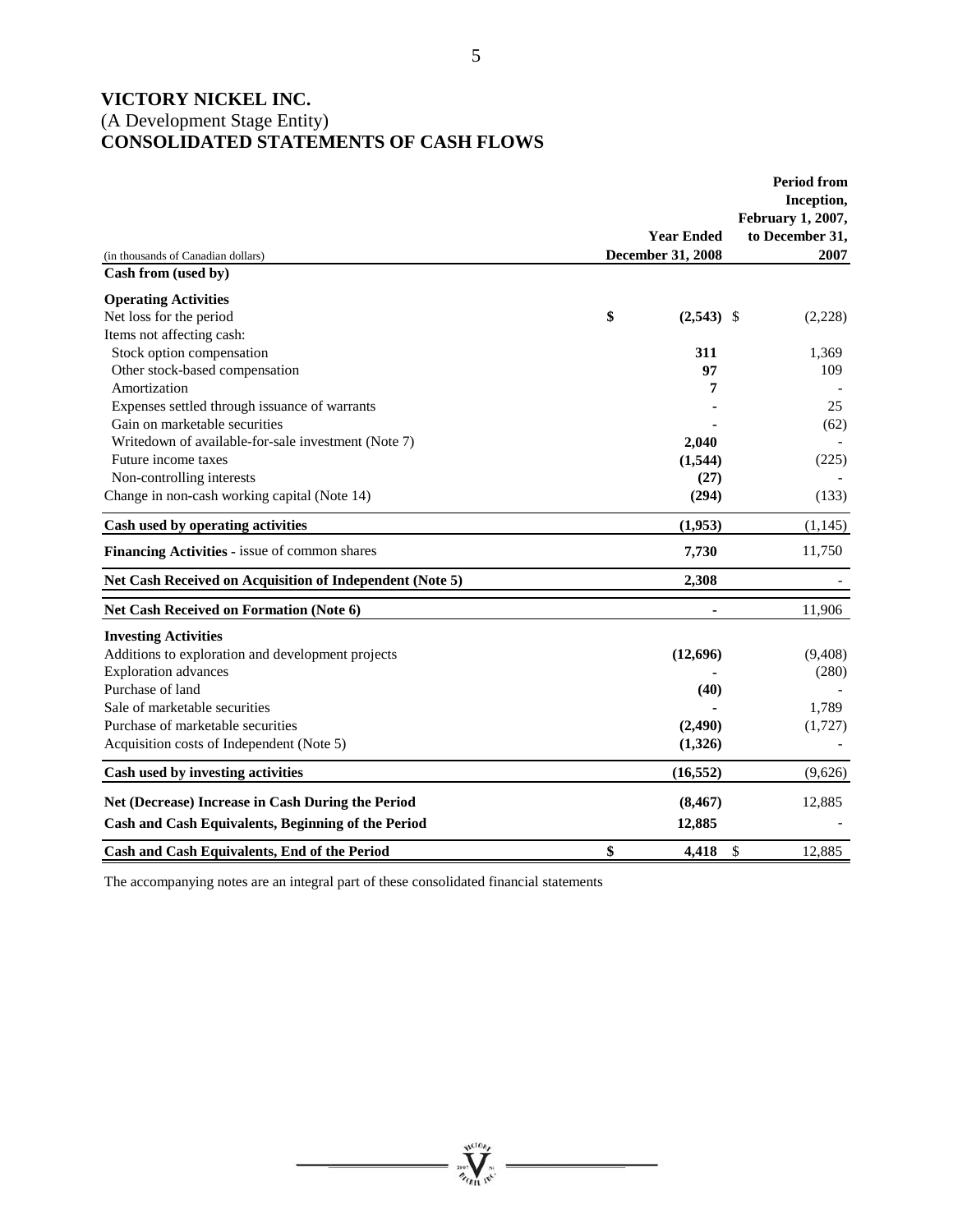# **VICTORY NICKEL INC.**  (A Development Stage Entity) **CONSOLIDATED STATEMENTS OF SHAREHOLDERS' EQUITY**

|                                          | <b>Share Capital</b> |        |         |                    |                                |                          |              |
|------------------------------------------|----------------------|--------|---------|--------------------|--------------------------------|--------------------------|--------------|
|                                          | Number of            |        |         | <b>Contributed</b> |                                |                          |              |
| (in thousands of Canadian dollars)       | <b>Shares</b>        | Amount |         | <b>Surplus</b>     |                                | <b>Deficit</b>           | <b>Total</b> |
| Issued on formation of the Company       | 154,003,146          | -\$    | 15,713  | \$                 | \$<br>$\overline{\phantom{a}}$ | $\overline{\phantom{a}}$ | \$<br>15,713 |
| Private placement                        | 16,428,571           |        | 10,694  |                    |                                |                          | 10,694       |
| Options exercised                        | 475,000              |        | 209     |                    |                                |                          | 209          |
| Warrants exercised                       | 5,502,514            |        | 847     |                    |                                |                          | 847          |
| Shares issued under Share Bonus Plan     | 232,650              |        | 109     |                    |                                |                          | 109          |
| Warrants issued for services rendered    |                      |        |         |                    | 25                             |                          | 25           |
| Options granted and vesting              |                      |        |         | 1,369              |                                |                          | 1,369        |
| Transfer of value on exercise of options |                      |        | 34      |                    | (34)                           |                          |              |
| Net loss for the period                  |                      |        |         |                    |                                | (2,228)                  | (2,228)      |
| Balance as at December 31, 2007          | 176,641,881          |        | 27,606  | 1,360              |                                | (2,228)                  | 26,738       |
| Issued on acquisition of Independent     |                      |        |         |                    |                                |                          |              |
| Nickel Corp. (Note 5)                    | 66,675,103           |        | 6,166   | 186                |                                |                          | 6,352        |
| Private placement                        | 18,046,700           |        | 7,689   |                    |                                |                          | 7,689        |
| Options exercised                        | 150,000              |        | 41      |                    |                                |                          | 41           |
| Shares issued under Share Bonus Plan     | 196,125              |        | 97      |                    |                                |                          | 97           |
| Options granted and vesting              |                      |        |         | 311                |                                |                          | 311          |
| Flow-through share renunciation          |                      |        | (3,335) |                    |                                |                          | (3,335)      |
| Net loss for the year                    |                      |        |         |                    |                                | (2,543)                  | (2,543)      |
| <b>Balance as at December 31, 2008</b>   | 261,709,809          | \$     | 38,264  | \$<br>1,857        | \$                             | $(4,771)$ \$             | 35,350       |

The accompanying notes are an integral part of these consolidated financial statements

**William**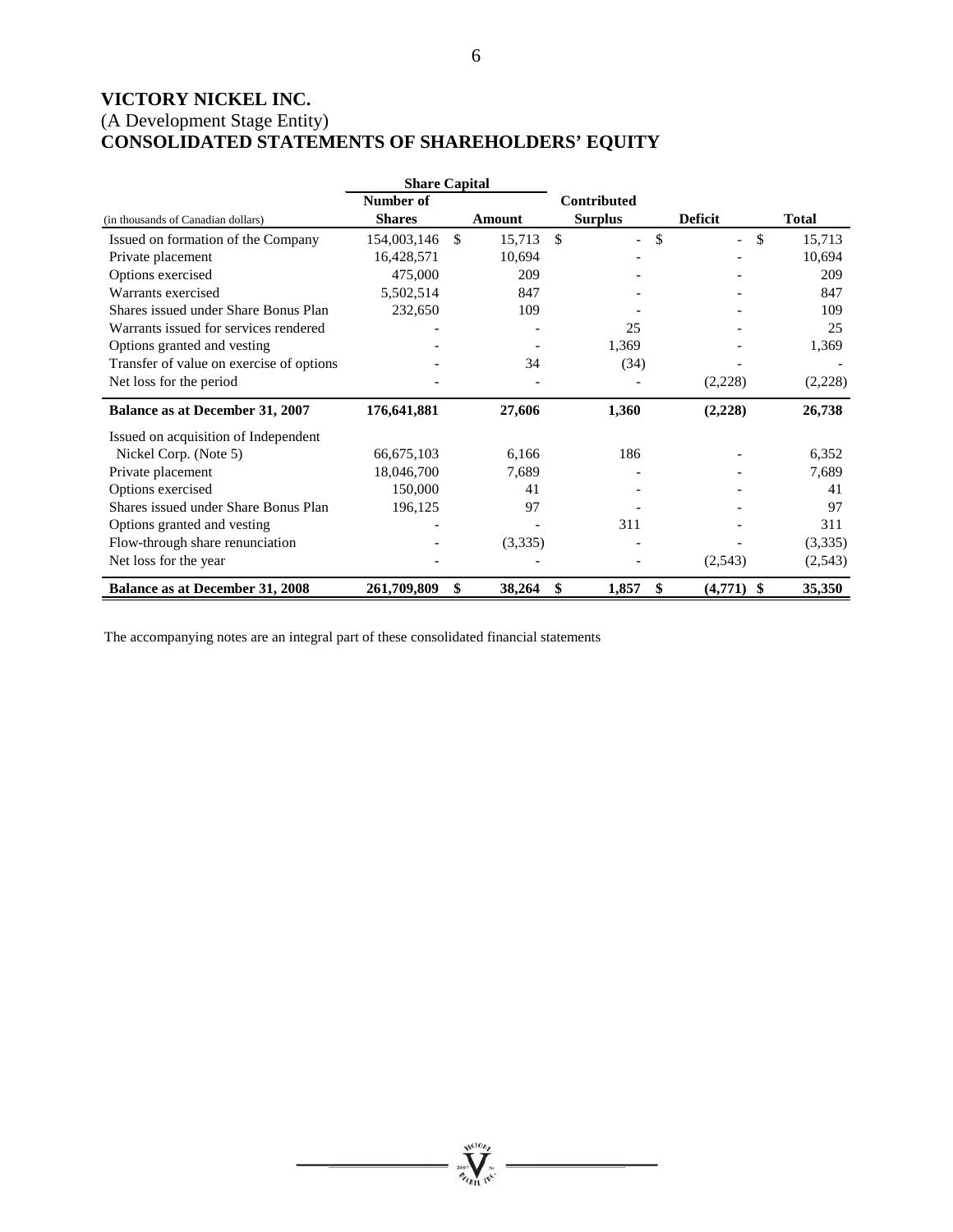# **NOTES TO CONSOLIDATED FINANCIAL STATEMENTS**

(A Development Stage Entity) **December 31, 2008 and 2007** 

(all tabular amounts are in thousands of Canadian dollars)

# **1. NATURE OF OPERATIONS**

The Company is primarily engaged in the acquisition, exploration and development of nickel properties in Canada. The Company conducts its activities on its own or participates with others on a joint venture basis. The Company was formed on February 1, 2007 as described more fully in Note 6.

The Company is a development stage entity and is subject to the risks and challenges experienced by other companies in a comparable stage of development. These risks include, but are not limited to, continuing losses, dependence on key individuals and the ability to secure adequate financing to meet the minimum capital required to successfully complete its projects. Development of the Company's current projects to the production stage will require significant financing. Given the current economic climate, the ability to raise funds is difficult.

None of the Company's exploration or development projects have commenced commercial production and accordingly the Company is dependent upon debt or equity financings and the optioning and/or sale of resource or resource-related assets for its funding. The recoverability of the carrying value of exploration and development projects, and ultimately the Company's ability to continue as a going concern, is dependent upon the discovery of economically recoverable reserves and resources, the Company's ability to finance development of its projects through debt or equity financings and achieving future profitable production, or alternatively upon the profitable disposal of projects.

Should the Company not be able to discover economically recoverable reserves, obtain the necessary financing or achieve future profitable production or sale of properties, the carrying value of the Company's assets could be subject to material adjustment and, in addition, other adjustments may be necessary to these consolidated financial statements should such adverse events impair the Company's ability to continue as a going concern as contemplated under Canadian generally accepted accounting principles ("GAAP").

# **2. BASIS OF PRESENTATION, USE OF ESTIMATES AND MEASUREMENT UNCERTAINTY**

# **Basis of Presentation**

These consolidated financial statements have been prepared by management in accordance with Canadian GAAP and include the accounts of the Company and those of Independent Nickel Corp. ("Independent") (see Note 5) from the date of its acquisition of October 6, 2008.

# **Use of Estimates**

The preparation of financial statements in conformity with Canadian GAAP requires management to make estimates and assumptions that affect the reported amounts of assets and liabilities and disclosure of contingent assets and liabilities at the date of the financial statements and the reported amounts of revenues and expenses during the reporting period. Management believes those estimates are reasonable. The accounting elements which require management to make significant estimates and assumptions include determining impairment in and values of exploration and development projects and future income taxes and the valuation of stock option compensation and investments. Accounting for these areas is subject to estimates and assumptions regarding, among other things, nickel recoveries, future nickel prices, future operating costs, future mining activities and future market volatility. Management bases its estimates on historical experience and other assumptions it believes to be reasonable under the circumstances. However, actual results could differ from those estimates.

# **Measurement Uncertainty**

The carrying values of the Company's exploration and development projects at December 31, 2008 was \$31,430,000 (2007 - \$15,762,000). Management's review of these carrying values indicated that at December 31, 2008, the properties were not impaired. Management's conclusion is dependent on assumptions about several factors including future operating costs, nickel production levels, future nickel prices and capital equipment needs and costs. In recent months, there has been unprecedented volatility in several of the factors involved in such an analysis including nickel and other metals prices, costs of fuel, power and other operating supplies and the costs of capital equipment which has resulted in an increased amount of measurement uncertainty. Future changes in these parameters could give rise to material changes in asset carrying values. Management will continue to monitor the

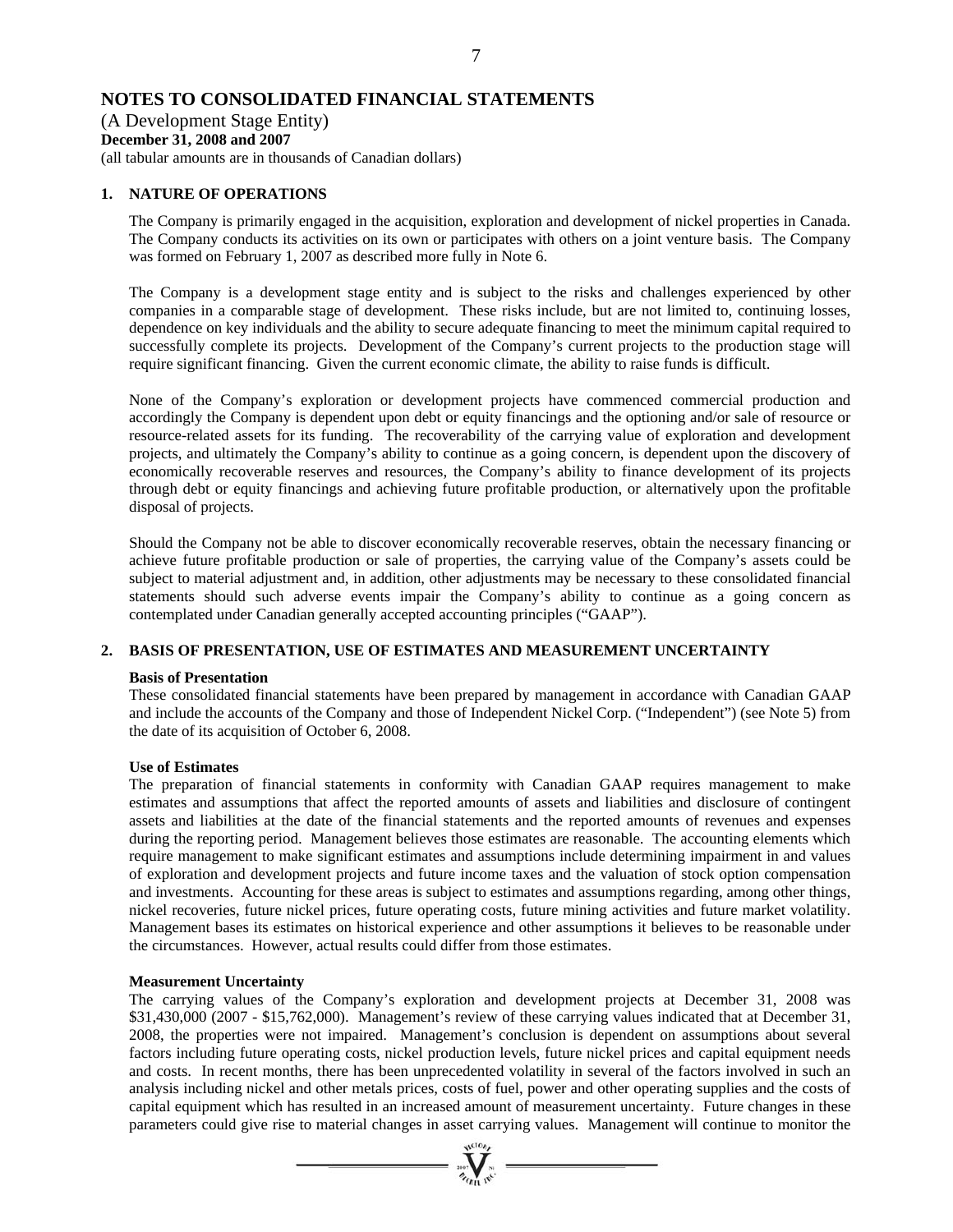critical factors impacting its impairment analysis and will re-evaluate the carrying value of its long-lived assets as necessary.

### **3. SIGNIFICANT ACCOUNTING POLICIES**

### **Cash and Cash Equivalents**

Cash and cash equivalents consist of balances with banks and investments in money market instruments. The investments are recorded at market value and are redeemable on demand.

### **Financial Instruments**

The Company's financial instruments include cash and cash equivalents, marketable securities, accounts receivable, derivative contracts, accounts payable, accrued liabilities and amounts due from or to Nuinsco Resources Limited ("Nuinsco"). Each financial asset and financial liability instrument is initially measured at fair value, adjusted for any associated transaction costs. In subsequent periods, the estimated fair values of financial instruments are determined based on the Company's assessment of available market information and appropriate valuation methodologies including reviews of current interest rates, related market values and current pricing of financial instruments with comparable terms; however, these estimates may not necessarily be indicative of the amounts that could be realized or settled in a current market transaction.

Financial assets, financial liabilities and derivative financial instruments are classified into one of five categories: held to maturity, available for sale, loans and receivables, other financial liabilities and held for trading.

All financial instruments classified as available for sale or held for trading and derivative financial instruments are measured at fair value. Changes in the fair value of financial instruments designated as held for trading and recognized derivative financial instruments are charged or credited to the consolidated statement of operations for the relevant period, while changes in the fair value of financial instruments designated as available for sale, excluding impairments that are other than temporary, are charged or credited to other comprehensive income until the instrument is realized. All other financial assets and liabilities are accounted for at cost or at amortized cost depending upon the nature of the instrument. After their initial fair value measurement, they are measured at amortized cost using the effective interest rate method.

The Company has classified its cash and cash equivalents and derivative contracts as held for trading and its marketable securities as available for sale for accounting purposes. These instruments are measured on the consolidated balance sheet at fair value. Accounts receivable have been designated as loans and receivables and carried at amortized cost. Accounts payable and accrued liabilities along with amounts due from or to Nuinsco are carried at amortized cost and are classified as other financial liabilities.

### **Marketable Securities**

The Company currently only holds public investments traded in active markets. The fair value is based on the quoted bid prices at the reporting date. When information or events indicate other than a temporary decline in value, the impairment loss is recognized in income in the period in which such events occur. Impairment losses recognized in net income for a financial instrument classified as available for sale are not reversed.

### **Exploration and Development Projects**

Exploration and development projects include the direct costs related to the various mineral properties, including cost of acquisition of the properties and deferred exploration and development costs, net of any recoveries. These costs are capitalized and accumulated on a property-by-property basis and will be amortized as operating expenses against future revenue upon commencement of commercial production using a unit-of-production method based upon estimated proven and probable mineral reserves.

The carrying values of exploration and development projects represent unamortized net costs incurred to date and do not necessarily reflect present or future values. The recoverability of these amounts is dependent upon the existence of economically recoverable reserves, upon the Company's ability to obtain the necessary financing to complete the development and upon future profitable production and/or sale.

### **Property and Equipment**

Property and equipment are recorded at cost less accumulated amortization. Amortization is provided over the related assets' estimated useful lives using the declining-balance method at an annual rate of 5% for the building, 20% to 30% for equipment and 30% for the vehicle.

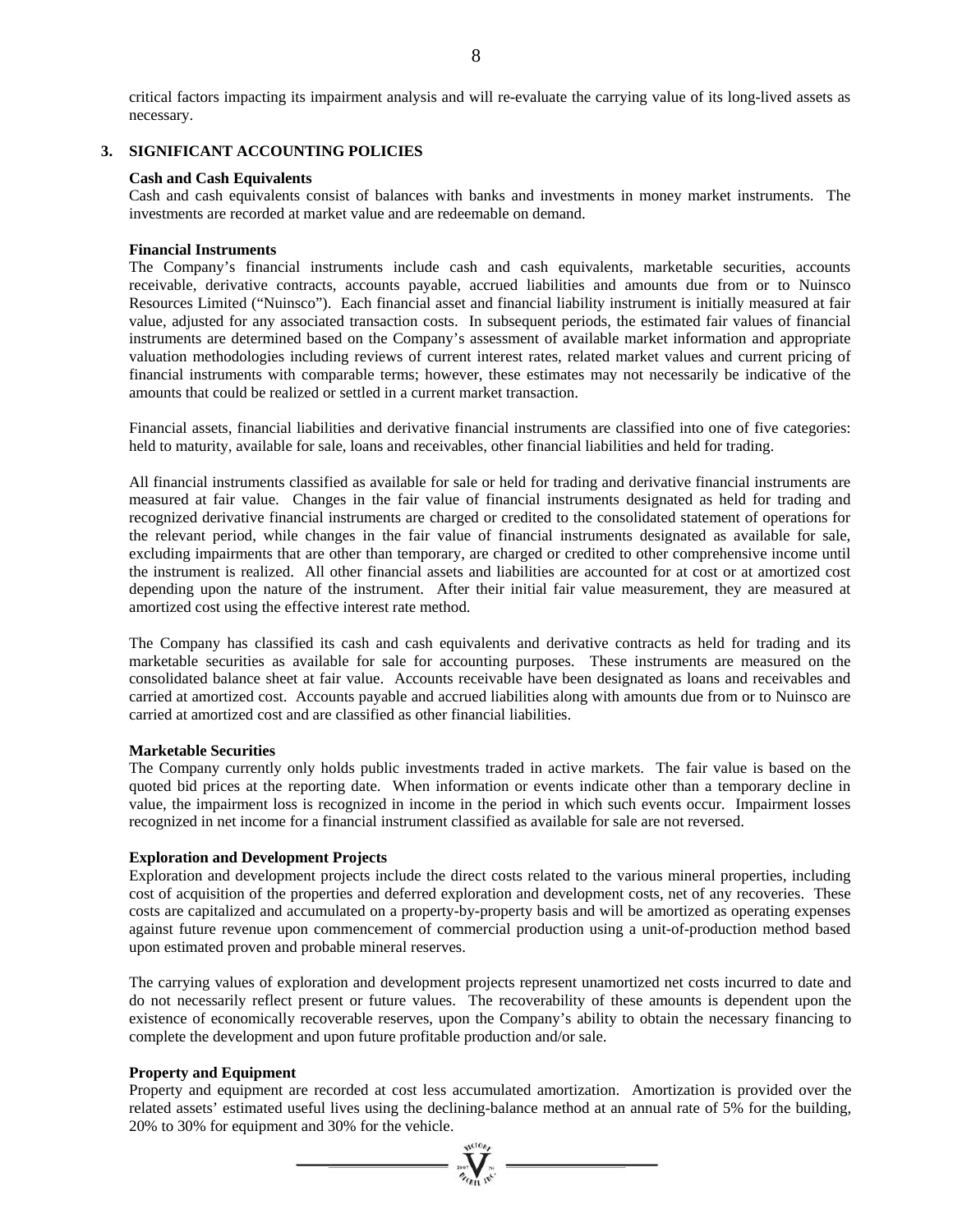### **Impairment of Long-Lived Assets**

On an ongoing basis, the Company evaluates each property based on results to date to determine the nature of exploration and development activities that are warranted in the future or if there is any impairment in the carrying value. In the event that facts and circumstances indicate that the Company's long-lived assets may be impaired, an evaluation of recoverability would be performed. Such an evaluation entails comparing the estimated future undiscounted cash flows associated with the asset to the asset's carrying amount to determine if a write-down to market value or discounted cash flow value is required. Fair value is normally determined using the discounted value of future net cash flows. Where estimates of future net cash flows are not available, management's assessment of the properties' estimated fair value is based on exploration results to date, a review of comparable transactions and a consideration of historic costs. Impairment losses on exploration and development projects are recorded as writedown of exploration and development projects in the consolidated statement of operations.

### **Government Assistance**

Government assistance is recorded in the financial statements when there is reasonable assurance that the Company has complied with, and will continue to comply with, all conditions necessary to obtain the assistance. Any government assistance relating to the exploration and development properties is recorded as a reduction of those related expenditures.

### **Asset Retirement Obligations**

The fair value of liabilities for asset retirement obligations will be recognized in the period in which they are incurred and the fair value can be reasonably estimated. Currently there are no asset retirement obligations recognized. However, as the development of any project progresses, the Company will assess whether an asset retirement obligation liability ("ARO") has arisen. At the point where such a liability arises and can be estimated, the financial statement adjustment required will be to increase the project's carrying value and ARO by the discounted value of the total liability. Thereafter, the Company will be required to record a charge to operations each year to accrete the discounted ARO amount to the final expected liability.

### **Stock-Based Compensation Plans**

### *Stock Option Plan*

The Company has a stock option plan which is described in Note 11. Awards to non-employees are measured at the earliest of the date at which performance is complete, the date at which a commitment for performance by the counterparty to earn the option is reached or the date at which the equity instruments are granted. Awards made to employees are measured at the grant date. All stock-based awards made to employees and non-employees are recognized at the date of grant using a fair value-based method to calculate compensation expense. Compensation expense is charged to operations over the vesting period of the options or service period, whichever is shorter. Stock options vest either immediately or over a twelve-month period.

### *Share Incentive Plan*

The Company has a share incentive plan (the "Share Incentive Plan"), which includes both a share purchase plan (the "Share Purchase Plan") and a share bonus plan (the "Share Bonus Plan"). The Share Incentive Plan is administered by the Directors of the Company. The Share Incentive Plan provides that eligible persons thereunder include Directors, senior officers and employees of the Company and its designated affiliates and consultants who are primarily responsible for the management and profitable growth of the business.

The Share Incentive Plan is described in Note 11. The Company uses the fair value method of accounting for, and to recognize as compensation expense, its stock-based compensation for employees. Shares issued under the Share Incentive Plan are valued based on to the quoted market price on the date of the award. This amount is expensed over the vesting period.

### **Flow-through Shares**

The Company has financed a portion of its exploration and development activities through the issue of flowthrough shares. Under the terms of these share issues, the tax attributes of the related expenditures are renounced to subscribers. When the renunciation is made, the value of the renunciation is recorded as a liability and charged against share capital. Where the Company has a valuation allowance which reduces future income tax assets, the valuation allowance is reduced and an income tax recovery is recorded in the consolidated statement of operations.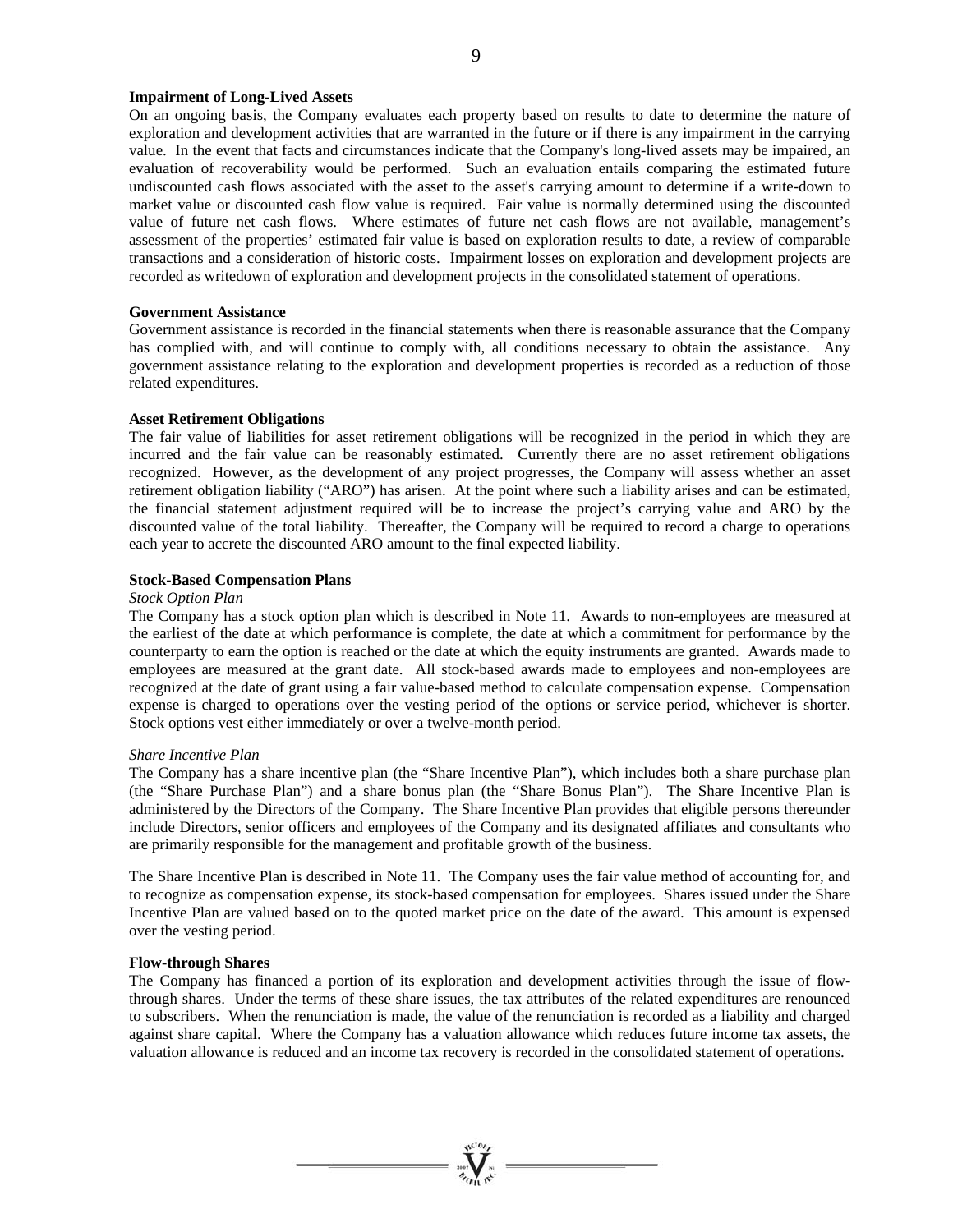### **Revenue Recognition**

Revenue is principally composed of interest income and gain on marketable securities. Other income, including interest income, is recognized on an accrual basis using the effective interest rate method; marketable securities are accounted for as described above.

### **Income Taxes**

The Company accounts for income taxes using the asset and liability method. Under this method of tax allocation, future income tax assets and liabilities are determined based on differences between the financial statement carrying values and their respective income tax bases (temporary differences). Future income tax assets and liabilities are measured using the tax rates expected to be in effect when the temporary differences are likely to reverse. The effect on future income tax assets and liabilities of a change in tax rates enacted is included in operations in the period in which the change is enacted or substantively enacted. The amount of future income tax assets recognized is limited to the amount that is more likely than not to be realized.

### **Loss Per Share**

The Company uses the treasury stock method in determining the diluted loss per share. The diluted loss per share data assumes the exercise of all outstanding warrants and options except when the assumed exercise is anti-dilutive. Loss per share amounts are calculated using the weighted average number of common shares outstanding during the period. The total options and warrants outstanding as at December 31, 2008 which could dilute future earnings should they be fully exercised is 22,441,961.

### **New Accounting Policies**

### *Financial Instruments and Capital Disclosures*

The Canadian Institute of Chartered Accountants ("CICA") has issued the following accounting standards effective for fiscal years beginning on or after January 1, 2008: Capital Disclosures (Handbook Section 1535), Financial Instruments – Disclosures (Handbook Section 3862) and Financial Instruments – Presentation (Handbook Section 3863).

Handbook Section 1535 specifies the disclosure of (i) an entity's objectives, policies and processes for managing capital; (ii) quantitative data about what the entity regards as capital; (iii) whether the entity has complied with any externally-imposed capital requirements; and (iv), if it has not complied, the consequences of such non-compliance. The Company has included disclosures recommended by the new Handbook Section in Note 4 to these consolidated financial statements.

Handbook Sections 3862 and 3863 replace Handbook Section 3861, Financial Instruments – Disclosure and Presentation, revising and enhancing its disclosure requirements, and carrying forward unchanged its presentation requirements. These new sections place increased emphasis on disclosures about the nature and extent of risks arising from financial instruments and how the entity manages those risks. The Company has included disclosures recommended by the new Handbook Section in Note 4 to these consolidated financial statements.

### *General Standards on Financial Statement Presentation*

CICA Handbook Section 1400, "General Standards on Financial Statement Presentation", has been amended to include requirements to assess and disclose an entity's ability to continue as a going concern. The standard requires that management make an assessment of a company's ability to continue as a going concern and to use the going concern basis in the preparation of the financial statements unless management either intends to liquidate the company or to cease trading, or has no realistic alternative but to do so. When management is aware, in making its assessment, of material uncertainties related to events or conditions that may cast significant doubt upon a company's ability to continue as a going concern, those uncertainties should be disclosed. The adoption of these amendments has not had a material impact on the Company's consolidated financial statements.

### **Future Accounting Changes**

### *International Financial Reporting Standards*

The CICA plans to transition Canadian GAAP for public companies to International Financial Reporting Standards ("IFRS"). The effective changeover date is for interim and annual financial statements relating to fiscal years beginning on or after January 1, 2011. The impact of the transition to IFRS on the Company's consolidated financial statements is currently being assessed.

### *Business Combinations*

In October 2008, the CICA issued Handbook Section 1582, Business Combinations, which establishes new standards for accounting for business combinations. This is effective for business combinations for which the

 $\sum_{\alpha}$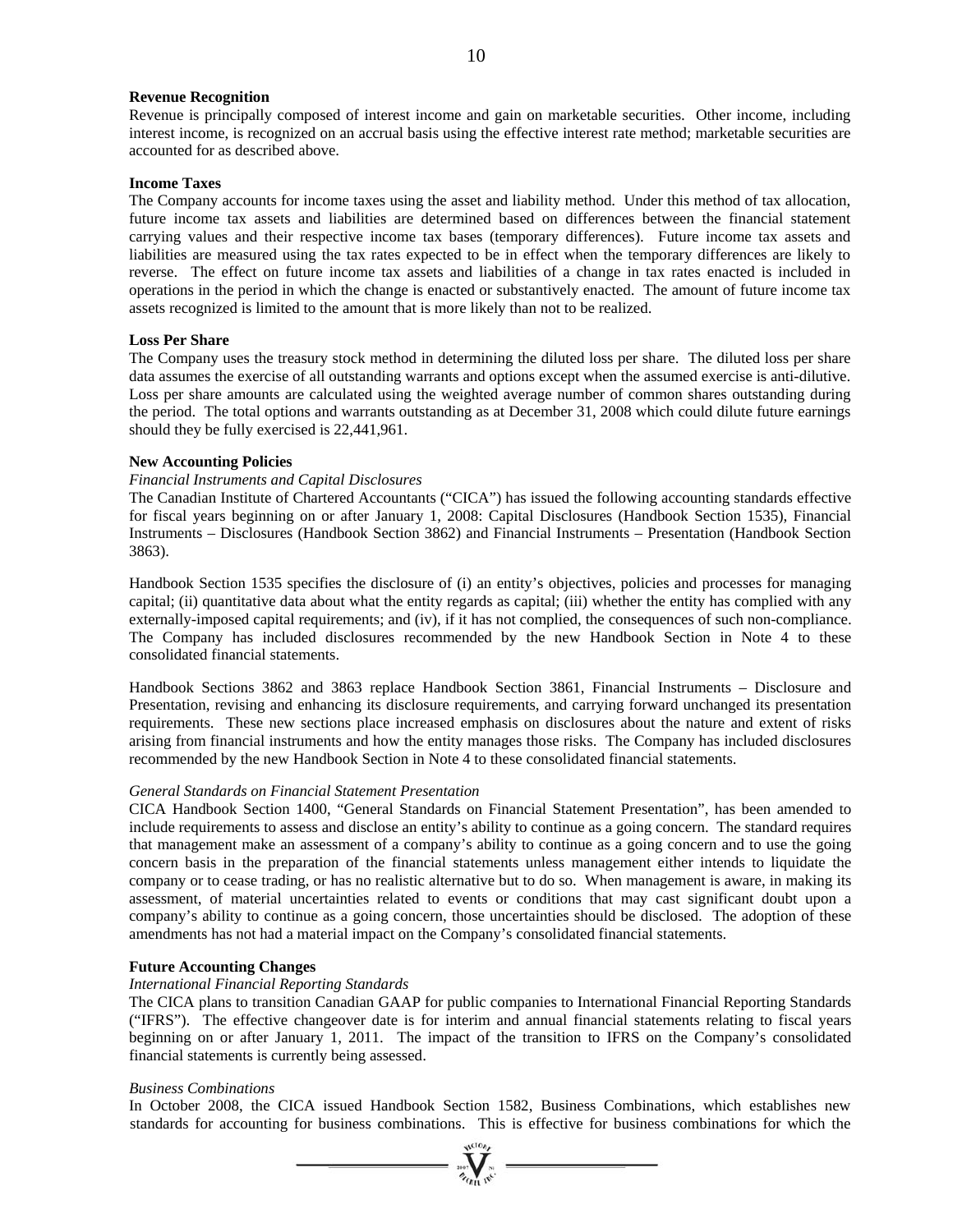acquisition date is on or after the beginning of the first annual reporting period beginning on or after January 1, 2011. Should the Company engage in a future business combination, it would consider early adoption to coincide with the adoption of IFRS.

### *Non-controlling Interests*

Also in October 2008, the CICA issued Handbook Section 1602, Non-controlling Interests, to provide guidance on accounting for non-controlling interests subsequent to a business combination. This is effective for fiscal years beginning on or after January 2011.

### *Credit Risk and the Fair Value of Financial Assets and Financial Liabilities*

In January 2009, the CICA approved EIC 173 - Credit Risk and the Fair Value of Financial Assets and Financial Liabilities. This guidance clarified that an entity's own credit risk and the credit risk of the counterparty should be taken into account in determining the fair value of financial assets and financial liabilities including derivative instruments. This guidance is applicable to fiscal periods ending on or after January 12, 2009. The Company does not expect that this will have any material impact on its consolidated financial statements.

### **2007 Figures**

Certain of the 2007 figures have been reclassified to conform to the 2008 financial statement presentation.

### **4. FINANCIAL RISK MANAGEMENT AND CAPITAL DISCLOSURES**

### **Financial Risk Management**

The Company's financial instruments include cash and cash equivalents, marketable securities, accounts receivable, accounts payable and accrued liabilities and amounts due from or to Nuinsco. The fair value of these financial instruments approximates their carrying value.

The Company's risk exposures with respect to its financial instruments and the impact on the Company's financial statements are summarized below:

### **Credit risk**

Credit risk is the risk of an unexpected loss if a customer or third party to a financial instrument fails to meet its contractual obligations.

The Company's cash and cash equivalents are held through large Canadian financial institutions. The Company has a corporate policy of investing its available cash in Canadian government instruments and certificates of deposit or other direct obligations of major Canadian banks, unless otherwise specifically approved by the Board. The Company does not own asset-backed commercial paper. The Company's accounts receivable consist primarily of amounts due from federal and provincial governments. Amounts due from or to Nuinsco are settled on a regular basis. Therefore, the Company is not exposed to significant credit risks arising from its financial instruments.

### **Liquidity risk**

Liquidity risk is the risk that the Company will not be able to meet its financial obligations as they become due. The Company attempts to ensure that there is sufficient capital in order to meet short-term business requirements, after taking into account cash flows from operations and the Company's holdings of cash and cash equivalents. This is accomplished by budgets and forecasts which are updated on a periodic basis to understand future cash needs and sources. Spending plans are adjusted accordingly to provide for liquidity.

The Company manages its liquidity risk through the mechanisms described above and as part of Capital Disclosures below. The Company has historically relied on issuances of shares to develop projects and to finance day to day operations and may require doing so again in the future.

As at December 31, 2008, the Company had working capital of \$3,804,000 (December 31, 2007 - \$12,385,000). The Company believes it has sufficient working capital to meet its obligations as they become due. As explained in Note 1, development of the Company's current projects to the production stage will require significant financing. Given the current economic climate, the ability to raise funds may prove difficult. The Company currently has no long-term liabilities. All contractually obligated cash flows are payable within the next fiscal year.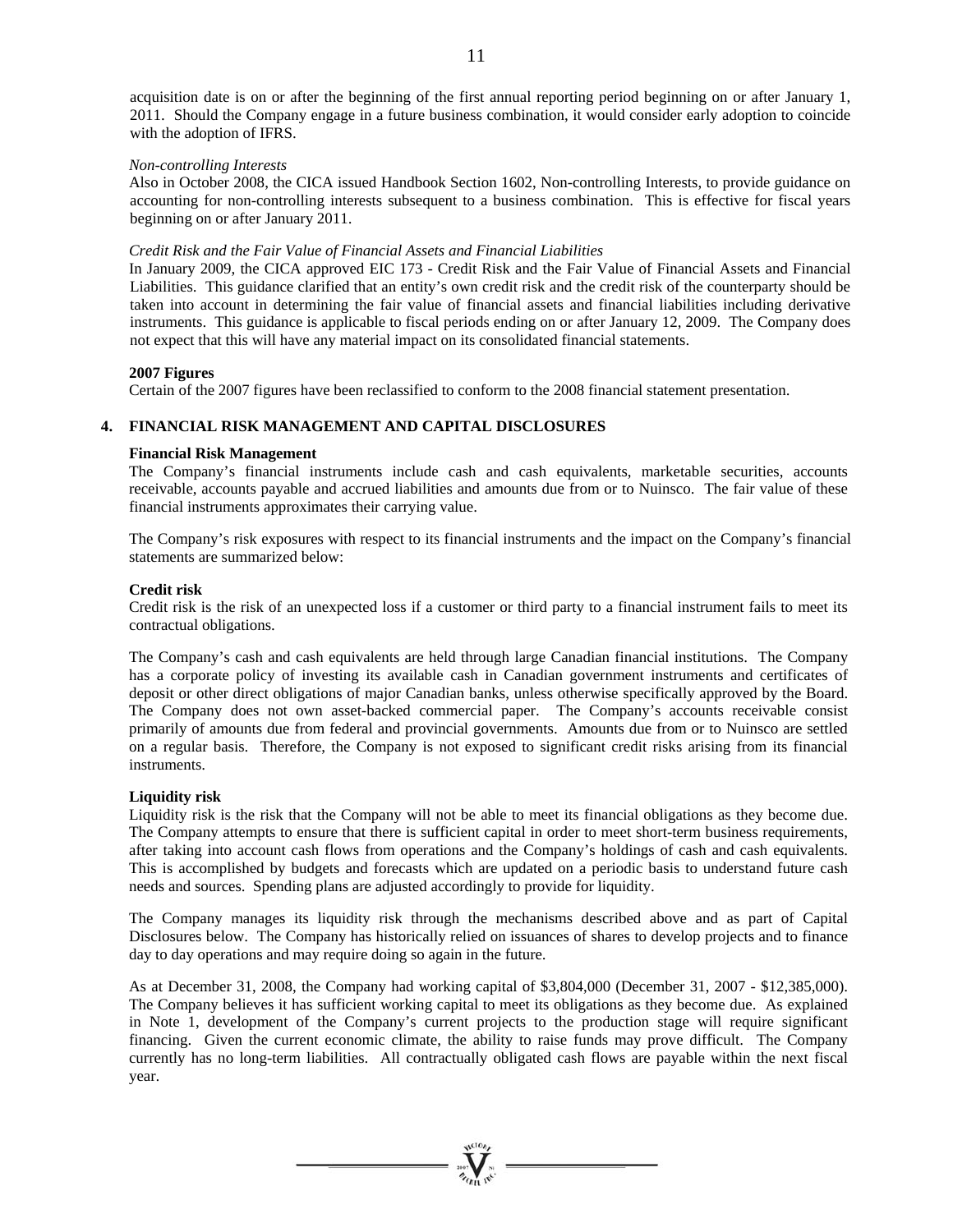### **Market risk**

The Company is exposed to interest rate risk and commodity price risk. It is not exposed to any significant currency risk with respect to its financial instruments.

### *Interest rate risk*

Interest rate risk is the risk that the fair value or future cash flows of a financial instrument will fluctuate because of changes in market interest rates. The Company's cash equivalents earn interest at fixed short-term rates of approximately 3% at December 31, 2008 and 4% at December 31, 2007. None of the Company's other financial investments are interest-bearing, and therefore the Company is not exposed to any significant interest rate risk which could be caused by a sudden change in market interest rates.

#### *Commodity price risk*

Commodity price risk is the potential adverse impact on earnings and economic value due to commodity price movements and volatilities.

The value of the Company's mineral resource properties is related to the price of, and outlook for, nickel. Historically, nickel prices have fluctuated and are affected by numerous factors outside of the Company's control, including, but not limited to: industrial and retail demand, central bank lending, forward sales by producers and speculators, levels of worldwide production, short-term changes in supply and demand because of speculative hedging activities and other factors such as significant mine closures. The Company does not have any hedging or other commodity-based risks respecting its operations.

### *Price risk*

The Company's marketable securities are subject to price risk. The values of these investments will fluctuate as a result of changes in market prices, the price of metals or other factors affecting the value of the investments.

#### **Capital Disclosures**

The Company's objective when managing capital is to safeguard its accumulated capital in order to provide an adequate return to shareholders by maintaining a sufficient level of funds to support continued project development and corporate activities. Capital is defined by the Company as the aggregate of its shareholders' equity as well as any long-term debt, equipment-based and/or project-based financing.

The Company manages its capital structure and makes adjustments to it based on the level of funds available to the Company to manage its operations. In order to maintain or adjust the capital structure, the Company would require long-term debt, equipment-based financing and/or project-based financing sufficient to maintain and expand its operations. There are no assurances that these initiatives will be successful. In order to achieve these objectives, the Company invests its unexpended cash in highly liquid, rated financial instruments. There are no externallyimposed capital restrictions.

### **5. ACQUISITION OF INDEPENDENT NICKEL CORP.**

On August 19, 2008, the Company launched an unsolicited offer to purchase all of the common shares of Independent. The assets of Independent include a royalty on Victory Nickel's Minago nickel project in Manitoba ("Minago royalty") and exploration and development properties in Lynn Lake, Manitoba.

Accordingly, in October, 2008, the Company acquired an aggregate of 50,830,249 shares of Independent representing approximately 84% of the issued and outstanding Independent shares. Pursuant to a subsequent acquisition transaction ("SAT"), approved by shareholders on December 23, 2008 at a shareholder meeting of Independent, the Company, through its newly-formed wholly-owned subsidiary, 2190583 Ontario Inc., acquired the remaining 16% of Independent shares not already tendered through the issuance of 10,761,829 shares of Victory Nickel. Effective January 1, 2009, the subsidiary and Independent amalgamated, creating new "Independent Nickel Corp." The Company has commenced the wind-up of new Independent Nickel Corp. into Victory Nickel. The Company also made application to the relevant securities commissions to cease Independent's registration as a reporting issuer; such application was approved in January 2009.

The Company acquired 100% of the Independent shares through the issuance of an aggregate of 66,675,103 shares of the Company to former holders of Independent shares on the basis of 1.1 of a Victory Nickel share for each Independent share. The Victory Nickel shares issued under the SAT have been treated as being issued effective December 23, 2008; the shares were actually issued on January 2, 2009.



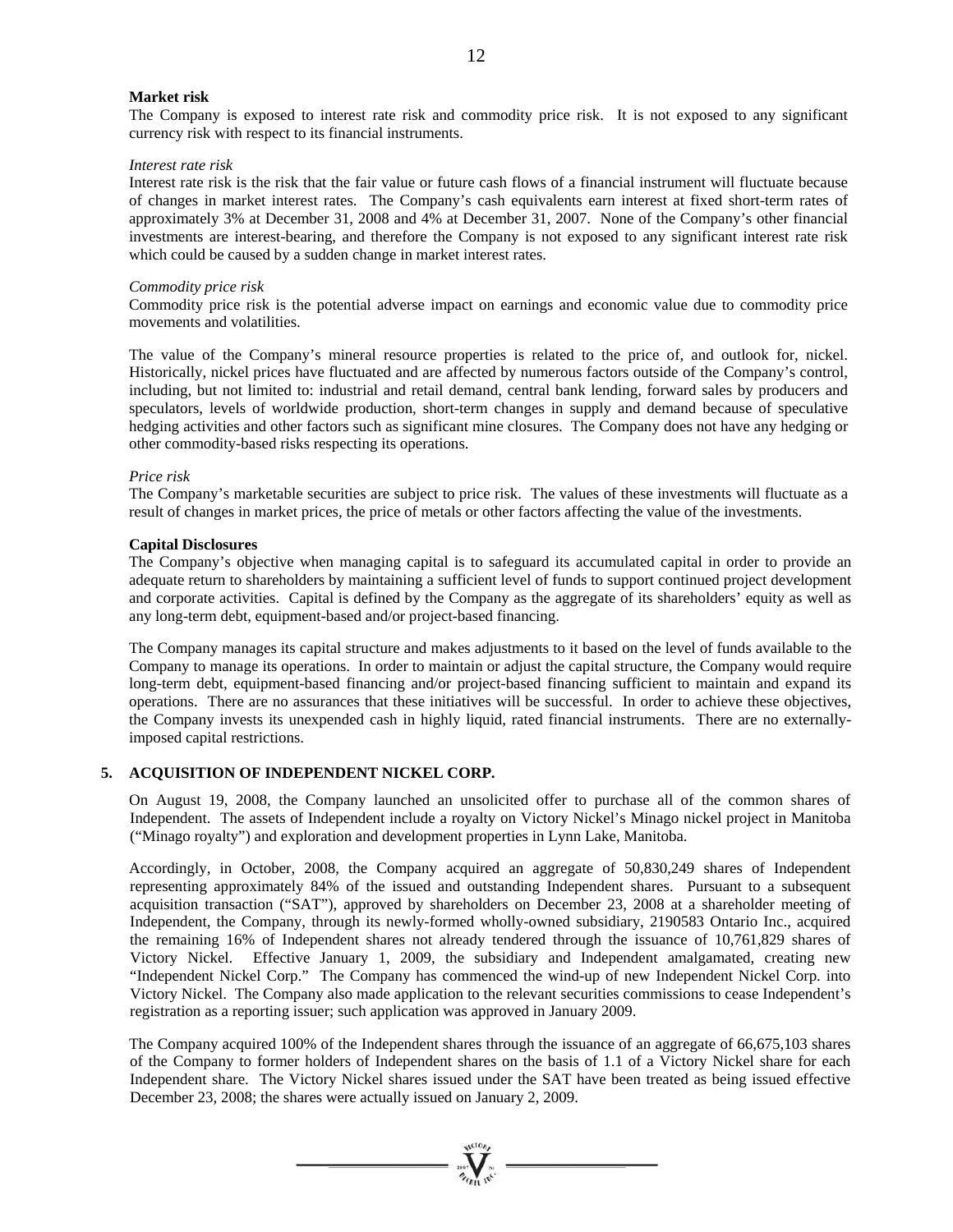As part of the acquisition, Victory Nickel also issued 6,643,998 replacement options to the option holders of Independent based upon the same ratio. The fair value of options issued was estimated at \$186,000 using the Company's Black-Scholes assumptions in Note 11. The predecessor Independent options were cancelled. Furthermore, 1,537,963 replacement warrants were recorded for the benefit of the warrant holders of Independent which were outstanding at the date of the SAT. The warrants were based upon the same ratio. The fair value of the warrants was estimated at \$nil using the Company's Black-Scholes assumptions in Note 11.

In accordance with Canadian GAAP, the actual measurement date of the purchase consideration occurred on the date that the shares were issued, or when the shareholders approved the SAT. Accordingly, the value of the purchase consideration is based on the market prices of Victory Nickel common shares on the measurement dates of October 6, 2008, October 17, 2008 and December 23, 2008 of \$0.105, \$0.075 and \$0.04 per share respectively.

The allocation of the aggregate purchase price to Independent's net assets acquired is as follows:

| <b>Purchase Price</b>                                   |                |       |       |    |       |  |  |  |
|---------------------------------------------------------|----------------|-------|-------|----|-------|--|--|--|
| Issuance of 66,675,103 common shares of the Company     | \$             | 6,166 |       |    |       |  |  |  |
| <b>Transaction costs</b>                                |                | 1,427 |       |    |       |  |  |  |
| Issuance of replacement options                         |                |       |       |    | 186   |  |  |  |
| Issuance of replacement warrants                        |                |       |       |    |       |  |  |  |
|                                                         |                |       |       | \$ | 7,779 |  |  |  |
| <b>Fair Value of Independent's Net Assets Acquired:</b> |                |       |       |    |       |  |  |  |
| Current assets (including cash of \$2,308)              |                |       |       | \$ | 2,594 |  |  |  |
| Capital assets, net                                     |                |       |       |    | 83    |  |  |  |
| Future income tax assets                                |                |       |       |    | 3,480 |  |  |  |
| Exploration and development projects:                   | Lynn Lake      | \$    | 1,241 |    |       |  |  |  |
|                                                         | Minago royalty |       | 770   |    | 2,011 |  |  |  |
|                                                         |                |       |       |    | 8,168 |  |  |  |
| Current liabilities                                     |                |       |       |    | (362) |  |  |  |
| Non-controlling interests                               |                |       |       |    | (27)  |  |  |  |
|                                                         |                |       |       | \$ | 7,779 |  |  |  |

# **6. CORPORATE REORGANIZATION AND FORMATION OF THE COMPANY**

Pursuant to a Plan of Arrangement which became effective February 1, 2007, the Company was formed upon the amalgamation of two predecessor companies incorporated in December, 2006 for the purpose of carrying out the Plan of Arrangement. Upon completion of the amalgamation and pursuant to the Plan of Arrangement, the Company completed a series of transactions which resulted in the following transfers to the Company:

- a) three mineral resource properties, namely the Minago and Mel sulphide nickel projects in Manitoba and the Lac Rocher sulphide nickel project in Québec (collectively the "Nickel Properties"), from Nuinsco. These properties were recorded at their carrying values in the accounts of Nuinsco of \$5,800,746, net of related accounts payable of \$527,871;
- b) exploration advances to the Company's joint venture partner managing the Mel project of \$448,428; and
- c) cash of \$12,667,740

in exchange for the issuance of 154,003,146 common shares of the Company.

The terms of the Plan of Arrangement resulted in Nuinsco initially owning 25% of the Company's common shares and 75% being distributed to Nuinsco's shareholders. Accordingly Nuinsco's shareholders continued to own 100% of the transferred assets by virtue of their direct holdings of the Company's shares and their indirect ownership interest through their Nuinsco share ownership. As a consequence, this related party transaction was recorded by the Company at Nuinsco's recorded carrying values of the Nickel Properties transferred and the cash received.

The cash transferred from Nuinsco to the Company was the amount of the net proceeds of \$14,045,317 received by Nuinsco in a December 2006 private placement, less the aggregate of \$929,149 expended by Nuinsco on the

 $\sum_{\alpha}$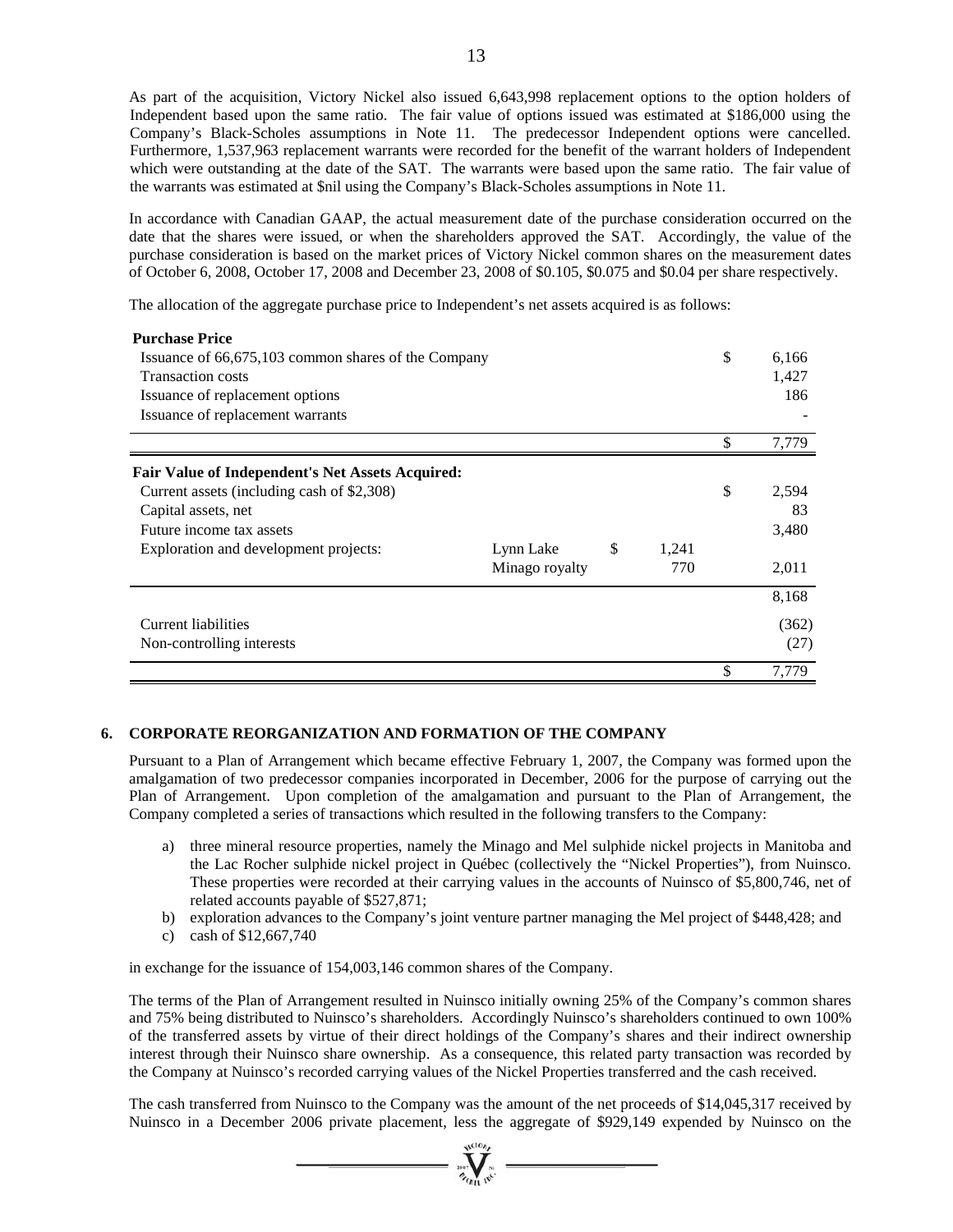transferred Nickel Properties from the date of the private placement to February 1, 2007, the effective date of the Plan of Arrangement and exploration advances at as February 1, 2007 amounting to \$448,428. The latter amount represents cash advanced to CVRD Inco Limited (now Vale Inco Limited "Vale Inco"), the Company's joint venture partner on the Mel project, in excess of exploration costs incurred.

In addition, the Company was responsible for all costs relating to the Plan of Arrangement. The total of such costs has been treated as a capital transaction and shown as a reduction in share capital.

A summary of net assets acquired is as follows:

| Cash (net of out-of-pocket costs incurred to complete |            |        |       |        |
|-------------------------------------------------------|------------|--------|-------|--------|
| the Plan of Arrangement of \$762)                     | \$         | 11,906 |       |        |
| <b>Nickel Properties</b>                              |            |        |       |        |
| Exploration advances - Mel                            |            |        |       | 448    |
| Exploration and development projects:                 | Minago     | \$     | 2,976 |        |
|                                                       | Mel        |        | 706   |        |
|                                                       | Lac Rocher |        | 2,118 | 5,800  |
|                                                       |            |        |       | 18,154 |
| Less liabilities:                                     |            |        |       |        |
| Accounts payable                                      |            |        |       | 527    |
| Future income taxes <sup>(1)</sup>                    |            |        |       | 1,914  |
|                                                       |            |        |       | 15.713 |

(1) The future income taxes result from the fact that, pursuant to the tax elections filed as part of the Plan of Arrangement, the cost bases for tax purposes of the nickel assets is \$nil, versus a net carrying value on acquisition of \$5,800,746.

## **7. MARKETABLE SECURITIES**

| As at December 31,                                | 2008         |
|---------------------------------------------------|--------------|
|                                                   | Market Value |
| Wallbridge Mining Company Limited - Warrants      |              |
| Wallbridge Mining Company Limited - Common Shares | 450          |
|                                                   |              |

In March, 2008, the Company privately purchased from a third party 7,500,000 units of Wallbridge Mining Company Limited ("Wallbridge"), a public company, for \$1,912,500. Each unit comprises one common share and one-half of one share purchase warrant. Each warrant entitles the holder thereof to purchase one additional common share of Wallbridge at an exercise price of \$0.80 per share if the warrant is exercised prior to March 26, 2009, or \$1.00 per share if exercised during the period between March 26, 2009 and March 26, 2010. The units were subject to a hold period which expired on July 27, 2008. On initial recognition, no value was allocated to the share purchase warrants given the significant excess of the exercise price over current market value.

In April, 2008, the Company acquired a further 1,500,000 Wallbridge common shares at a cost of \$577,515. During the third quarter of 2008, Wallbridge issued shares under private placements; accordingly, as at December 31, 2008, the Company's interest has been diluted to approximately 9.8% (or 13.3% on a partially diluted basis, if all the Company's warrants are exercised - not including the exercise of any other securities convertible into Wallbridge shares held by any other holder).

Prior to the fourth quarter of 2008, the Company had originally considered that the decline in market value was temporary and recorded decreases in estimated fair value through other comprehensive income. However, in the fourth quarter of 2008, due to continued adverse market conditions and a market price of Wallbridge which has been below average cost for six months, the Company concluded that the decline in value is other than temporary. Accordingly, the Company has reclassified the decrease in the estimated fair value of the shares from the date of acquisition to December 31, 2008 of \$2,040,000 as a loss in the consolidated statement of operations. A full

 $\sum_{\alpha}$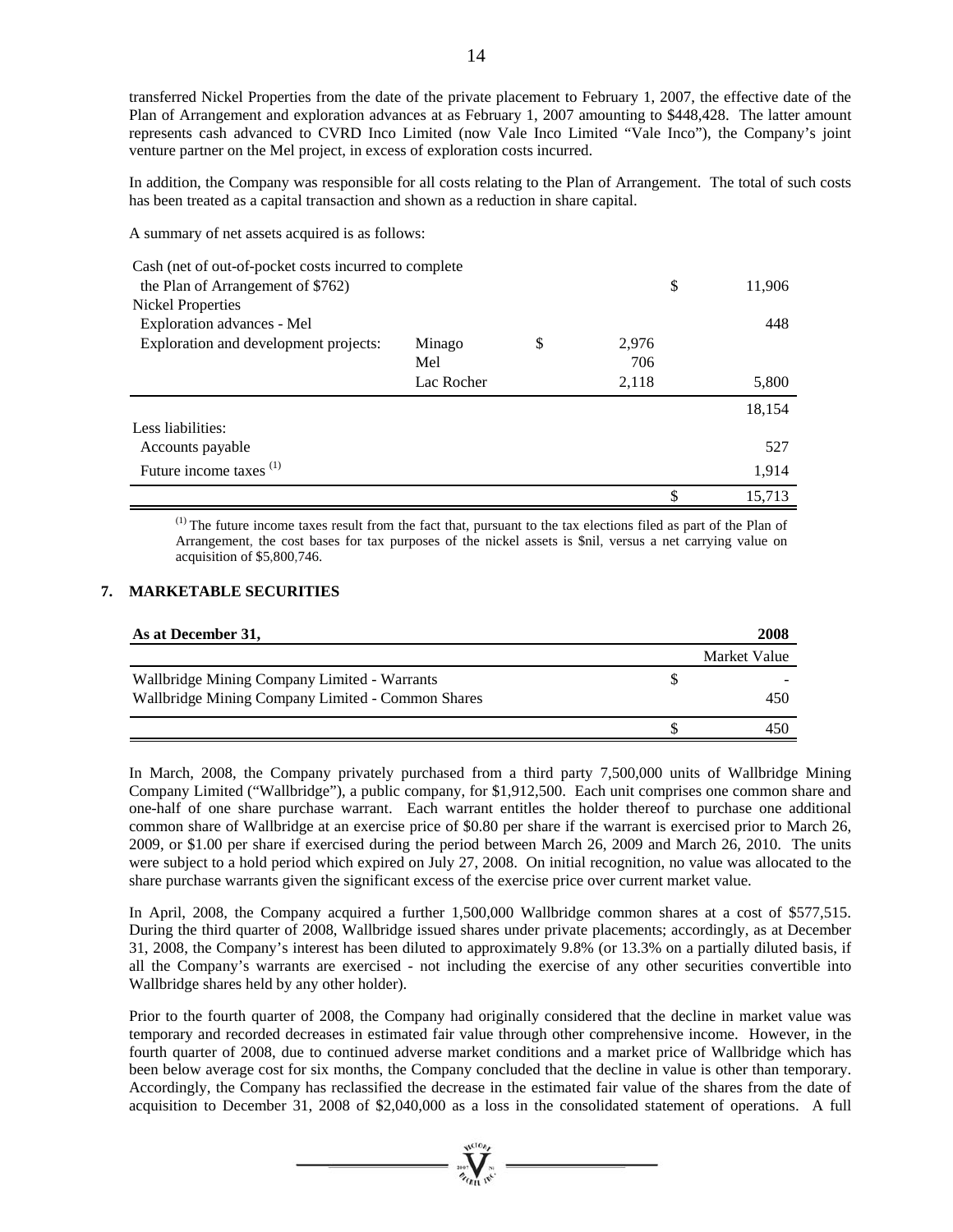valuation allowance has been taken against future tax assets that would arise from the capital loss that would occur if the shares were disposed of at current prices.

Should market conditions subsequently recover, any improvement in the fair value of the Company's investment in Wallbridge will be recorded through other comprehensive income, in accordance with Canadian GAAP.

## **8. EXPLORATION ADVANCES**

The Company's Mel sulphide nickel project is managed by Vale Inco. By the end of December 31, 2008, cash advanced to Vale Inco had been applied to exploration costs and accordingly included in exploration and development projects. As at December 31, 2007, cash advanced to Vale Inco in excess of exploration costs incurred totalled \$280,075.

### **9. EXPLORATION AND DEVELOPMENT PROJECTS**

Cumulative costs relating to the acquisition of mineral properties, and deferred exploration and development expenditures, have been incurred on the following projects:

|                           |                          | <b>Acquired Through</b> |               |                     |                                |      |                              |
|---------------------------|--------------------------|-------------------------|---------------|---------------------|--------------------------------|------|------------------------------|
|                           | <b>Balance as at</b>     | <b>Acquisition of</b>   |               | <b>Current</b>      |                                |      | <b>Balance</b> as at         |
|                           | December 31, 2007        | Independent             |               | <b>Expenditures</b> |                                |      | Writedowns December 31, 2008 |
|                           |                          | Note 5                  |               |                     |                                |      |                              |
| Lac Rocher <sup>(1)</sup> | \$<br>$3,314$ \$         | $\sim$                  | $\mathcal{S}$ | 266 \$              | $\sim$                         | - \$ | 3,580                        |
| Mel                       | 2,158                    |                         |               | 304                 |                                |      | 2,462                        |
| Minago                    | 10,290                   | 770                     |               | 12,845              |                                |      | 23,905                       |
| Lynn Lake <sup>(2)</sup>  | $\overline{\phantom{a}}$ | 1,241                   |               | 242                 |                                |      | 1,483                        |
|                           | 15,762 \$                | 2,011                   | -S            | 13,657 \$           | ۰                              | \$   | 31,430                       |
|                           |                          | <b>Acquired on</b>      |               |                     |                                |      |                              |
|                           |                          | <b>Formation of the</b> |               | <b>Current</b>      |                                |      | <b>Balance as at</b>         |
|                           |                          | Company                 |               | <b>Expenditures</b> |                                |      | Writedowns December 31, 2007 |
|                           |                          | Note 6                  |               |                     |                                |      |                              |
| Lac Rocher                |                          | \$<br>$2,118$ \$        |               | $1,196$ \$          | $\sim$                         | -\$  | 3,314                        |
| Mel $^{(3)}$              |                          | 706                     |               | 1,452               |                                |      | 2,158                        |
| Minago                    |                          | 2,976                   |               | 7,314               |                                |      | 10,290                       |
|                           |                          | \$<br>5,800             | $\mathbf{\$}$ | 9,962               | \$<br>$\overline{\phantom{a}}$ | \$   | 15,762                       |

<sup>(1)</sup> The expenditures on the Lac Rocher project in the period ended December 31, 2008 are shown net of Québec mining duties receivable of \$179,331. (2) The expenditures on the Lynn Lake property are shown net of \$72,885 recovery in 2008 under the Mineral Exploration Assistance

Program.<br>
<sup>(2)</sup> The expenditures on the Mel project in the period ended December 31, 2007 include \$448,428 funded from exploration advances on

deposit with Vale Inco and transferred to the Company on formation, February 1, 2007 (see Note 6).

### **Lac Rocher**

The Lac Rocher project, which is 100% owned, is located in northwestern Québec, 140 kilometres northeast of Matagami. The project is subject to a royalty of \$0.50 per ton on any ores mined and milled from the property and a 2% NSR.

In 2007, the Company began environmental work in support of obtaining a permit for the Lac Rocher deposit in order to extract and direct ship mineralized material to an offsite mill for processing. A 12-hole, 1,500 metre drill program was also completed to test for extensions to the nickel sulphide mineralization and to provide metallurgical samples for the Preliminary Economic Assessment (PEA) of the near-term production and cash generation potential of the project. No fieldwork was conducted on the property during 2008.

Metallurgical testing of the massive sulphide mineralization from the deposit was completed in December, 2007. In February, 2008, the Company announced the results from metallurgical testing of the disseminated sulphide zone and they were incorporated into the PEA completed in November 2008.

 $\sum_{\gamma_{\alpha}}$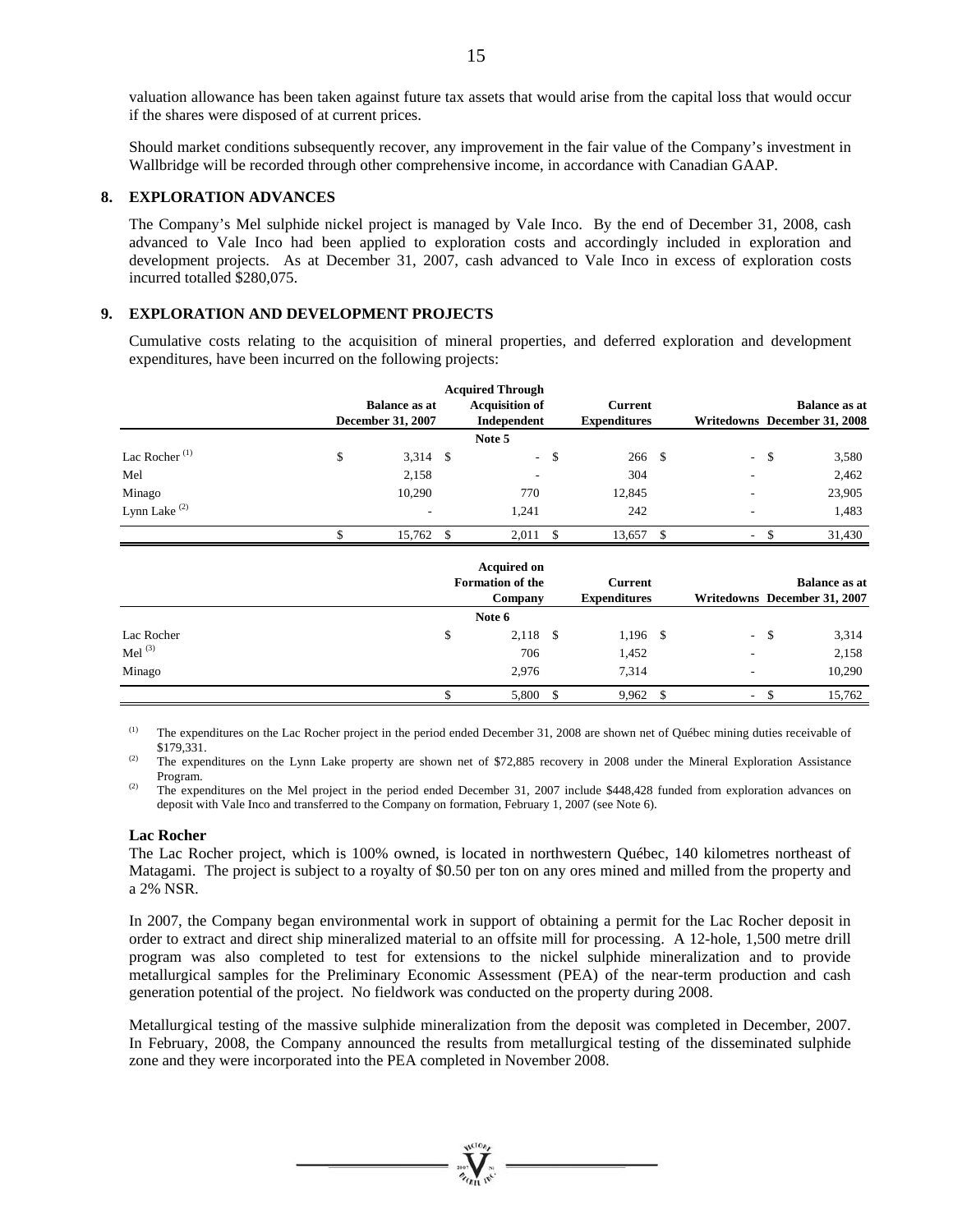## **Mel**

Effective August 27, 1999, Nuinsco entered into an agreement (the "Agreement") with Inco Limited (predecessor to CVRD Inco Limited, now Vale Inco) for the exploration and development of Vale Inco's Mel properties (the "Mel Properties") located in the Thompson area of northern Manitoba. Pursuant to the Agreement, sufficient expenditures have been incurred to earn a 100% interest in the Mel Properties, and in 2007 the Company exercised its option to acquire such interest. Vale Inco has the right to earn back a 51% interest by incurring expenditures of \$6,000,000 over a four-year period. Vale Inco has not yet notified the Company if it intends to exercise this backin right.

Under the Agreement, Vale Inco has a contractual obligation to mill ore mined from the Mel deposit at its cash cost plus 5% (provided that the product meets Vale Inco specifications and that Vale Inco has sufficient mill capacity). The Company has the option to manage the development and operation of any mines developed on the Mel Properties.

### **Minago**

At December 31, 2008, the 100%-owned Minago project covered approximately 14,500 hectares, through a combination of mining claims, mineral leases and a mineral exploration licence, on Manitoba's Thompson Nickel Belt. The property encompasses the Nose Deposit, which contains the entire current nickel mineral resource, and the North Limb, a zone of nickel mineralization with a known strike length of 1.5 kilometres located to the north of the Nose Deposit. Prior to the acquisition of Independent (Note 5), the Minago project was subject to a graduated NSR, up to 3% if nickel prices exceed US\$6.00 per pound.

From 2006 to date, considerable work, including diamond drilling, metallurgical testing and engineering studies were completed. Early work was incorporated into the PEA of the Minago Project, completed in November, 2006. Due to the positive outcome of the PEA and the strong pricing for nickel and other by-products that prevailed at that time, the Company engaged an engineering firm to proceed with a feasibility study. This study began in early 2007, will incorporate all of the results from completed work programs and studies and is expected to be completed in 2009.

In January 2008, the Company entered into an option agreement with Xstrata Nickel ("Xstrata"), a business unit of Xstrata Canada Corporation, to acquire a 100% interest in five mineral claims ("the Properties") totalling 691 hectares located adjacent to the Company's existing Minago property package.

Under the terms of the agreement, the Company could acquire a 100% interest in the Properties through:

- A one-time cash payment of \$150,000 upon signing (which was paid and is included in current period project expenditures); and
- Incurring \$500,000 of expenditures before September 30, 2008. The Company has fulfilled this obligation.

The acquisition has been ratified by Xstrata and a 100% interest in the claims has been registered with the Company. The Properties will be subject to an NSR interest retained by Xstrata, as follows:

- In respect of nickel:
	- o A 2% NSR when the LME three-month nickel price is equal to or greater than US\$13,227 per tonne in that quarter; and
	- o A 1% NSR when the LME three-month nickel price is less than US\$13,227 per tonne in that quarter.
- In respect of other metals, minerals and concentrates:
	- o A 2% NSR.

In the event that the NSR is a 2% royalty, the Company may buy back up to 50% of the NSR royalty interest for a maximum of \$1,000,000. In addition, Xstrata has the right (the "Back-in Right") to earn a 50% interest in the Properties if any resource is discovered that exceeds 500,000,000 pounds of contained nickel in measured and indicated resources. To exercise the Back-in Right, Xstrata must commit to pay direct expenditures or an amount in cash to the Company equal to twice the aggregate of all direct exploration, development and mining expenditures incurred by the Company on the Properties prior to the delivery by Xstrata of the Back-in Right notice.

As described above in Note 5, the acquisition of Independent included the acquisition of its Minago royalty. Under the PEA of the Minago project, the undiscounted value placed on the Minago royalty on nickel production was estimated at approximately \$74 million. An amount of approximately \$0.8 million was determined for this Minago royalty after assigning values to other net assets and ascribed to the value of the Minago project. Independent had previously paid a third party approximately \$6.3 million to acquire the Minago royalty.

 $=\prod_{\substack{m=1\\ \text{odd }n}}^{\text{data}}$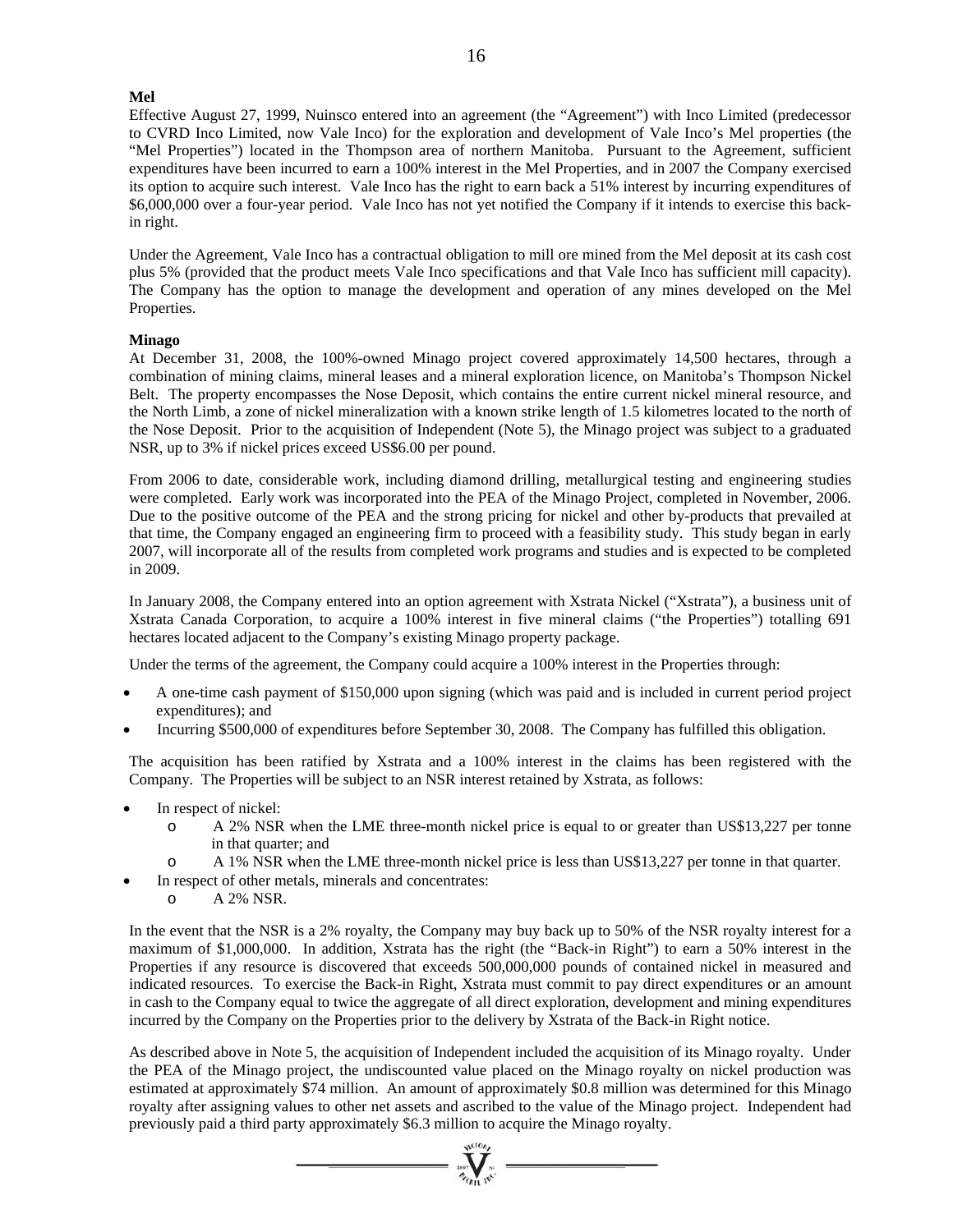The acquisition of Independent also included the following projects:

## **Lynn Lake**

The Company owns a 100% right, title and interest in the Lynn Lake nickel property, located in northern Manitoba. The property consists of approximately 600 hectares that require annual lease payments of approximately \$7,000. An amount of approximately \$1.2 million after assigning values to other net assets was ascribed to the Lynn Lake property upon acquisition. Independent had expended approximately \$10.8 million on the property since its acquisition in 2005.

### **Wakami, Lar and Wellmet Projects**

Upon the acquisition of Independent, a fair value of \$nil was ascribed to each of the Wakami, Lar and Wellmet projects. Independent had written Wakami down to zero during 2007 and had not expended any amounts on either Lar or Wellmet in 2008.

## **Flow-through Commitment**

As at December 31, 2008, the Company had fulfilled its commitment to incur exploration expenditures in relation to prior flow-through share financings in 2007. The remaining flow-through commitment outstanding for flowthrough share financings in 2008 is approximately \$2,769,000 after taking into consideration amounts included in accounts payable and accrued liabilities of approximately \$1,493,000. This commitment is required to be incurred by December 31, 2009.

### **10. PROPERTY AND EQUIPMENT**

| As at December 31, |      | 2008               |                       |
|--------------------|------|--------------------|-----------------------|
|                    |      | <b>Accumulated</b> |                       |
|                    | Cost | Amortization       | <b>Net Book Value</b> |
| Land               | 43   | ۰.                 | 43                    |
| <b>Building</b>    | 40   |                    | 39                    |
| Equipment          | 29   |                    | 24                    |
| Vehicle            | 11   |                    | 10                    |
|                    | 123  |                    | 116                   |

# **11. SHAREHOLDERS' EQUITY**

# **Share Capital**

#### Authorized:

The Company is authorized to issue an unlimited number of common shares.

Issued and Outstanding:

|                                                                         | Number of     |    |               |
|-------------------------------------------------------------------------|---------------|----|---------------|
|                                                                         | <b>Shares</b> |    | <b>Amount</b> |
| Issued on formation of Company pursuant to Plan of Arrangement (Note 6) | 154,003,146   | -S | 15,713        |
| Shares issued pursuant to private placement <sup>(a)</sup>              | 16,428,571    |    | 10,694        |
| Options exercised <sup>(b)</sup>                                        | 475,000       |    | 243           |
| Warrants exercised <sup>(c)</sup>                                       | 5,502,514     |    | 847           |
| Shares issued under the Share Bonus Plan <sup>(d)</sup>                 | 232,650       |    | 109           |
| Balance as at December 31, 2007                                         | 176,641,881   |    | 27,606        |
| Shares issued pursuant to private placement <sup>(e)</sup>              | 18,046,700    |    | 7,689         |
| Shares issued pursuant to acquisition of Independent (Note $5)^{(f)}$   | 66,675,103    |    | 6,166         |
| Options exercised (g)                                                   | 150,000       |    | 41            |
| Shares issued under the Share Bonus Plan (h)                            | 196,125       |    | 97            |
| Flow-through share renunciation $(i)$                                   |               |    | (3,335)       |
| <b>Balance as at December 31, 2008</b>                                  | 261,709,809   | \$ | 38,264        |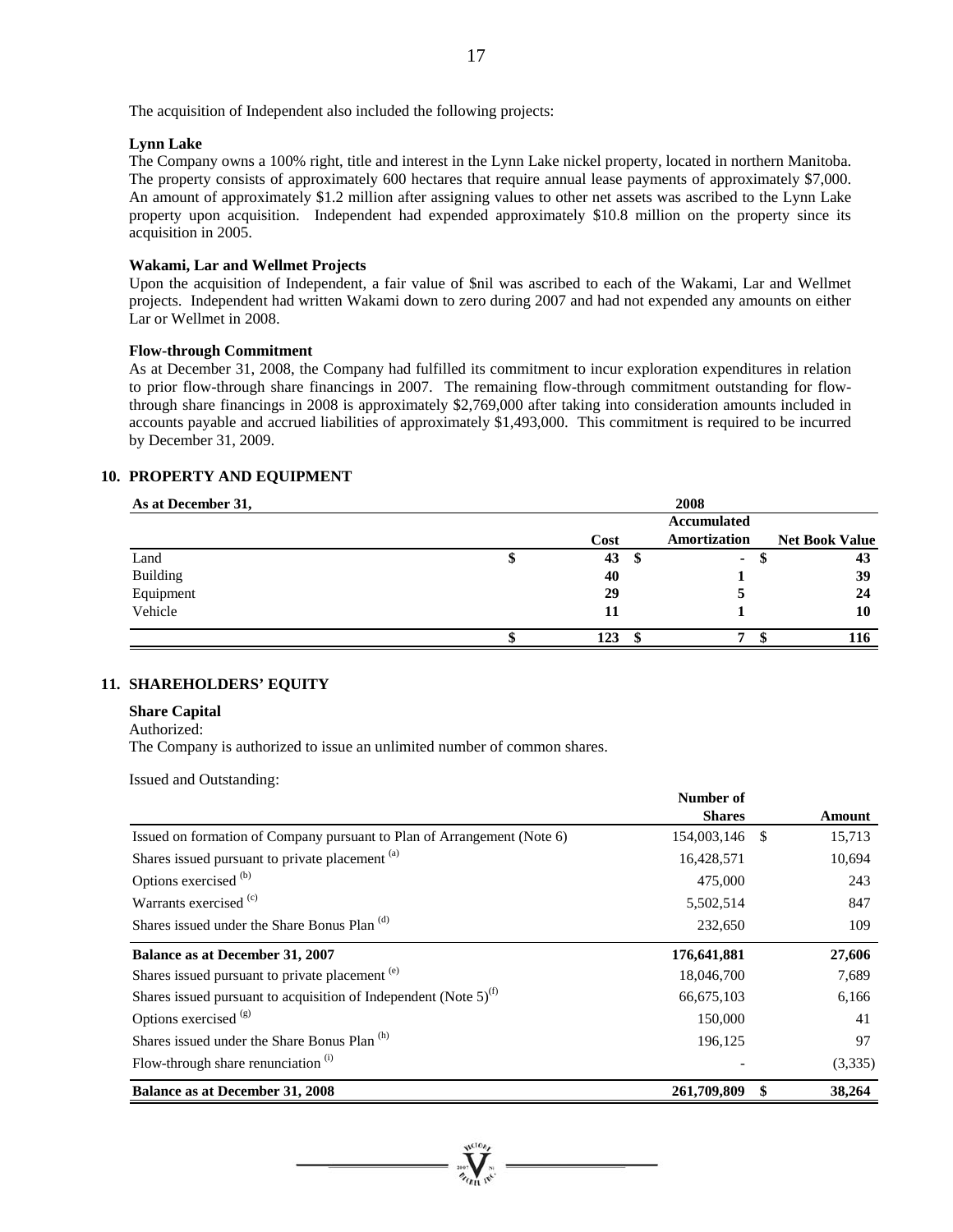- (a) In March, 2007, the Company issued 16,428,571 flow-through shares at \$0.70 per share for gross proceeds of \$11,500,000, before costs of issue of \$805,463.
- (b) During the period ended December 31, 2007, 475,000 common shares were issued upon the exercise of options for proceeds of \$209,329 plus the carrying value of the options exercised of \$33,400.
- (c) During the period ended December 31, 2007, 5,502,514 common shares were issued upon the exercise of warrants for proceeds of \$846,900.
- (d) During the period ended December 31, 2007, 232,650 common shares were issued to employees and consultants as discretionary bonuses and were valued at \$108,763.
- (e) In July, 2008, the Company issued 18,046,700 flow-through shares at \$0.45 per share for gross proceeds of \$8,121,015 before costs of issue of \$432,636.
- (f) In October 2008, pursuant to the acquisition of Independent as described in Note 5, the Company issued an aggregate of 55,913,274 shares in exchange for an approximate 84% interest in Independent. Under the SAT, an additional 10,761,829 shares were treated as issued for the remaining 16% shares of Independent not already owned. The shares were actually issued on January 2, 2009.
- (g) During the year ended December 31, 2008, 150,000 common shares were issued upon the exercise of options, for proceeds of \$40,500.
- (h) During the year ended December 31, 2008, 196,125 common shares were issued to employees and consultants as discretionary bonuses, and were valued at approximately \$97,000.
- (i) In February, 2008, the Company renounced \$11,500,000 in Canadian Exploration Expenditures to investors of flow-through shares. The tax value of these renunciations amounts to \$3,335,000, and has been recorded as a future income tax liability and charged against share capital.

### **Stock Options**

The Company has a stock option plan (the "Plan") to encourage ownership of its shares by Directors, officers, employees and others, and to provide compensation for certain services. The terms of the Plan provide that the Directors have the right to grant options to acquire common shares of the Company at not less than the closing market price of the shares on the day preceding the grant at terms of up to 10 years. The number of shares reserved for issuance is not to exceed 15% of the aggregate number of common shares issued and outstanding (calculated on a non-diluted basis) from time to time. At December 31, 2008, the Company had 18,502,473 common shares available for granting of future options.

A summary of options outstanding is as follows:

|                                                         | Number of<br><b>Options</b> | Average               |
|---------------------------------------------------------|-----------------------------|-----------------------|
|                                                         | Outstanding                 | <b>Exercise Price</b> |
| Options is suable on the exchange of options of Nuinsco |                             |                       |
| pursuant to the Plan of Arrangement                     | 9,187,500                   | -S<br>0.19            |
| Options granted during the period                       | 4,922,500                   | 0.61                  |
| Options exercised                                       | (475,000)                   | 0.44                  |
| Options forfeited and expired during the period         | (250,000)                   | 0.64                  |
| As at December 31, 2007                                 | 13,385,000                  | 0.32                  |
| Options granted during the year                         |                             |                       |
| Replacement options                                     | 6,643,998                   | 0.44                  |
| Other options                                           | 875,000                     | 0.40                  |
| Options exercised                                       | (150,000)                   | 0.27                  |
| As at December 31, 2008                                 | 20,753,998                  | 0.36                  |

In total, 7,518,998 options were granted during 2008 at a weighted average exercise price of \$0.44 per share. The weighted average grant date fair value of options granted during the year was \$0.05, including 6,643,998 replacement options, the cost of which was treated as an acquisition cost of Independent as described in Note 5. The granting and vesting of 7,518,998 options resulted in compensation expense of \$310,825 with an additional \$186,000 becoming part of the acquisition cost of Independent.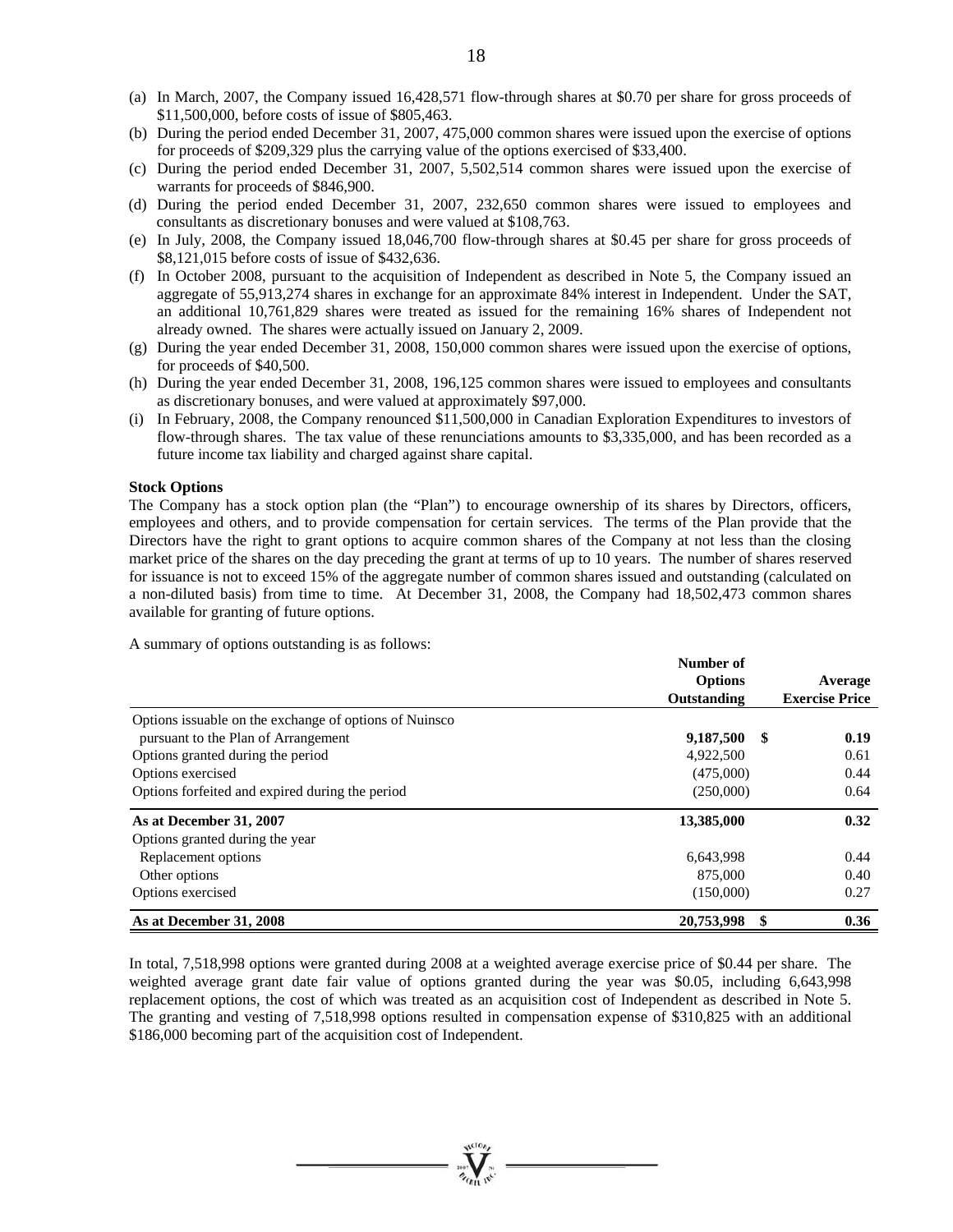The value assigned to options was calculated using the Black-Scholes option-pricing model, with the following assumptions:

|                                             |                                               | <b>Period from</b><br>Inception,<br><b>February 1, 2007,</b> |
|---------------------------------------------|-----------------------------------------------|--------------------------------------------------------------|
| <b>Option Assumptions</b>                   | <b>Year Ended</b><br><b>December 31, 2008</b> | to December 31,<br>2007                                      |
| Dividend yield                              | -                                             |                                                              |
| Expected volatility                         | 75%                                           | 75%                                                          |
| Risk free interest rate                     | $3.0\%$ to $3.5\%$                            | 4.5%                                                         |
| Expected option term - years <sup>(1)</sup> | $11/2$ to 5                                   | 3                                                            |
| Fair value per share of options granted     | \$0.03 to \$0.28                              | \$0.26 to \$0.43                                             |

(1) The replacement options were issued under the terms which were outstanding at the date of issue, accordingly, a range of 1 1/2 to 5 years expected option term was used.

Of the 20,753,998 options outstanding at December 31, 2008, 250,000 are subject to vesting in the next fiscal year. The aggregate fair value of these unvested options not yet charged to operations is \$16,439. The weighted average exercise price of fully-vested options at December 31, 2008 was \$0.36.

The following table summarizes information about the stock options outstanding at December 31, 2008:

|                                 | <b>Options</b>     | <b>Options</b> | <b>Years to</b> | <b>Exercise</b> |
|---------------------------------|--------------------|----------------|-----------------|-----------------|
| <b>Range of Exercise Prices</b> | <b>Exercisable</b> | Outstanding    | Expiry $(1)$    | Price $(1)$     |
| $$0.09 - $0.21$                 | 6,543,750          | 6,543,750      | 2.44            | 0.13            |
| $$0.22 - $0.27$                 | 3,797,012          | 3,797,012      | 4.16<br>- \$    | 0.24            |
| $$0.28 - $0.49$                 | 3,667,500          | 3,917,500      | 3.83<br>-S      | 0.34            |
| $$0.50 - $0.82$$                | 6.495.736          | 6,495,736      | 3.33<br>-S      | 0.68            |
| $$0.09 - $0.82$$                | 20,503,998         | 20,753,998     | 3.30<br>\$.     | 0.36            |

(1)In this table, "Years to Expiry" and "Exercise Price" have been calculated on a weighted average basis.

Pursuant to the Support Agreement entered into between Victory Nickel and Independent dated September 2, 2008 under which the Board of Directors and management of Independent agreed to support the bid, upon acquisition, the Company issued 6,643,998 replacement options to the option holders of Independent based upon the same ratio (1.1 of a Victory share for each Independent share) under the bid. The exercise prices were calculated so that the aggregate proceeds of the replacement options remained the same (except for necessary rounding) as the former Independent options. The other contractual terms including term to expiry also remained the same as the former Independent options. The predecessor options were cancelled.

Accordingly, all of the replacement options were issued at exercise prices which exceeded the market price on the date of grant, as shown in the following table:

|                                               | <b>Options</b><br><b>Issued</b> | <b>Grant Date</b><br>Fair Value <sup>(1)</sup> |      | <b>Exercise</b><br>Price <sup>(1)</sup> |
|-----------------------------------------------|---------------------------------|------------------------------------------------|------|-----------------------------------------|
| Options issued at market price                | 875.000                         | 0.23                                           |      | 0.40                                    |
| Replacement options issued above market price | 6,643,998                       | 0.03                                           | - \$ | 0.44                                    |
|                                               | 7,518,998                       | 0.05                                           |      | 0.44                                    |

(1)In this table, "Grant Date Fair Value" and "Exercise Price" have been calculated on a weighted average basis.

Pursuant to the Plan of Arrangement, holders of 12,250,000 options of Nuinsco converted their options into 12,250,000 new Nuinsco options and 9,187,500 options of the Company with an average exercise price of \$0.19 per share.

The issuance of the 9,187,500 options under the Plan of Arrangement has been treated as a modification of the respective original Nuinsco awards and the new option grants were made in accordance with the provisions of the Plan of Arrangement. The exercise prices were determined based on the intrinsic values immediately before the effective date of the Plan of Arrangement and the relative fair value of the net assets transferred to the Company

 $=\prod_{\alpha,\beta}^{\text{wtob}}$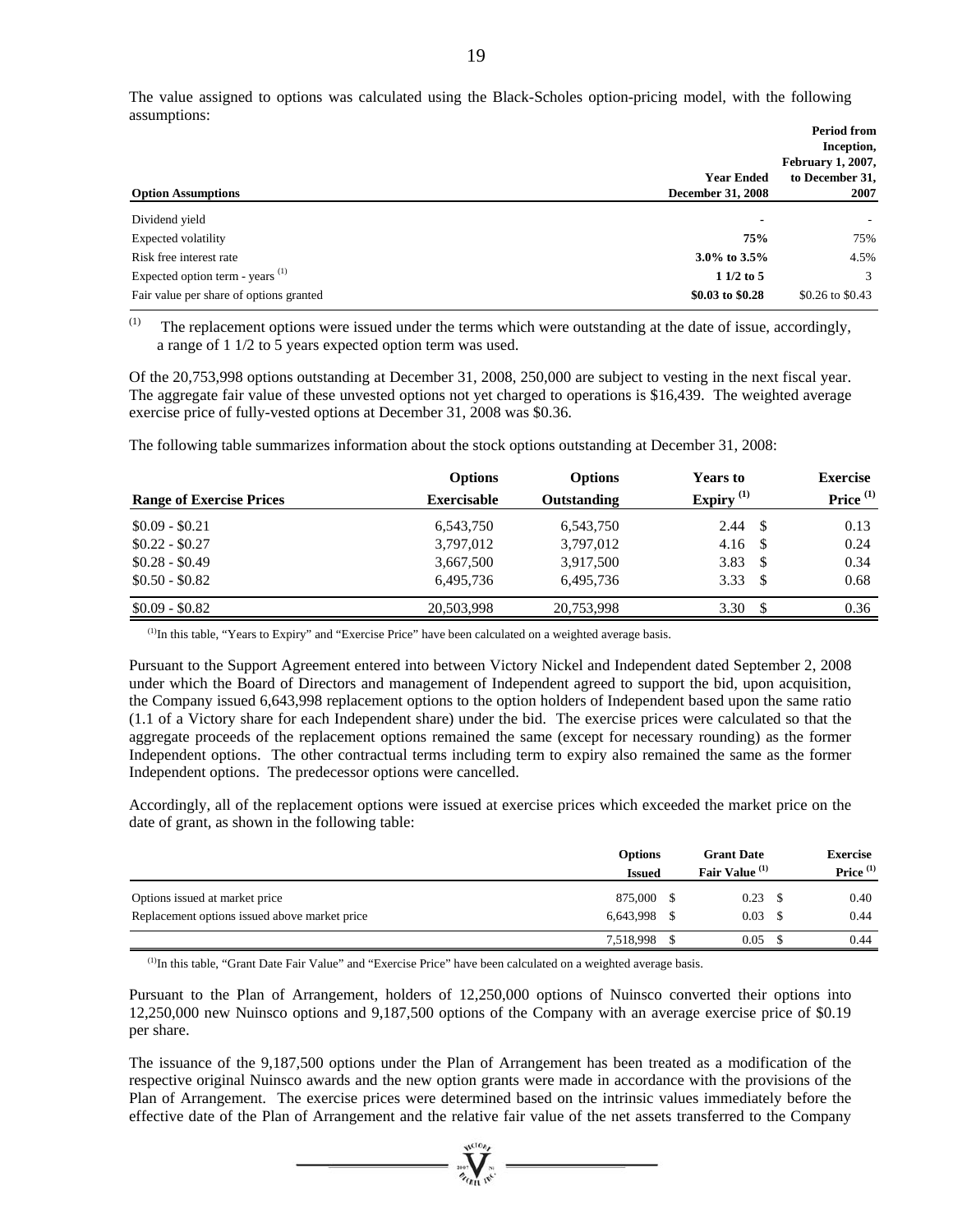and the fair value of all property, net of liabilities, of Nuinsco prior to the spinoff. The strike prices were calculated so that the total intrinsic value immediately prior to and after the effective date remained unchanged. The vesting periods and the contractual terms were determined based on the vesting periods and contractual terms of each award being modified and in no case did the contractual term exceed 10 years from the grant date. Since these awards were a modification of existing Nuinsco awards under the anti-dilution provisions of its stock option plan, the Company has not recognized an expense pursuant to the issuance of these options.

### **Commitment to Issue Shares**

Pursuant to the Plan of Arrangement, the Company was committed to issue common shares of the Company to holders of Nuinsco warrants as of February 1, 2007, the effective date of the Plan of Arrangement, upon the exercise of such warrants.

Each outstanding Nuinsco warrant entitled the holder to receive upon exercise, the number of new Nuinsco common shares and the number of common shares of the Company that such holder would have received under the Plan of Arrangement if such warrant had been exercised immediately before the Plan of Arrangement became effective. The aggregate exercise price of the Nuinsco warrant was unchanged, with the Company receiving 41.25% of the proceeds.

During the period ended December 31, 2007, 5,502,514 common shares were issued pursuant to this arrangement for proceeds of \$846,900. Also pursuant to the Plan of Arrangement, the Company was committed to issue 232,650 common shares to employees and consultants as discretionary bonuses pursuant to Nuinsco's Share Bonus Plan with respect to bonus share entitlements granted in December, 2006 and which vested in 2007. During the period ended December 31, 2007, 232,650 common shares were issued pursuant to this arrangement with a value of \$108,763.

There are no remaining commitments to issue shares pursuant to the Plan of Arrangement.

### **Warrants**

During the period ended December 31, 2007, 150,000 warrants were issued to a third party for services rendered. The warrants have an exercise price of \$0.48 per share, and expire in June, 2009. The warrants were valued at \$25,352 using a fair value based method. Pursuant to the SAT (Note 5), 1,537,963 replacement warrants were issued to former Independent warrant holders using the same ratio and basis as described above for replacement options. The warrants have an exercise price of \$0.82 and expire May 7, 2009. The warrants were valued at \$nil using a fair value based method. No other warrants are outstanding as at December 31, 2008.

### **Share Incentive Plan**

The Company has a share incentive plan ("Share Incentive Plan") which includes both a share purchase plan (the "Share Purchase Plan") and a share bonus plan (the "Share Bonus Plan").

The purpose of the Share Incentive Plan is to encourage ownership of the common shares by directors, senior officers and employees of the Company and its designated affiliates and consultants who are primarily responsible for the management and profitable growth of its business, to advance the interests of the Company by providing additional incentive for superior performance by such persons and to enable the Company and its designated affiliates to attract and retain valued directors, officers, employees and consultants.

Under the Share Purchase Plan, eligible directors, senior officers and employees of the Company and its designated affiliates and consultants can contribute up to 10% of their annual basic salary before deductions to purchase common shares. The Company matches each participant's contribution. The purchase price per common share is the volume weighted-average of the trading prices of the common shares on the Toronto Stock Exchange for the calendar quarter in respect of which the common shares are issued. Common shares acquired are held in safekeeping and delivered to employees as soon as practicable following March 31, June 30, September 30 and December 31 in each calendar year. No common shares have yet been issued pursuant to the Share Purchase Plan. The maximum number of common shares issuable under the Share Purchase Plan is the lesser of: (i) that number of common shares that can be purchased with a dollar amount equal to 20% of the gross annual salary of the Participants (as defined in the Share Incentive Plan); and (ii) 1% of the aggregate number of issued and outstanding common shares (calculated on a non-diluted basis) from time to time.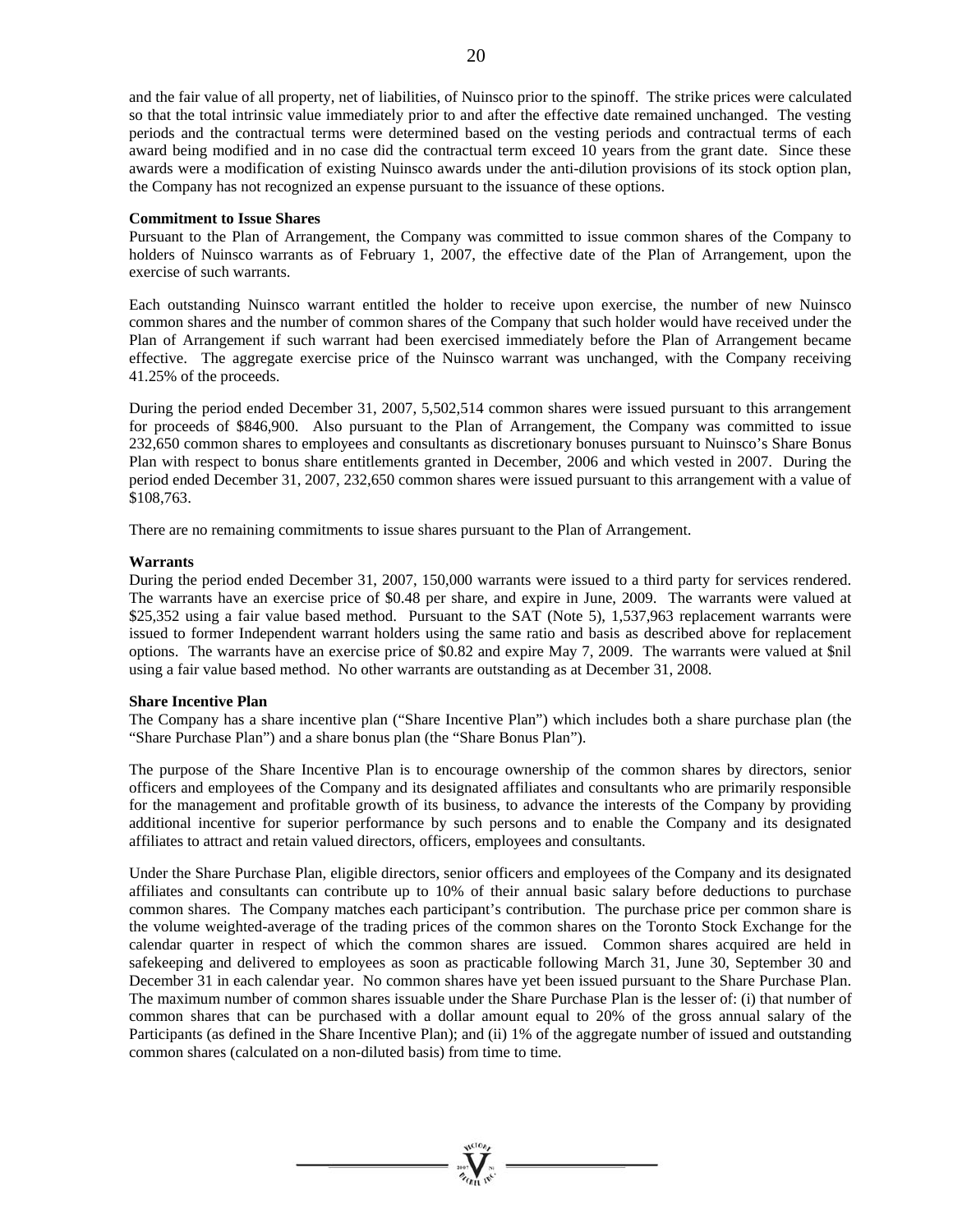The Share Bonus Plan permits common shares to be issued as a discretionary bonus to eligible directors, senior officers and employees of the Company and its designated affiliates, and consultants from time to time. For the period ended December 31, 2007, 232,650 shares were issued under the Share Bonus Plan. The maximum number of common shares issuable under the Share Bonus Plan is the lesser of: (i) 2,000,000 common shares; and (ii) 2% of the aggregate number of issued and outstanding common shares (calculated on a non-diluted basis) from time to time.

Entitlements to 196,125 common shares were granted under the Share Bonus Plan effective December 31, 2007. The entitlement to the shares vests over the following nine months as to one-third in each fiscal quarter. The individuals awarded the right to receive shares have no rights of ownership associated with the shares until the shares have vested and are actually issued to the employees. The fair value of the 196,125 common shares granted under the Share Bonus Plan was determined based on the quoted market price of the shares on the date of grant (\$0.50 per share) for an aggregate fair value of \$98,063 and was charged to income over the vesting period.

There were no entitlements to common shares granted under the Share Bonus Plan in 2008.

### **12. INCOME TAXES**

The income tax recovery differs from the amount computed by applying statutory federal and provincial income tax rates of 33.5% for the year ended December 31, 2008 and the period from inception to December 31, 2007 (36.0%), to the loss before income taxes.

The differences are summarized as follows:

|                                                              |   |                   | <b>Period from</b><br>Inception,<br><b>February 1, 2007,</b> |
|--------------------------------------------------------------|---|-------------------|--------------------------------------------------------------|
|                                                              |   | <b>Year Ended</b> | to December 31,                                              |
|                                                              |   | December 31, 2008 | 2007                                                         |
| Current income taxes                                         |   |                   |                                                              |
| Expected income tax recovery based on                        |   |                   |                                                              |
| statutory income tax rate in 2008 of $33.5\%$ (2007 - 36.0%) | S | $(1,378)$ \$      | (883)                                                        |
| Non-deductible items, net                                    |   | 151               | 534                                                          |
| Non-deductible portion of unrealized loss on securities      |   | 342               |                                                              |
| Effect of change in expected future income tax rates         |   | (134)             | (156)                                                        |
| Valuation allowance                                          |   | (525)             | 280                                                          |
| Future income tax recovery                                   |   | (1, 544)          | (225)                                                        |

The future income tax recovery in 2008 represents the recognition of future income tax assets (to the extent of the future income tax liability) since the Company currently believes that it is more likely than not that the benefit associated with these losses and costs will be realized prior to their expiry. It also includes the effect of enacted rate changes; the recovery in 2007 solely represents the impact of tax rate reductions enacted in December, 2007 on the future income tax liability recognized on formation (see Note 6).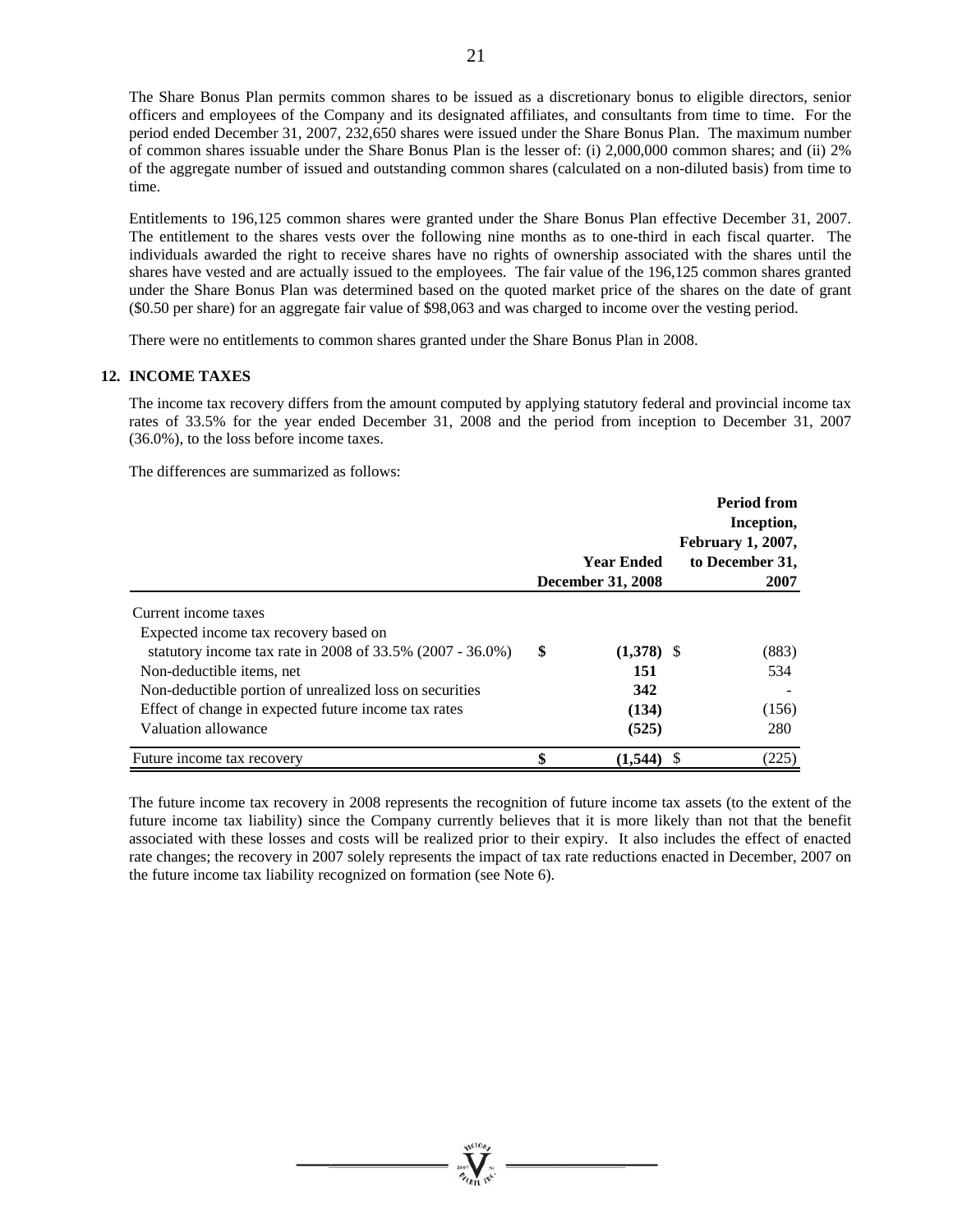| As at December 31,                     | 2008              | 2007  |
|----------------------------------------|-------------------|-------|
| Future income tax assets               |                   |       |
| Non-capital losses carried forward     | \$<br>1,906<br>-S | 325   |
| Capital losses carried forward         | 275               |       |
| Share issue costs and other costs      | 552               | 358   |
| Valuation allowance                    | (649)             | (683) |
| Total future income tax assets         | 2,084             |       |
| Future tax liabilities                 |                   |       |
| Exploration and development properties | 2,084             | 1,689 |
|                                        | 2,084             | 1,689 |
| Net future income tax liability        | \$<br>۰           | 1.689 |

Significant components of the Company's future income tax assets and liabilities, after applying enacted corporate income tax rates, are as follows:

Non-capital losses expire as follows:

|      | Amount      |
|------|-------------|
| 2009 | \$<br>24    |
| 2014 | 195         |
| 2015 | 307         |
| 2026 | 580         |
| 2027 | 1,092       |
| 2028 | 2,372       |
| 2029 | 2,488       |
|      | \$<br>7,058 |

# **13. ACCUMULATED OTHER COMPREHENSIVE LOSS**

Accumulated other comprehensive (loss) income ("OCI") was comprised of unrealized gains on marketable securities that are classified as available for sale (see Note 7). Changes in the components of OCI are summarized as follows:

|                                                                         | <b>Year Ended</b><br><b>December 31, 2008</b> |         |  |
|-------------------------------------------------------------------------|-----------------------------------------------|---------|--|
| Accumulated OCI at beginning of year                                    | S                                             |         |  |
| OCI for the year representing the change in the fair value of financial |                                               |         |  |
| assets available for sale, net of related future income taxes of \$nil  |                                               | (2,040) |  |
| Determination of change in the fair value as "other than temporary" and |                                               |         |  |
| reclassification through operations                                     |                                               | 2,040   |  |
| Accumulated OCI at end of year                                          |                                               |         |  |

Refer to Note 7 for details of the assessment of the change in market value being other than temporary.

suction,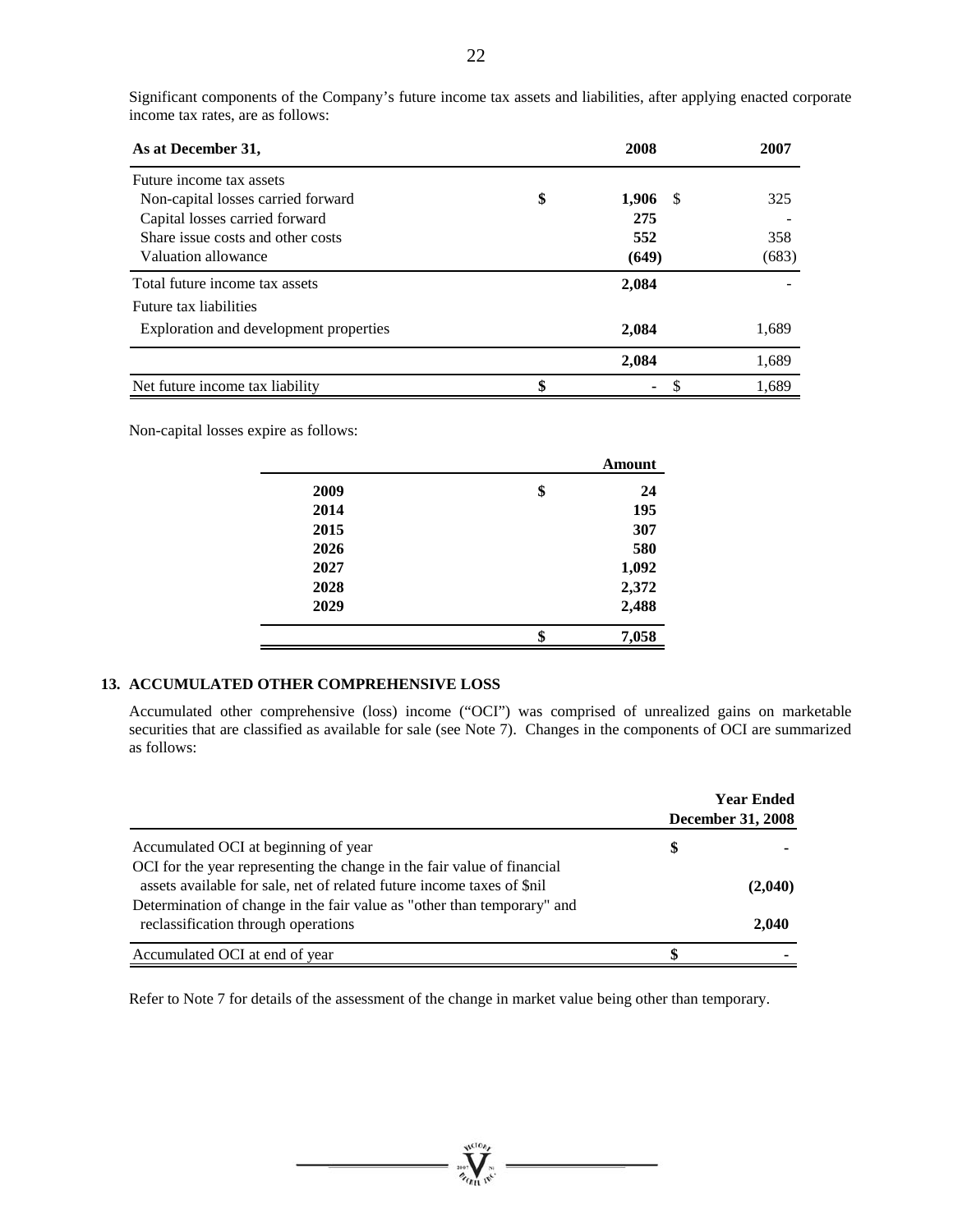### **14. CHANGES IN NON-CASH WORKING CAPITAL**

Changes in non-cash working capital balances related to operations, for the year ended December 31, 2008 and the period from inception, February 1, 2007, to December 31, 2007, are as follows:

|                                                    |    |                   |                           | <b>Period from</b><br>Inception, |  |
|----------------------------------------------------|----|-------------------|---------------------------|----------------------------------|--|
|                                                    |    |                   |                           | February 1,                      |  |
|                                                    |    | <b>Year Ended</b> | $2007$ to<br>December 31, |                                  |  |
|                                                    |    | December 31,      |                           |                                  |  |
|                                                    |    | 2008              |                           | 2007                             |  |
| Accounts receivable, prepaid expenses and deposits | \$ | 95S               |                           | (483)                            |  |
| Due from/to Nuinsco Resources Limited              |    | (140)             |                           | 158                              |  |
| Accounts payable and accrued liabilities           |    | (249)             |                           | 192                              |  |
|                                                    |    | (294)             |                           | (133)                            |  |

### **15. RELATED PARTY TRANSACTIONS**

Related party transactions not described elsewhere in these consolidated financial statements include the following:

- The Company shares management, administrative assistance and facilities with Nuinsco (which, by virtue of its approximate 15% ownership interest has the ability to exercise significant influence over the Company) pursuant to a management agreement. The costs payable by the Company under the arrangement are recorded at the exchange amount which is equal to the cost to Nuinsco of such services plus 10 per cent. The management agreement has an initial term of 24 months commencing February 1, 2007 and is terminable thereafter by Nuinsco upon 90 days notice and by the Company upon 180 days notice. Costs charged to the Company in the year ended December 31, 2008 amounted to \$649,618 (\$808,759 for 2007) and have been included in general and administrative expenses. In addition, projectrelated costs aggregating \$65,580 have been charged to the Company by Nuinsco during 2008 (\$463,491 for 2007) and are included in exploration and development costs on the consolidated balance sheet. The Company charged Nuinsco \$52,920 for the year ended December 31, 2008 for project-related costs incurred by it on behalf of Nuinsco.
- b. Amounts due to Nuinsco are unsecured, non-interest bearing and due on demand.
- c. Included in accounts payable and accrued liabilities at December 31, 2008 are amounts due to officers and directors of the Company in the amount of \$114,111 (December 31, 2007 - \$64,267). These amounts relate primarily to directors' fees payable.
- d. The Company's Lac Rocher property is subject to a discovery incentive plan (the "DIP") to reward certain directors and former officers of the Company with a 2% NSR for mines that were discovered on certain properties prior to the expiry of the DIP. The NSR is payable only on revenues earned after recovery of all development costs for any mine on the property. The terms of the DIP provide the Company with a right of first refusal on any proposed disposition of the NSR. In addition, the DIP contains put/call provisions under which the Company may be required to purchase, or may exercise an option to purchase, the NSR at the value of its discounted cash flows, as defined therein. The Lac Rocher property is the only property subject to the DIP. As the Lac Rocher property is not yet in production, no royalties are currently payable.

### **16. SUBSEQUENT EVENTS**

### **Shareholder Rights Plan:**

In March 2009, the Board of Directors approved the adoption of a shareholder rights plan ("the Plan") which will require subsequent shareholder approval at the Company's Annual Meeting.

In order to implement the adoption of the Plan, the Board of Directors authorized the issuance of one right (a "Right") in respect of each common share outstanding at the close of business on March 27, 2009. In addition, the

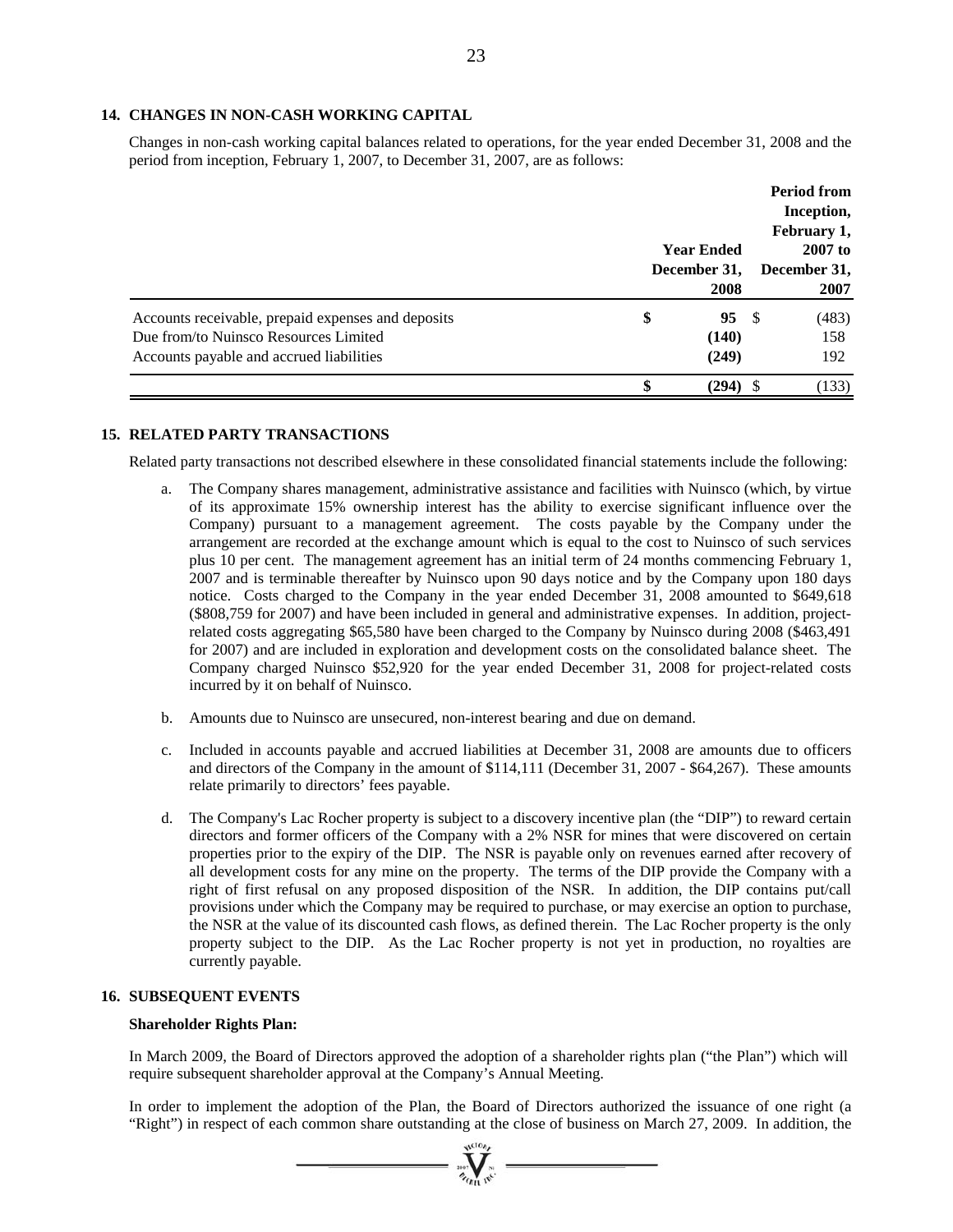Board authorized the issuance of one Right in respect of each additional common share issued after the Record Time. Rights trade with and are represented by common share certificates, including certificates issued prior to the Record Time. Until such time as the Rights separate from the common shares and become exercisable, Rights certificates will not be distributed to shareholders.

If a person, or a group acting in concert, acquires (other than pursuant to an exemption available under the Plan) beneficial ownership of 20% or more of the common shares, Rights (other than those held by such acquiring person which will become void) will separate from the common shares and permit the holder therefore to purchase common shares at a 50% discount to their market price. A person, or a group acting in concert, who is the beneficial owner of 20% or more of the outstanding common shares as of the Record Time is exempt from the dilutive effects of the Plan provided such person (or persons) does not increase its beneficial ownership by more than 1% (other than in accordance with the terms of the Plan). At any time prior to the Rights becoming exercisable, the Board may waive the operation of the Plan with respect to certain events before they occur.

The issuance of the Rights is not dilutive until the Rights separate from the underlying common shares and become exercisable or until the exercise of the Rights. The issuance of the Rights will not change the manner in which shareholders currently trade their common shares.

### **Stock Options Issuance**

On January 28, 2009, the Board of Directors granted 5,965,000 stock options at \$0.05 per share to directors, officers, employees and consultants. Of the options granted, 4,632,500 vest immediately and 1,332,500 vest over one year.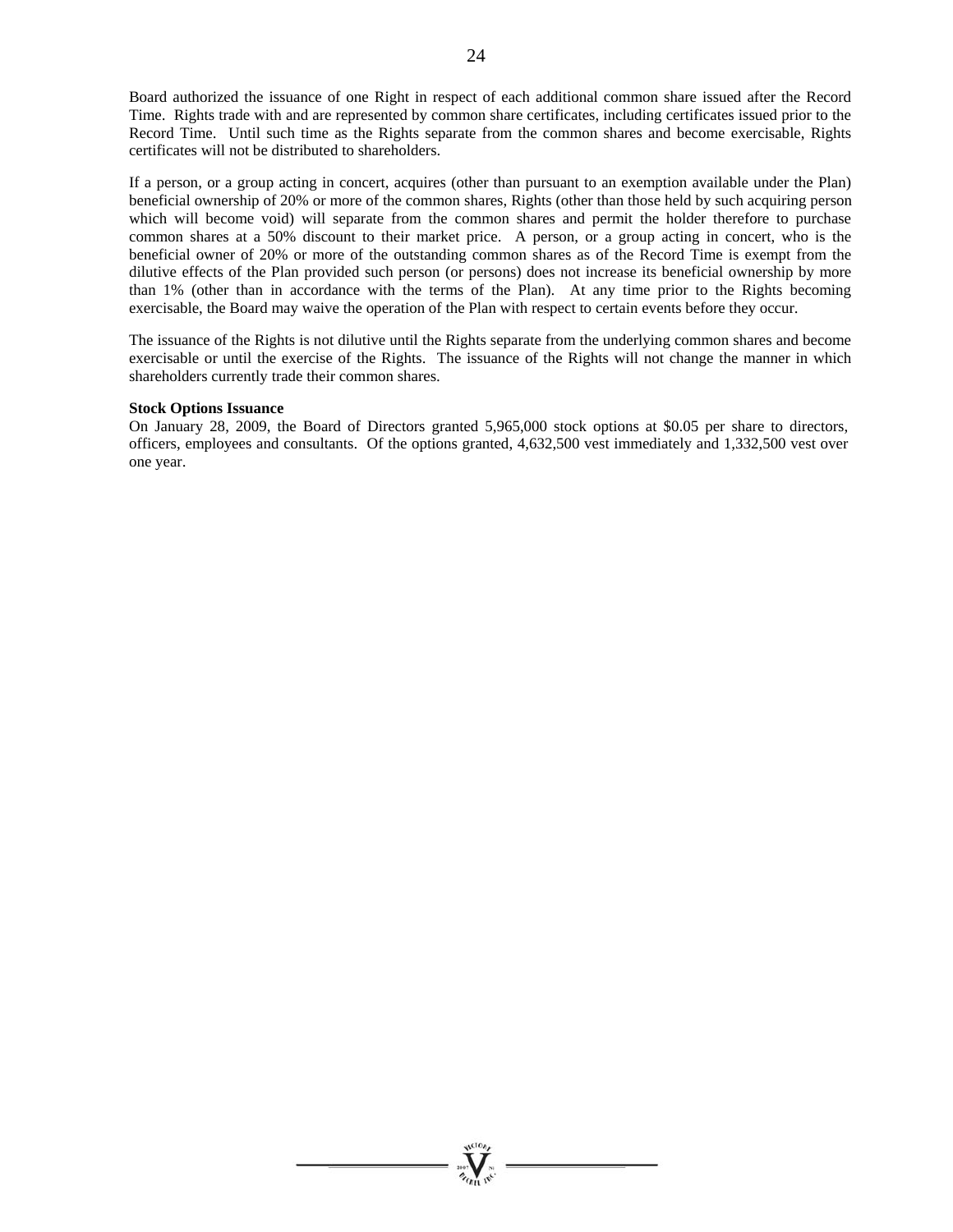

# **VICTORY NICKEL INC.**

# **MANAGEMENT'S DISCUSSION AND ANALYSIS**

# **FOR THE YEAR ENDED DECEMBER 31, 2008 AND THE PERIOD FROM INCEPTION, FEBRUARY 1, 2007, TO DECEMBER 31, 2007**

**DATED MARCH 27, 2009**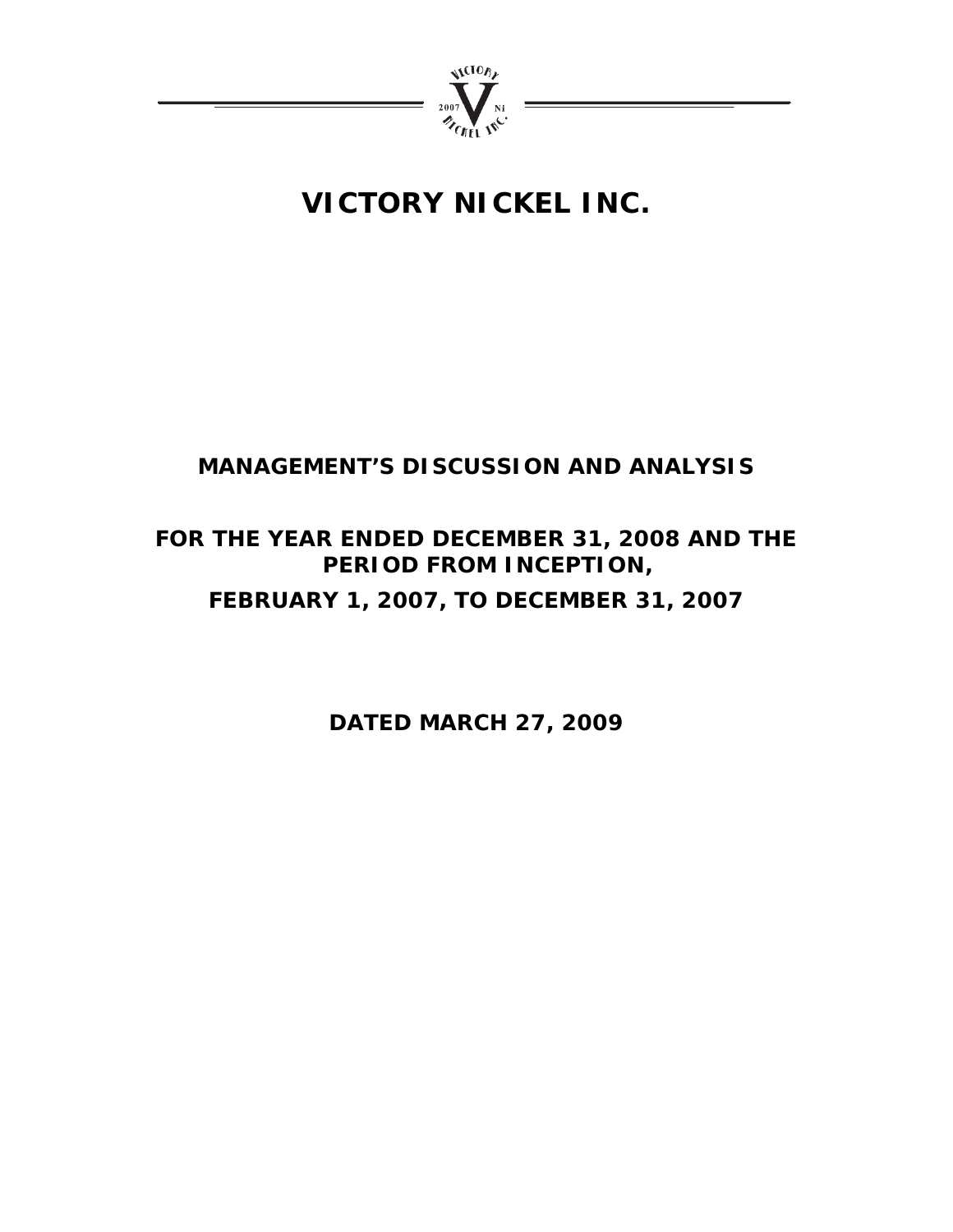

# **VICTORY NICKEL INC.**

## **MANAGEMENT'S DISCUSSION AND ANALYSIS**

**For the Year ended December 31, 2008 and the Period ended December 31, 2007** 

The following discussion of the results of operations, financial condition and cash flows of Victory Nickel Inc. ("Victory Nickel" or the "Company") prepared as of March 27, 2009 consolidates management's review of the factors that affected the Company's financial and operating performance for the year ended December 31, 2008 and the period from inception, February 1, 2007, to December 31, 2007, and factors reasonably expected to impact on future operations and results. This discussion is intended to supplement and complement the Company's audited consolidated financial statements for the year ended December 31, 2008 and the period from inception, February 1, 2007, to December 31, 2007 ("2008 Audited Consolidated Financial Statements") and the notes thereto. Readers are encouraged to consult the 2008 Audited Consolidated Financial Statements which were prepared in accordance with Canadian generally accepted accounting principles ("GAAP") and are available at www.sedar.com and at the Company's website www.victorynickel.ca. All amounts disclosed are in Canadian dollars unless otherwise stated. All tabular amounts are in thousands of Canadian dollars.

## **COMPANY OVERVIEW**

Victory Nickel is a Canadian exploration and development-stage mineral resource company (an enterprise in the development stage as contemplated within Accounting Guideline 11 of the Canadian Institute of Chartered Accountants ("CICA")) and is engaged in the acquisition, exploration and development of nickel projects in Canada.

Formed on February 1, 2007 as described below, Victory Nickel owns 100% of four advanced sulphide nickel projects: the Minago, Lynn Lake and Mel projects in Manitoba and the Lac Rocher project in Québec. A feasibility study on the Minago Project, originally scheduled for completion in 2008, has been delayed once more as the current economic environment has necessitated a detailed review of all of its components to accurately reflect project economics. During 2007 and into 2008, the mining industry experienced unprecedented increases in the cost of materials, equipment and personnel due to the availability of capital for exploration and development and worldwide commodities demand. This trend is now reversing itself. As a result, the Minago feasibility study is now expected to be completed in 2009 following the aforementioned review. At the Lac Rocher Project, permitting efforts will continue in preparation to commence mining when metal prices recover and the Company is evaluating the production potential of the Mel and Lynn Lake Projects.

In the current nickel price and financial environment, it is unlikely that any of these projects will commence development in 2009.

The Company also owns an approximate 10% interest in Wallbridge Mining Company Limited ("Wallbridge") as well as warrants which, if exercised, would increase the ownership to approximately 13% on a partially diluted basis.

### **ACQUISITION OF INDEPENDENT NICKEL CORP.**

On August 19, 2008, the Company launched an unsolicited offer to purchase all of the common shares of Independent Nickel Corp. ("Independent"). The assets of Independent include a royalty on Victory Nickel's Minago sulphide nickel project in Manitoba ("Minago royalty") and exploration and development properties in Lynn Lake, Manitoba.

Accordingly, in October, 2008, the Company acquired an aggregate of 50,830,249 shares of Independent representing approximately 84% of the issued and outstanding Independent shares. Pursuant to a subsequent acquisition transaction ("SAT"), approved by shareholders on December 23, 2008 at a shareholder meeting of Independent, the Company, through its newly-formed wholly-owned subsidiary, 2190583 Ontario Inc., acquired the remaining 16% of Independent shares not already tendered through the issuance of 10,761,829 shares of Victory Nickel. Effective January 1, 2009, the subsidiary and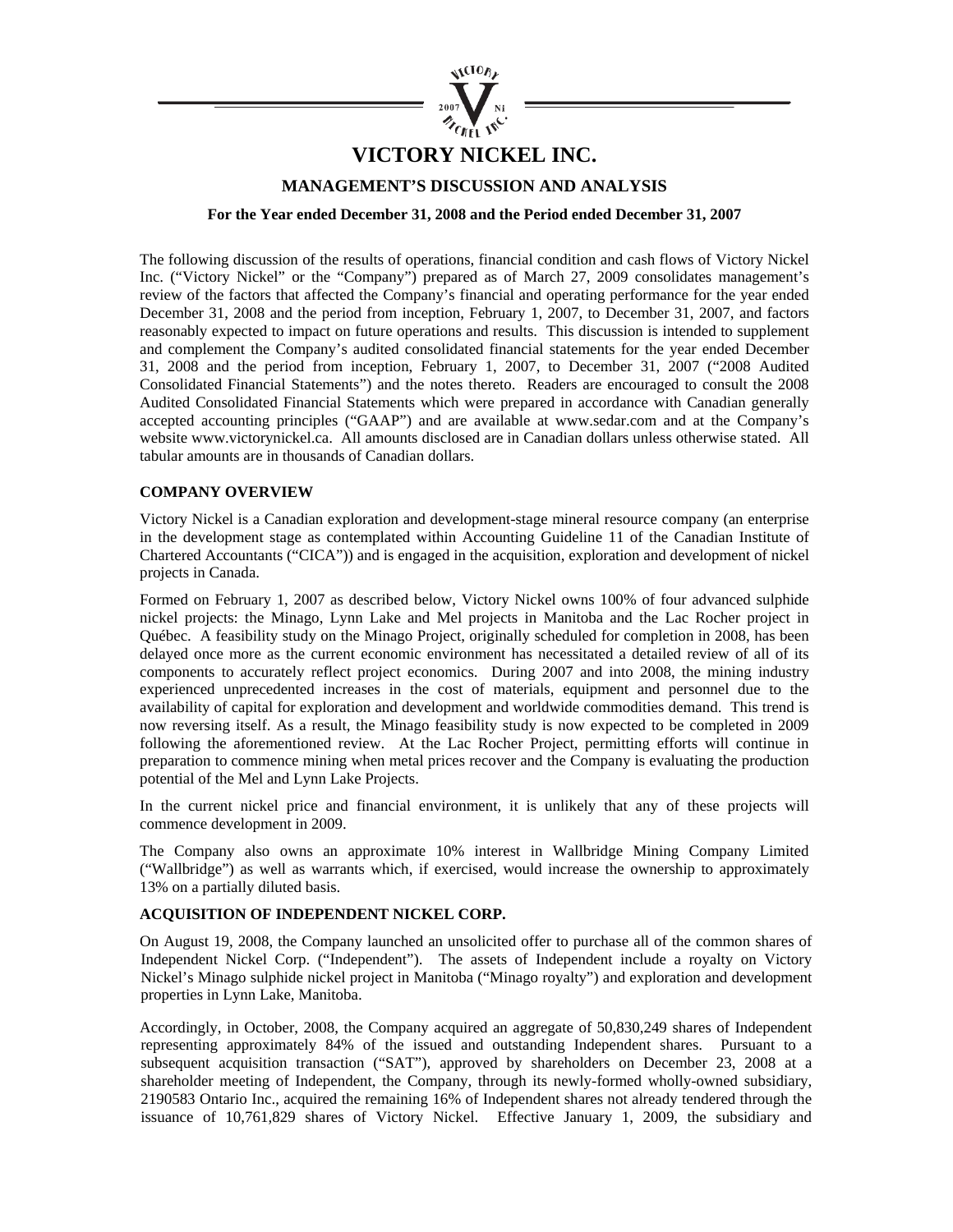

Independent amalgamated, creating new "Independent Nickel Corp." The Company has commenced the wind-up of new Independent Nickel Corp. into Victory Nickel. The Company also made application to the relevant securities commissions to cease Independent's registration as a reporting issuer; such application was approved in January 2009.

The Company acquired 100% of the Independent shares through the issuance of an aggregate of 66,675,103 shares of the Company to former holders of Independent shares on the basis of 1.1 of a Victory Nickel share for each Independent share. The Victory Nickel shares issued under the SAT have been treated as being issued effective December 23, 2008; the shares were actually issued on January 2, 2009.

As part of the acquisition, Victory Nickel also issued 6,643,998 replacement options to the option holders of Independent based upon the same ratio. The fair value of options issued was estimated at \$186,000 using the Company's Black-Scholes assumptions in Note 11 to the 2008 Audited Consolidated Financial Statements. The predecessor Independent options were cancelled. Furthermore, 1,537,963 replacement warrants were recorded for the benefit of warrant holders of Independent which were outstanding at the date of the SAT. Such warrants were based upon the same ratio. The fair value of the warrants was estimated at \$nil using the Company's Black-Scholes assumptions in Note 11 to the 2008 Audited Consolidated Financial Statements.

In accordance with Canadian GAAP, the actual measurement date of the purchase consideration occurred on the date that the shares were issued, or when the shareholders approved the SAT. Accordingly, the value of the purchase consideration is based on the market prices of Victory Nickel common shares on the measurement dates of October 6, 2008, October 17, 2008 and December 23, 2008 of \$0.105, \$0.075 and \$0.04 per share respectively.

The allocation of the aggregate purchase price to Independent's net assets acquired is as follows:

| <b>Purchase Price</b>                                   |                |             |             |
|---------------------------------------------------------|----------------|-------------|-------------|
| Issuance of 66,675,103 common shares of the Company     |                |             | \$<br>6,166 |
| <b>Transaction costs</b>                                |                |             | 1,427       |
| Issuance of replacement options                         |                |             | 186         |
| Issuance of replacement warrants                        |                |             |             |
|                                                         |                |             | \$<br>7,779 |
| <b>Fair Value of Independent's Net Assets Acquired:</b> |                |             |             |
| Current assets (including cash of \$2,308)              |                |             | \$<br>2,594 |
| Capital assets, net                                     |                |             | 83          |
| Future income tax assets                                |                |             | 3,480       |
| Exploration and development projects:                   | Lynn Lake      | \$<br>1,241 |             |
|                                                         | Minago royalty | 770         | 2,011       |
|                                                         |                |             | 8,168       |
| Current liabilities                                     |                |             | (362)       |
| Non-controlling interests                               |                |             | (27)        |
|                                                         |                |             | 7,779       |

# **FORMATION OF THE COMPANY**

Pursuant to a Plan of Arrangement which became effective February 1, 2007, the Company was formed upon the amalgamation of two predecessor companies incorporated in December, 2006 for the purpose of carrying out the Plan of Arrangement. Upon completion of the amalgamation, the Company entered into a series of transactions which resulted in the following transfers to the Company:

a) three mineral resource properties, namely the Minago and Mel sulphide nickel projects in Manitoba and the Lac Rocher sulphide nickel project in Québec (collectively the "Nickel Properties"), from Nuinsco Resources Limited ("Nuinsco"). These properties were recorded at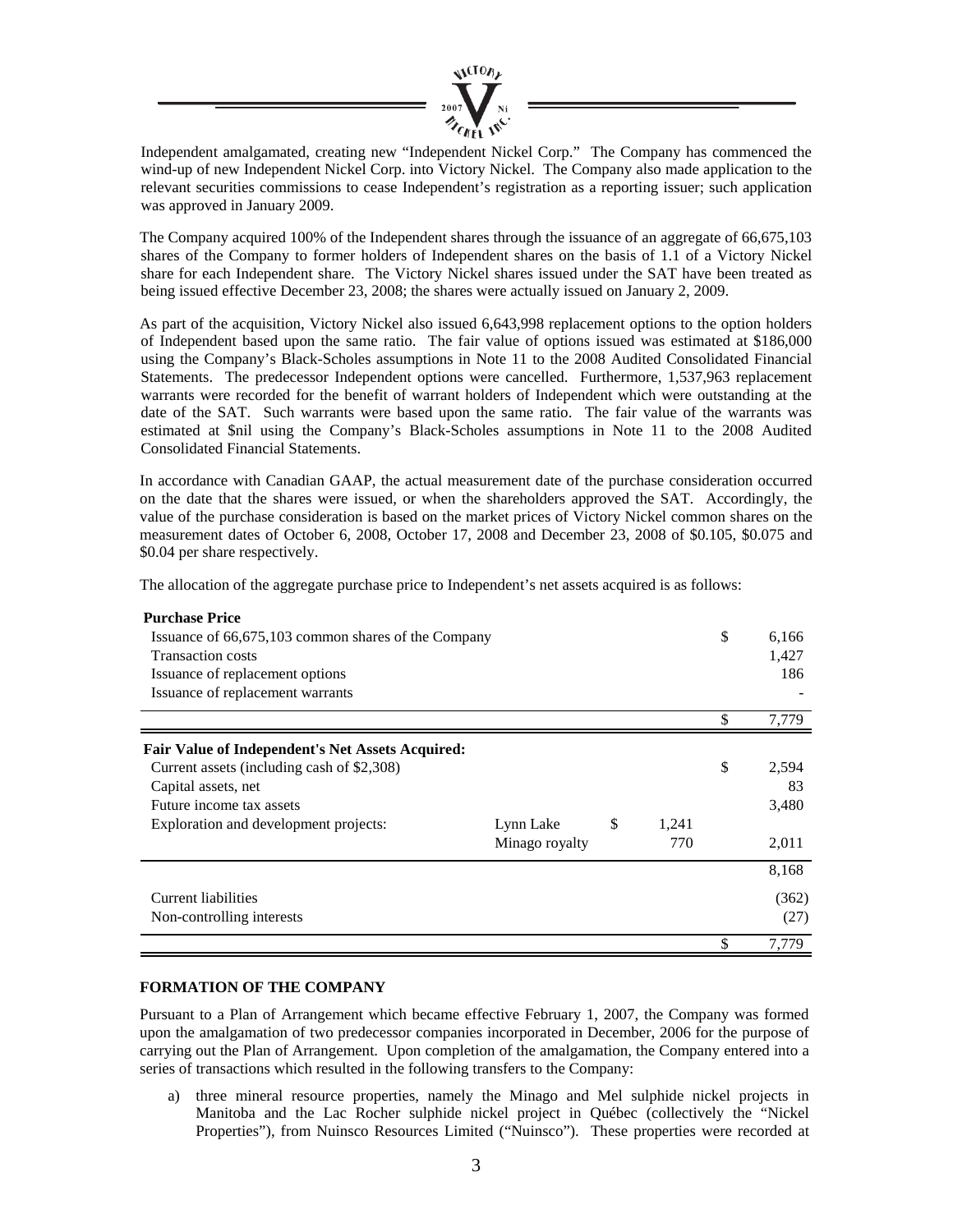

their carrying value in the accounts of Nuinsco of \$5,800,746, net of related accounts payable of \$527,871;

- b) exploration advances to the Company's joint venture partner managing the Mel project of \$448,428; and
- c) cash of \$12,667,740

in exchange for the issuance of 154,003,146 common shares of the Company.

The terms of the Plan of Arrangement resulted in Nuinsco initially owning 25% of the Company's common shares and 75% being distributed to Nuinsco's shareholders. Accordingly, Nuinsco's shareholders continued to own 100% of the transferred assets by virtue of their direct holdings of the Company's shares and their indirect ownership interest through their Nuinsco share holdings. As a consequence, this related party transaction was recorded by the Company at the carrying value of the Nickel Properties transferred and the cash received.

The cash transferred from Nuinsco to the Company was the amount of the net proceeds of \$14,045,317 received by Nuinsco in a December, 2006 private placement less the aggregate of \$929,149 expended by Nuinsco on the transferred Nickel Properties from the date of the private placement to February 1, 2007, the effective date of the Plan of Arrangement, and exploration advances as at February 1, 2007 amounting to \$448,428. The latter amount represents cash advanced to the Company's joint venture partner on the Mel project.

In addition, the Company was responsible for all costs relating to the Plan of Arrangement. The total of such costs in the amount of \$762,062 has been treated as a capital transaction and shown as a reduction in share capital.

A summary of the net assets acquired is as follows:

| Cash (net of out-of-pocket costs incurred to complete) |            |             |        |
|--------------------------------------------------------|------------|-------------|--------|
| the Plan of Arrangement of \$762)                      |            | \$          | 11,906 |
| Nickel Properties                                      |            |             |        |
| Exploration advances - Mel                             |            |             | 448    |
| Exploration and development projects:                  | Minago     | \$<br>2,976 |        |
|                                                        | Mel        | 706         |        |
|                                                        | Lac Rocher | 2,118       | 5,800  |
|                                                        |            |             | 18,154 |
| Less liabilities:                                      |            |             |        |
| Accounts payable                                       |            |             | 527    |
| Future income taxes <sup>(1)</sup>                     |            |             | 1,914  |
|                                                        |            |             | 15,713 |

The future income taxes result from the fact that, pursuant to tax elections filed as part of the Plan of Arrangement, the cost bases for tax purposes of the nickel assets is \$nil versus a net carrying value on acquisition of \$5,800,746.

## **HIGHLIGHTS**

**Corporate** 

- Purchased an equity position in Wallbridge, adding participation in the Sudbury basin and the Duluth Complex in northeastern Minnesota to Victory Nickel's asset base.
- Appointed Steve Harapiak, an engineer with years of senior international mining experience, as President and Chief Operating Officer.
- Added the Honourable Ethel Dorothy Blondin-Andrew, P.C., B.Ed., LL.D as a Director of the Company.
- Completed an \$8.1 million non-brokered private placement financing.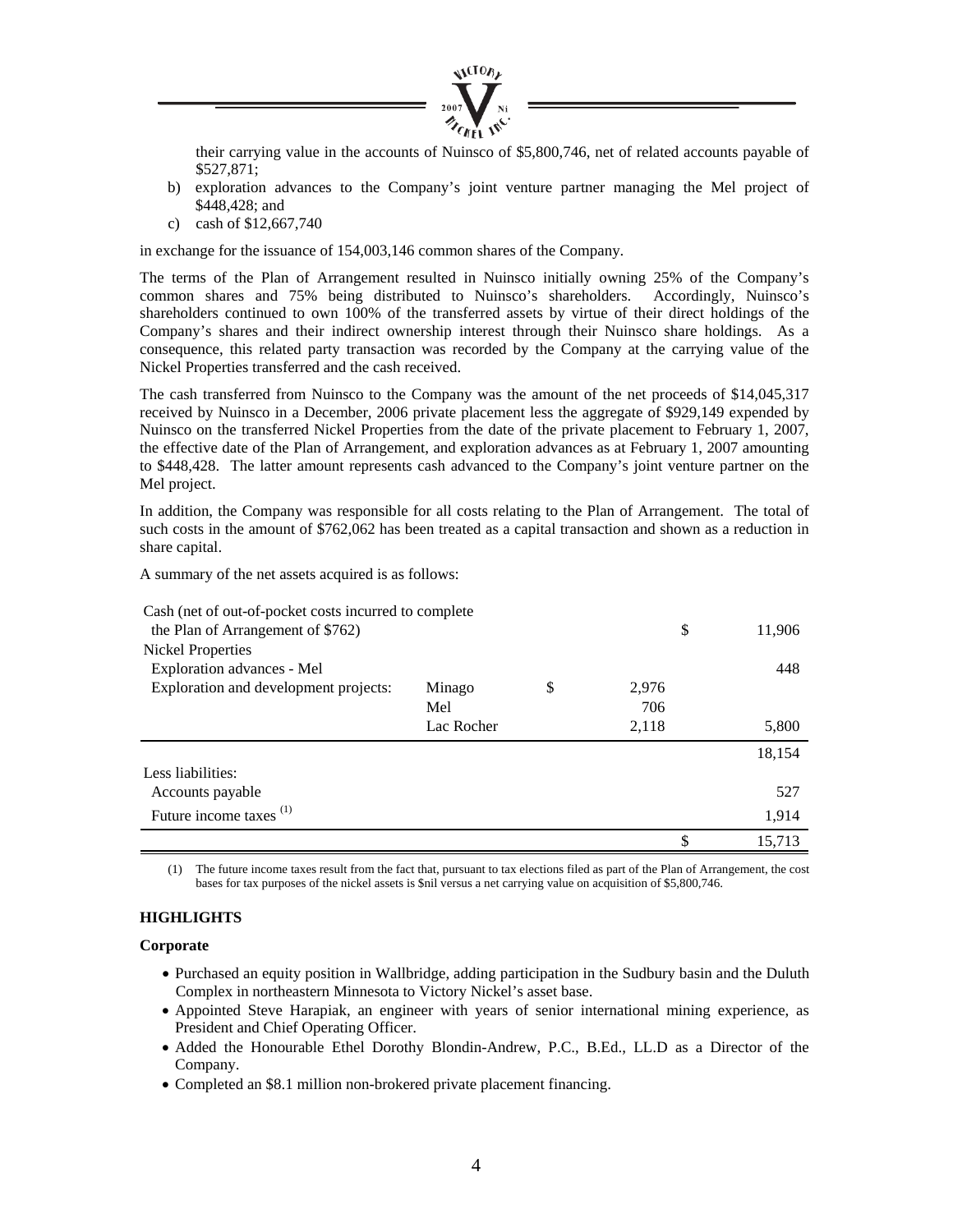

• Acquired all of the outstanding common shares of Independent, effectively eliminating the Minago royalty interest owned by Independent and adding the Lynn Lake project as the Company's fourth sulphide nickel project.

## **Minago**

- Increased both the quantity and value of frac sand by-product overlying the proposed Minago open pit.
- Reported significant nickel intersections from drilling at depth in the Nose Deposit and in the North Limb at Minago.
- Signed an option agreement with Xstrata Nickel, ("Xstrata Nickel"), a business unit of Xstrata Canada Corporation, to acquire a 100% interest in five mineral claims located adjacent to the Minago property package (the "Xstrata Option") and confirmed the presence of nickel mineralization through an eight-hole drill program.
- Confirmed through geophysics the potential for a continuous nickeliferous body at Minago linking the Nose Deposit and the North Limb to a depth of 1.5km.
- Engaged Raymond James Ltd. to determine the most effective strategy to maximize the value of the frac sand by-product.
- Engaged Outotec (USA) Inc. ("Outotec") to complete a feasibility-level design of a frac sand processing plant.
- Completed a comprehensive metallurgical study showing improved nickel recoveries and confirming that one of the world's highest-grade nickel concentrates can be produced using conventional milling and flotation methods.
- Announced positive results of the Outotec frac sand plant design and operating cost study indicating the potential to generate substantial value from the sale of frac sand as a by-product of nickel mining.
- Announced very positive results from a hydrogeologic study by Golder Associates indicating a 72% decrease in the average water pumping rate compared with initial estimates.

### **Mel**

- Continued discussions with joint venture partner Vale Inco on details of a metallurgical testing program to be undertaken by Vale Inco.
- Engaged Wardrop to begin work on an updated nickel resource estimate incorporating all drilling done to date.

### **Lac Rocher**

- Confirmed excellent nickel (79.9%) and copper (94.2%) recoveries from Lac Rocher ore.
- Obtained the Certificate of Exemption from the Québec government, paving the way for an underground exploration and bulk sampling program.
- Announced the results of the Lac Rocher Preliminary Economic Assessment, indicating that higher metal prices were necessary to make the project feasible based on the currently known deposit size.
- Advanced permitting and road construction activities to prepare for development when metal prices recover.

# **OUTLOOK**

The global economic crisis has changed the immediate outlook for not only the metals industry but all segments of the economy. What was referred to as a "super cycle" fizzled faster than anyone could have imagined. Banks face bankruptcy, automakers are considering creditor protection and governments are being forced to bail out private sector businesses all around the world. Companies, large and small, from all sectors are impacted. The consolidation of the mining industry which took place over the last several years and the pace of exploration and development when credit was readily available has resulted in strained balance sheets for large, medium and small companies across the mining industry, and Victory Nickel is no exception.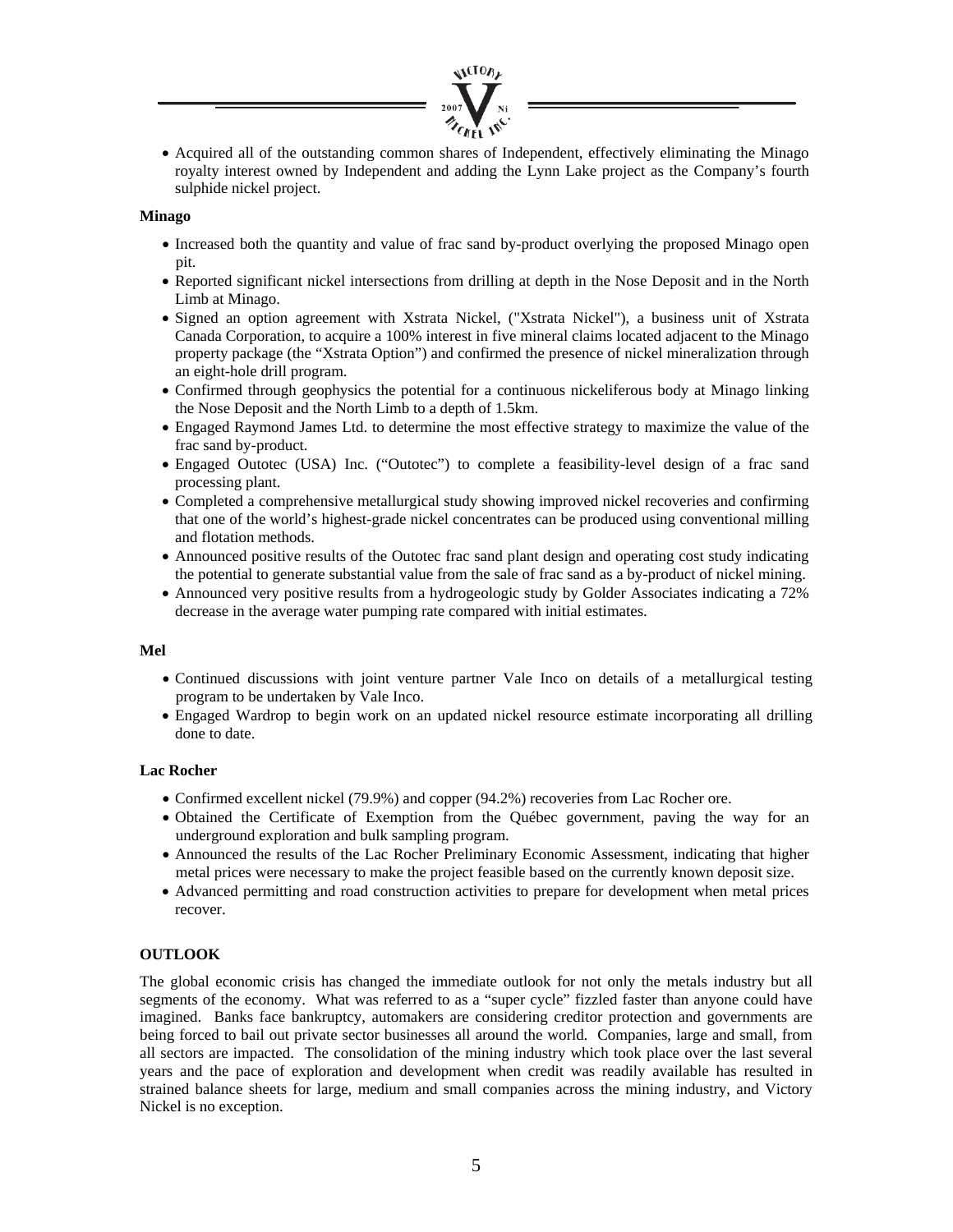

The precipitous decline in base metal prices has made otherwise strong operating mining companies uneconomical. Combined with the lack of credit, this has necessitated immediate mine closures to protect valuable cash resources. This represents an important difference in the current cycle when compared with past cycles. In prior cycles, mining companies continued to operate mines at a loss resulting in inventory build up that took years to deplete. As a result, metal prices also took years to recover. In the current cycle, however, mining companies, particularly in the nickel sector, have reacted quickly to close moneylosing operations. Although inventories have not yet fallen due to the severe and sudden drop in consumption, the magnitude of the increase in inventories is much less than we have seen in the past. This bodes well for a fast and strong recovery when metals demand returns.

The global financial crisis has also had a positive impact on the cost side of the equation. The high growth of the last several years strained the availability of labour, services and raw materials resulting in unprecedented escalations in the cost to develop and operate projects. Long lead times for equipment deliveries caused expensive delays, steel prices rose to record highs and energy costs were at levels never seen before. Very quickly, however, costs and the availability of equipment and people are returning to reasonable levels.

Good projects may look unattractive today because of the decline in metal prices, but lower costs should offset this somewhat. The mining industry has historically developed mining projects when metal prices, and costs, are high. The time to build a mine is when prices are low in order to be ready for when metal prices rebound, as we know they will. Unfortunately, financing project development when prices are low is very difficult, as lenders and investors are normally not prepared to finance on future price expectations. This is a significant challenge that management is working hard to overcome.

As a result of the acquisition of Independent in 2008, Victory Nickel is fortunate to now have four sulphide nickel projects in two locations rated among the world's strongest supporters of the resource industry. Québec, where Lac Rocher is located, has once again been rated the best place to be in the resource business by the Fraser Institute and Manitoba, where the Mel, Lynn Lake and Minago projects are located, has been ranked 8th. With over 900 million pounds of measured and indicated in-situ nickel resources, Victory Nickel has one of the world's largest undeveloped sulphide nickel resources. Although economics are tougher at today's nickel prices, we believe that the nickel production cost curve will continue to improve as sulphide deposits amenable to conventional processing become scarcer. Good deposits do not go bad in times of low metal prices.

Management continues to be very busy moving the Minago feasibility study toward completion. As noted above, with the global financial meltdown, it became apparent that many of the costs estimated during the highest cost cycle in history needed to be reviewed and reconsidered. This process is ongoing and expectations are that this review will be completed in 2009.

The Lynn Lake, Lac Rocher and Mel sulphide nickel projects will be kept ready to profit when metal prices recover. A pre-feasibility study was completed on the Lynn Lake project in December, 2007 indicating that the mine is feasible at higher metal prices. A preliminary economic assessment of the Lac Rocher project completed in November, 2008 indicated that the project could be brought to production quickly when prices recover.

The Company's objective continues to be to make the transition from developer to nickel producer. This is eminently possible with its four sulphide nickel projects. Once the Minago feasibility study is completed, we will continue efforts to structure a financing proposal that will work in today's environment. Minago will be a mega project for Manitoba and contribute greatly to the welfare of that province and its residents in the Minago area. We expect to receive the full support of the Manitoba government and First Nations to move the project forward.

With four projects and over 900 million pounds of in-situ nickel in NI 43-101-compliant measured (171 million pounds) and indicated (778 million pounds) resources, plus an additional 244 million pounds of insitu nickel in inferred resources, Victory Nickel has one of Canada's largest undeveloped sulphide nickel inventories. Victory Nickel will continue to take advantage of the worldwide shortage of sulphide nickel assets and to capitalize on higher nickel prices when they return.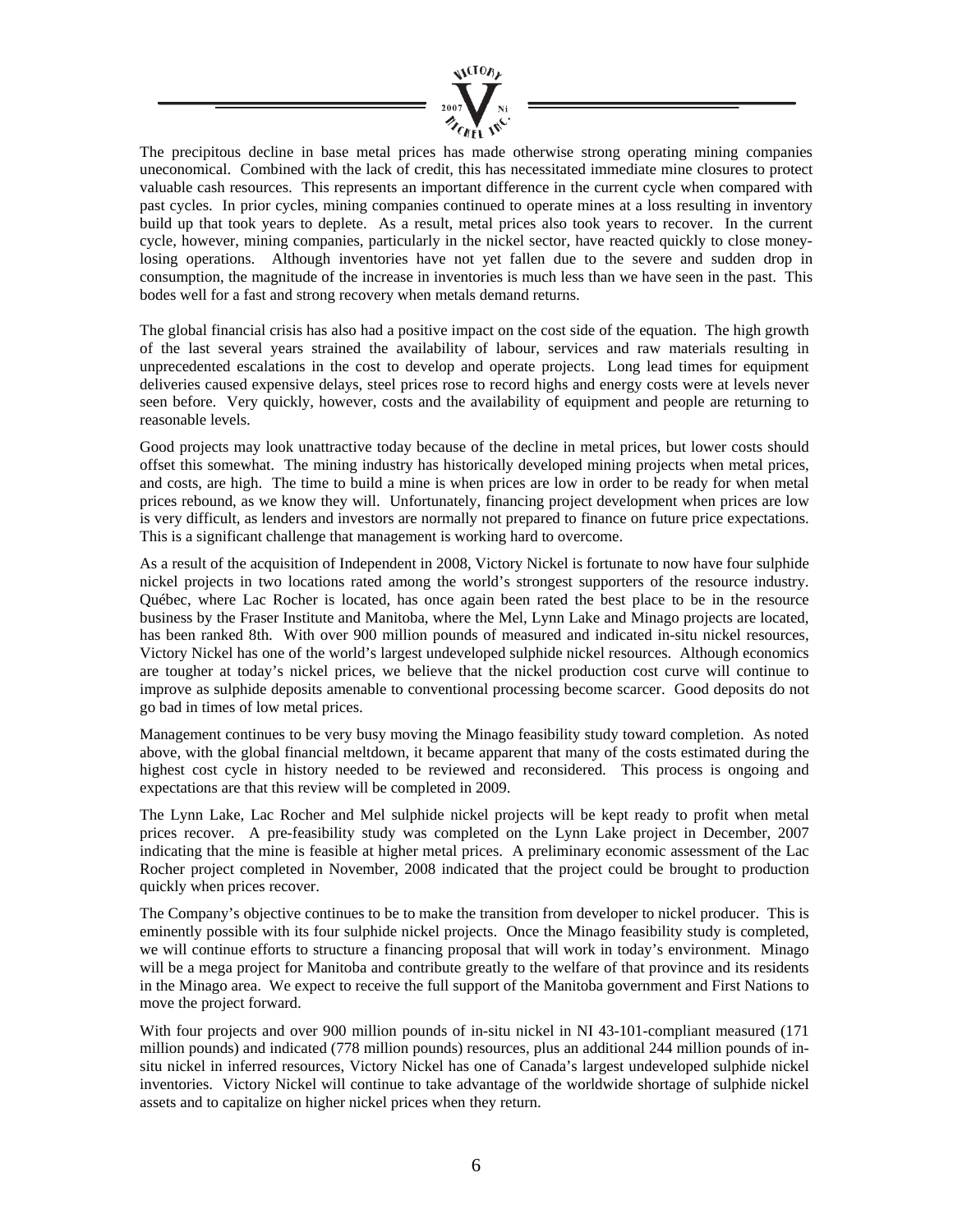

In the interim, the Company will preserve cash and focus only on activities which are required to protect its projects to the benefit of all of our shareholders.

One of the immediate challenges is to fund the ongoing costs to support a public company. These costs, estimated to be in excess of \$700,000 annually, are non-discretionary. Management will make every effort to keep these costs at a minimum.

The Company is already lean but management has agreed to defer a portion of salaries as have directors until the Company's financial circumstances and the economy improve. Cost reduction measures are in place and advance approvals must be received for travel, consulting and other similar discretionary expenditures. All other discretionary spending has ceased. The cost to complete the Minago feasibility study is considered non-discretionary and the study will be completed.

| (in thousands of Canadian dollars, except per share amounts) | 2008            | 2007    |
|--------------------------------------------------------------|-----------------|---------|
| <b>Summary Operating Results Data</b>                        |                 |         |
| Revenue                                                      | \$<br>241<br>-S | 559     |
| General and administrative expenses                          | 1,997           | 1,643   |
| Stock option compensation                                    | 311             | 1,369   |
| Writedown of available-for-sale investment                   | 2,040           |         |
| Future income tax recovery                                   | (1, 544)        | (225)   |
| Net loss and comprehensive loss                              | (2, 543)        | (2,228) |
| Loss per share                                               | (0.01)          | (0.01)  |
| <b>Summary Balance Sheet Data</b>                            |                 |         |
| Cash and cash equivalents                                    | 4,418           | 12,885  |
| Marketable securities                                        | 450             |         |
| Other current assets                                         | 853             | 483     |
| Exploration and development projects                         | 31,430          | 15,762  |
| Total assets                                                 | 37,267          | 29,410  |
| Current liabilities                                          | 1,917           | 983     |
| Future income taxes                                          |                 | 1,689   |
| Total shareholders' equity                                   | \$<br>35,350    | 26,738  |

# **SELECTED FINANCIAL INFORMATION**

### **RESULTS OF OPERATIONS**

For the year ended December 31, 2008, the Company had a net loss of \$2,543,000 or \$0.01 per share (from inception, February 1, 2007, to December 31, 2007 - net loss of \$2,228,000, or \$0.01 per share). The results include the results of operations of Independent from the date of acquisition of control on October 6, 2008.

The loss resulted from general and administrative expenses of \$1,997,000 (2007 - \$1,643,000), stock option compensation of \$311,000 (2007 - \$1,369,000) and the \$2,040,000 writedown of the Company's investment in Wallbridge due to the other-than-temporary decline in the market value of the shares, net of interest income of \$241,000 (2007 - \$559,000; including a gain on the sale of marketable securities of \$62,000). Wallbridge, like all other junior exploration companies, has been impacted by the general deterioration of the capital markets. These were partially offset by a recovery of future income taxes of \$1,544,000 in 2008 compared with \$225,000 in 2007.

Interest income declined from 2007 to 2008 as a result of lower cash balances available for investment in 2008 combined with lower interest rates.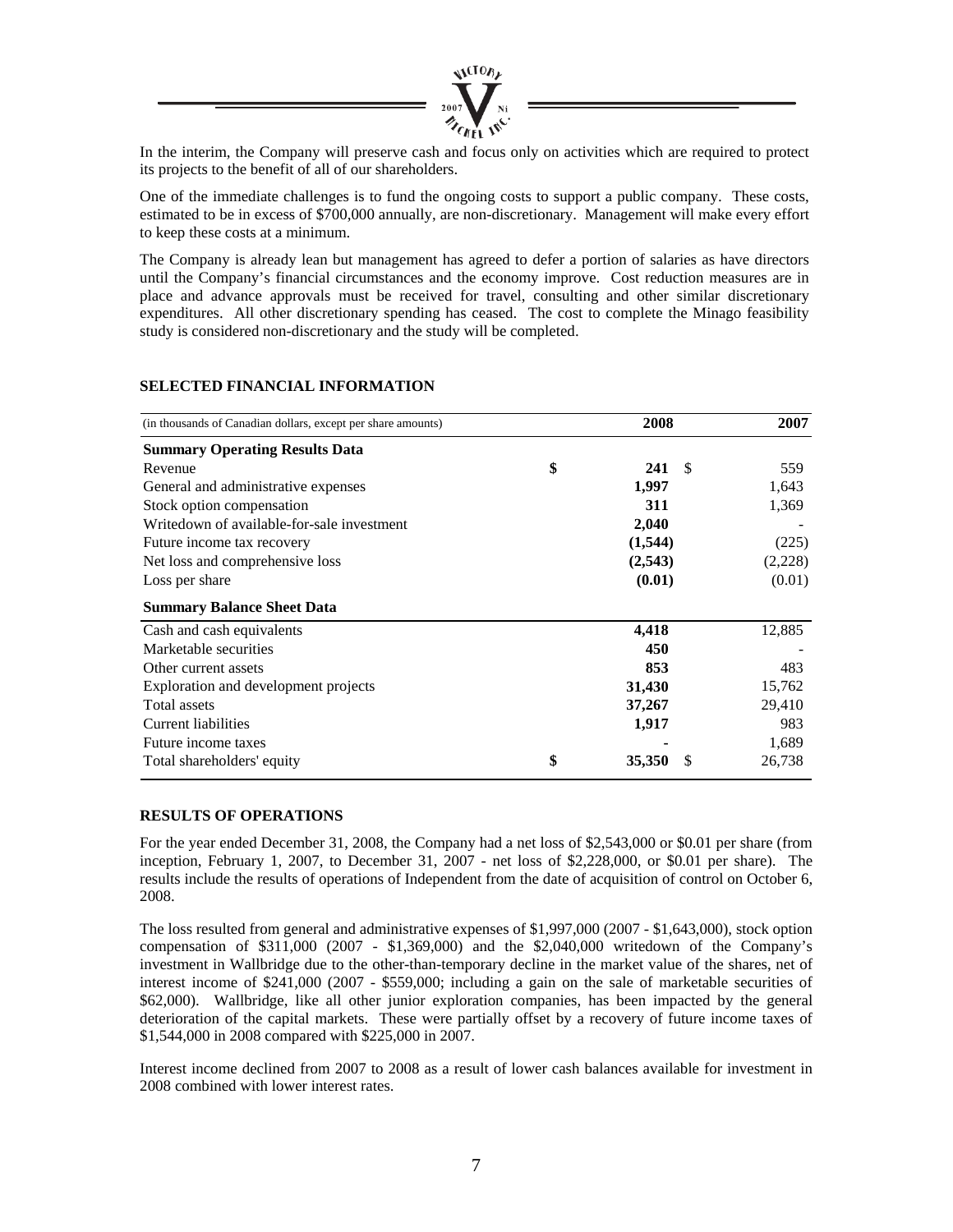

General and administrative expenses include \$650,000 in costs charged by Nuinsco as described under related party transactions below (2007 - \$809,000). Costs allocated from Nuinsco pursuant to the management agreement between the Company and Nuinsco are activity related. In 2008, costs included time spent on the acquisition of Independent; in 2007, costs included time spent by management on a significant potential acquisition which was not completed. Furthermore, general and administrative expenses in 2008 included severance costs for a former employee, increased directors' fees as a result of activity with respect to the acquisition of Independent and a provision for estimated Part XII.6 interest payable on flow-through amounts related to financings in 2007. The relationship with Nuinsco allows the Company to have access to disciplines which would otherwise be cost-prohibitive to a junior company.

Stock option compensation in 2008 relates to stock options granted to officers, directors and employees, some of which are vesting in future periods. The expense in 2008 reflects the grant of 875,000 options at a weighted average exercise price of \$0.40; the expense in 2007 reflected the grant of 4,922,500 options at an average exercise price of \$0.61. The value assigned to the stock options was calculated using the Black-Scholes option-pricing model as explained in Note 11 to the Company's 2008 Audited Consolidated Financial Statements. Note that replacement options issued pursuant to the Independent acquisition have been recorded as part of the acquisition cost of Independent and not through the consolidated statement of operations.

Management of the Company determined that no significant impairment had been experienced in its exploration and development projects during 2008 despite declining metals prices and other market factors. This conclusion is discussed further under exploration and development projects below. In the current nickel price and financial environment, it is unlikely that any of these projects will commence development in 2009.

However, the Company determined that, in accordance with GAAP, an other-than-temporary loss has occurred with respect to its investment in Wallbridge. This conclusion does not affect the accounting value of the securities which must be recorded at market value, but requires the Company to record the reduction in market value of \$2,040,000 through the consolidated statement of operations rather than through other comprehensive loss. Any subsequent recovery in the market value of such shares will be reflected through other comprehensive income.

The future income tax recovery in 2008 of \$1,544,000 relates primarily to a change in the Company's assessment of the likelihood that the benefit associated with certain of the losses and costs creating future income tax assets will be realized prior to their expiry. The expiry of non-capital losses is detailed in Note 12 to the Company's 2008 Audited Consolidated Financial Statements. The Company has two projects at or nearing the pre-feasibility and feasibility stages and almost 70% of the non-capital losses do not expire until at least 2028. Approximately \$134,000 of the recovery in 2008 relates to the change year-over-year in the enacted tax rates impacting future income taxes. In 2007, \$225,000 in future income tax recoveries was recorded to reflect such enacted changes occurring during 2007.

Accounts payable and accrued liabilities are primarily for project-related expenditures, and increased yearover-year primarily because of the feasibility study for the Minago project.

The future income tax liability balance has been eliminated during 2008, primarily because of the recognition of future income tax assets sufficient to bring the future income tax balance to zero. As a result of the Company's renunciation of flow-through expenditures in February of 2008 an amount of \$3,335,000 was added to the future income tax liability balance from December 31, 2007 of \$1,689,000. Pursuant to the acquisition of Independent and the fair value exercise performed at that time, approximately \$3,480,000 of future income tax assets was required to be recorded upon the acquisition of Independent. Combining these balances with the recognition of the future income tax recovery of \$1,544,000 in 2008 brings the balance down to zero.

As a result of the acquisition of 84% of Independent effective October, 2008, a non-controlling interest of \$27,000 was recorded in the fourth quarter of 2008. Effective December 23, 2008, the Company acquired the remaining non-controlling interest pursuant to a subsequent compulsory acquisition transaction. Accordingly, no such amounts will be recorded in future periods.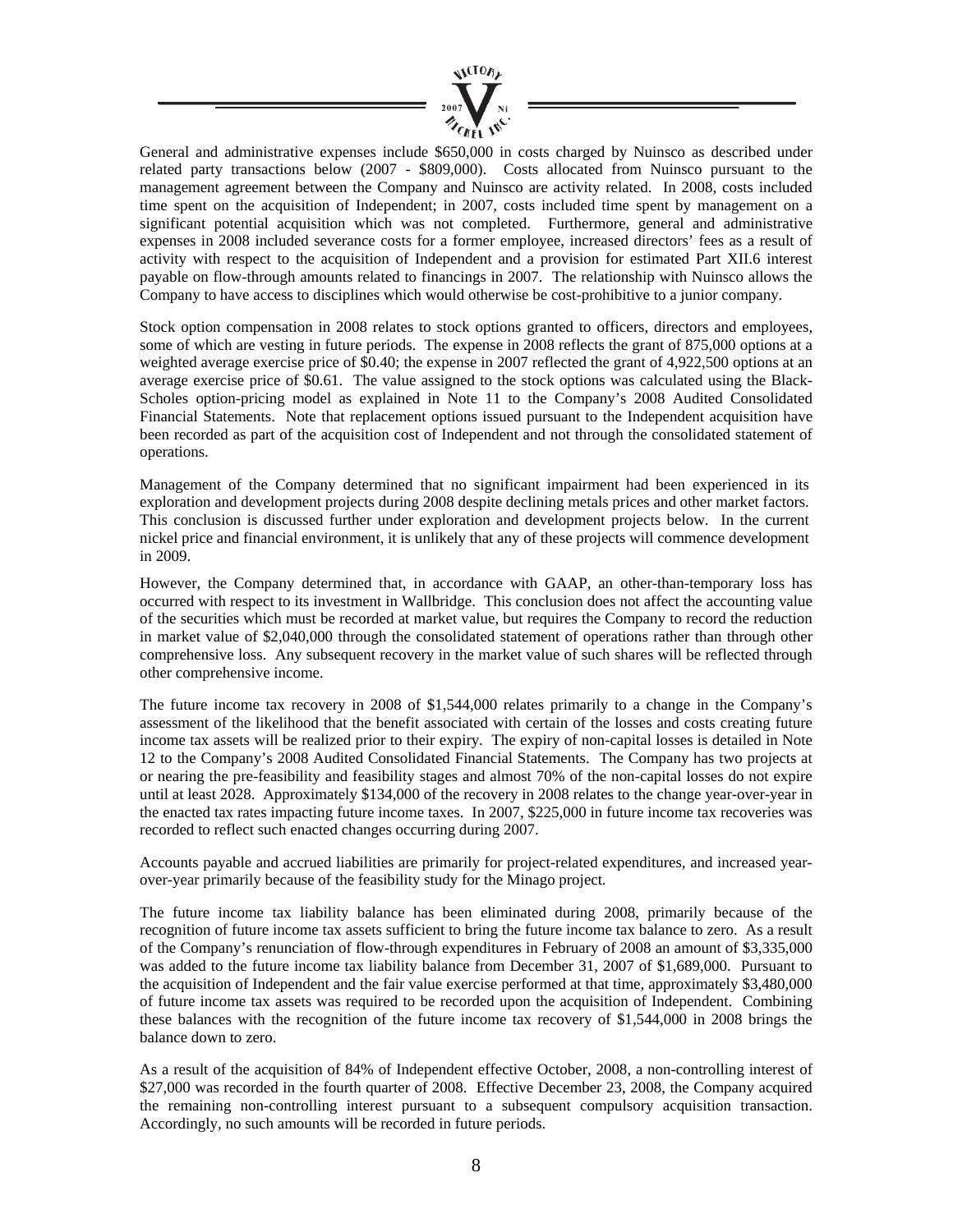

Shareholders' equity has increased significantly year-over-year as a result of a private placement occurring in July, 2008, discussed more fully under liquidity and capital resources, and the issuance of shares for the acquisition of Independent described earlier.

# **SUMMARY OF QUARTERLY RESULTS**

Selected financial information for each of the last eight quarters ended December 31, 2008 is as follows:

| Fiscal year 2008                   | <b>Ouarter</b>                        | $3rd$ Quarter |         | 2 <sup>nd</sup> Ouarter<br>$1st$ Quarter |               |    |                          |
|------------------------------------|---------------------------------------|---------------|---------|------------------------------------------|---------------|----|--------------------------|
| Revenue and other income           | \$<br>46                              | \$            | 41      | \$                                       | 45            | \$ | 109                      |
| Net loss                           | \$<br>(1)<br>(1,050)                  |               | (543)   | \$                                       | (520)         | \$ | (430)                    |
| Comprehensive income (loss)        | \$<br>(2)<br>450                      | \$            | (2,107) | \$                                       | (1,513)       | \$ | 627                      |
| Loss per share - basic and diluted | \$<br>(0.01)                          | \$            | (0.00)  | \$                                       | (0.00)        | \$ | (0.00)                   |
| Fiscal period 2007                 | $3^{\text{rd}}$<br>Ouarter<br>Ouarter |               |         |                                          | $2nd$ Quarter |    | (3)<br>$1st$ Quarter     |
| Revenue and other income           | \$<br>158                             | \$            | 147     | \$                                       | 219           | S  | 35                       |
| Net loss and comprehensive loss    | \$<br>(335)                           | \$            | (387)   | \$                                       | (449)         | \$ | $(1,057)$ <sup>(4)</sup> |
| Loss per share - basic and diluted | \$<br>(0.00)                          | \$            | (0.00)  | \$                                       | (0.00)        | \$ | (0.01)                   |

(1) The net loss for the period includes \$2,040,000 writedown of an available-for-sale investment, offset by future income tax recoveries of \$1,544,000.

- (2) Comprehensive loss for the period reflects a reclassification of \$1,500,000 from other comprehensive loss to net loss from operations as a result of the determination that the investment in Wallbridge has suffered an other-thantemporary impairment.
- (3) For the period from inception, February 1, 2007, to March 31, 2007.

(4) Includes stock option compensation of \$863,000.

# **LIQUIDITY AND CAPITAL RESOURCES**

At December 31, 2008, the Company had working capital, including cash and cash equivalents, totalling \$3,804,000 (December 31, 2007 - \$12,385,000). Cash equivalents include bank-guaranteed investment certificates and bank discount notes. The Company has a corporate policy of investing its available cash in Canadian government instruments and certificates of deposit or other direct obligations of major Canadian banks, unless otherwise specifically approved by the Board.

During the year ended December 31, 2008, the Company used \$1,953,000 in operating activities, (elevenmonth period ending December 31, 2007 - \$1,145,000) comprising cash used in operations before changes in non-cash working capital of \$1,659,000 (2007 - \$1,012,000) plus a net increase in non-cash working capital balances of \$294,000 (2007 - \$133,000) including a decrease in amounts due to Nuinsco of \$140,000 (2007 - a \$158,000 increase).

As the Company is in the development stage, there are no revenues to recover expenses and the operating activities represent the corporate and administrative costs incurred mostly to maintain a public company. The Company estimates that such costs in 2008 amounted to \$725,000. Consequently, the Company's liquidity is reduced unless and until there are financing activities to provide funds. Costs incurred to advance the Company's projects are capitalized as summarized below under the discussion of investing activities.

Financing activities for the year generated an aggregate of \$7,730,000 (2007 - \$11,750,000). In July, 2008, the Company issued 18,046,700 flow-through shares pursuant to private placements at \$0.45 per share for net proceeds of \$7,689,000. In March, 2007, the Company completed a private placement of common shares which resulted in the issuance of 16,428,571 flow-through common shares at \$0.70 per share for net proceeds after costs of issue of \$10,694,000. In 2008, \$41,000 was received upon the exercise of options compared with \$1,056,000 received in 2007 on the exercise of warrants and stock options.

Flow-through funding continues to be available but the current share price makes it difficult to raise significant funding without unacceptable dilution. Also, flow-through financings do not provide the funding necessary to meet corporate expenditures which do not qualify for flow-through eligibility. The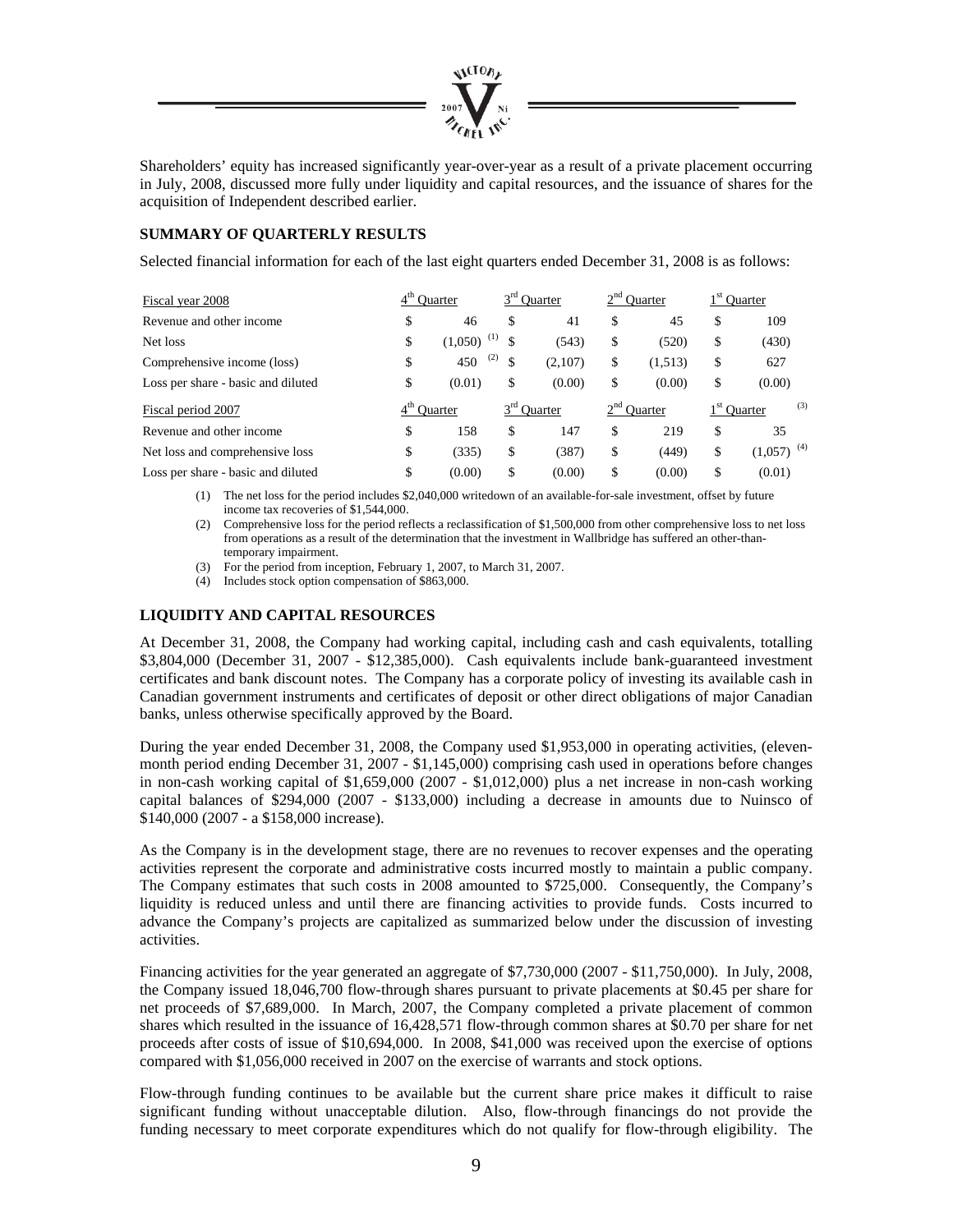

significant cost to maintain the Company's public listing cannot be financed with flow-through shares. This anomaly as well as a recommended solution thereto was presented by the Prospectors and Developers Association of Canada to the Minister of Finance in advance of the recent federal budget as a measure to assist junior resource companies but it was not addressed. This will have a serious impact on junior exploration and development companies as the normal equity markets upon which the industry has historically relied have all but disappeared. It is unfortunate that the recommendations were not accepted for an industry that represents approximately 5% of Canada's GDP.

On acquisition of Independent in October, 2008, \$2,308,000 of cash was included in the assets acquired; on formation of Victory Nickel in 2007, the Company received cash of \$11,906,000, which amount was net of Plan of Arrangement costs of \$762,000. The acquisition of Independent used cash of \$1,326,000 on legal, advisory and other transaction-related costs. These costs were included in the purchase cost of Independent as described above.

During 2008, investing activities used \$16,552,000 compared with \$9,626,000 in 2007. An aggregate of \$12,696,000 was used to advance exploration and development projects (2007 - \$9,408,000, net of exploration advances transferred to the Company on inception of \$448,000). The Company also acquired a strategic position in the shares of Wallbridge at an aggregate cost of \$2,490,000. The Company now holds 9,000,000 shares of Wallbridge as well as 3,750,000 share purchase warrants, representing an approximate 9.8% interest (13.3% on a partially diluted basis). Each warrant entitles the holder thereof to purchase one additional common share of Wallbridge at an exercise price of \$0.80 per share if the warrant is exercised prior to March 26, 2009, or \$1.00 per share if exercised during the period between March 26, 2009 and March 26, 2010. Wallbridge shares had a market value of \$0.05 as at December 31, 2008 and were deemed by management to have suffered an other-than-temporary decline in market value as of that date. Accordingly, accounting practice required a writedown and resulting charge to operations of \$2,040,000 in 2008.

In 2007, the Company acquired \$1,727,000 of marketable securities which were sold in the same period for proceeds of \$1,789,000 in conjunction with a potential transaction.

These activities required cash and cash equivalents of \$8,467,000 during 2008, compared with generation of cash of \$12,885,000 for the period from the date of inception to December 31, 2007. As a result, the Company's working capital decreased by a similar amount.

As described above, exploration and development companies such as Victory Nickel are heavily reliant upon the equity markets to fund their activities as they have no short-term sources of revenue other than through realization of assets. Opportunities available to Victory Nickel for financing would normally be through private placements in the equity markets. Today's equity markets make this alternative difficult if not impossible without incurring significant dilution to existing shareholders. Unless the markets turn around, the Company may be required to undertake a rights offering or carry out a corporate transaction to protect its assets or sell assets. The Company will consider all alternatives given appropriate pricing and other market conditions, however in this currently depressed economic environment it is uncertain how such initiatives will be received and how successful they will be in generating cash to finance activities.

The Company has good title to its projects and will maintain the projects in good standing until market conditions improve.

The Company's working capital requirements are modest. At December 31, 2008, the major item requiring financing was a GST receivable which averaged approximately \$180,000 per quarter of 2008. Monthly average administrative costs for 2009 are estimated at \$110,000, most of which are incurred to meet statutory requirements. The Company's remaining flow-through commitment which will be completed by December 31, 2009 is \$2,769,000.

Given its current cash position, the Company has been required to reduce its activities to a minimum until additional funding is available. Cost reduction measures have already been implemented, as described in the Outlook section, and others are being considered to ensure the Company remains viable and retains its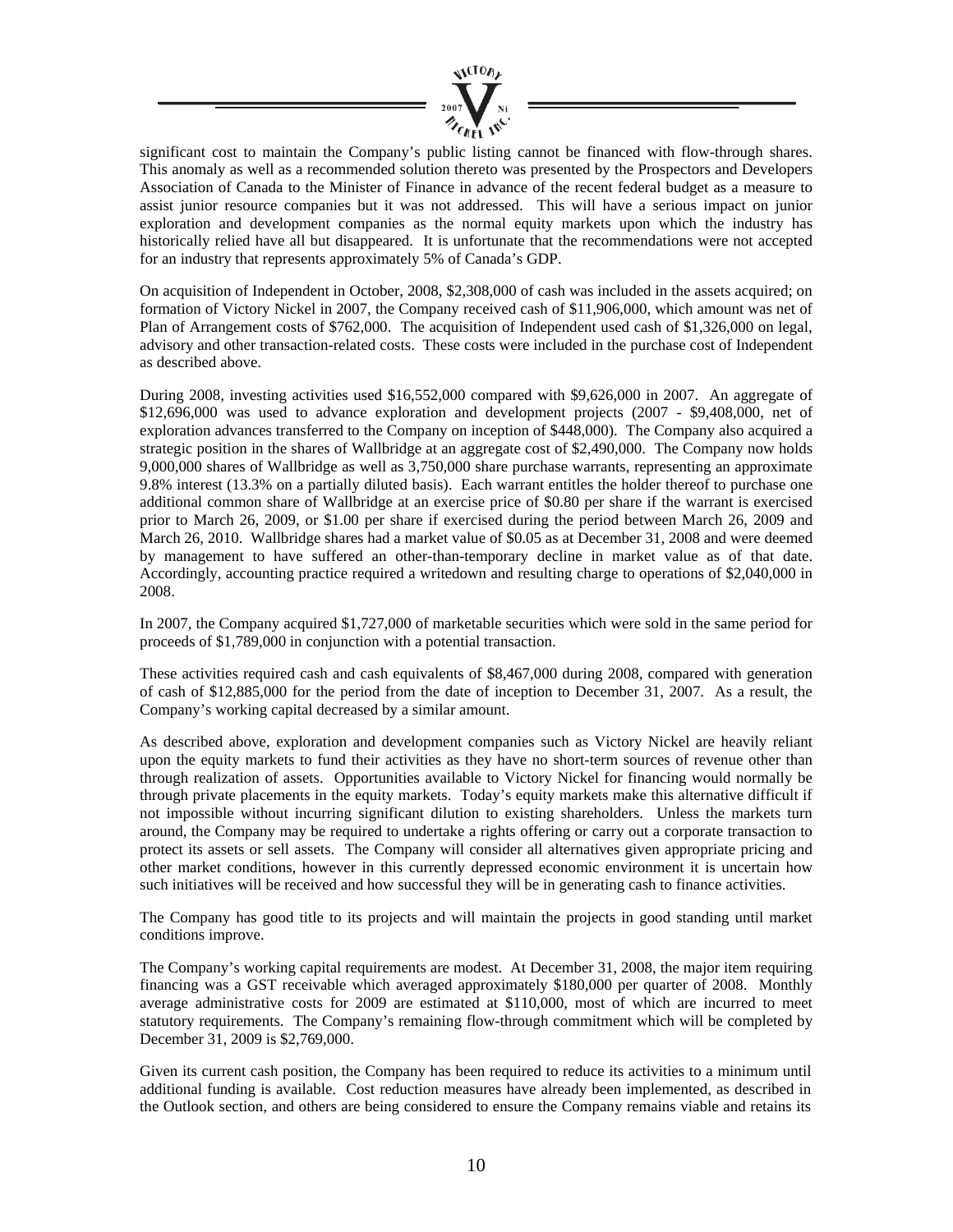

assets until metal, financial and equity markets return. The decision has been made to complete the Minago feasibility study.

The completion of this study is expected to use up to \$0.5 million of the \$3.8 million working capital as at December 31, 2008. In addition, costs to complete and file the Environmental Impact Study required to obtain permits and complete an access road could cost approximately \$2 million by the end of June 2009. Both of these expenditures are discretionary in nature but would delay the project if not completed as planned.

Assuming that we complete all of these programs, the balance available to complete the Company's flowthrough commitment and fund corporate costs for the remainder of the year will be approximately \$1.3 million using the working capital of \$3.8 million at the end of 2008. However, the Company expects to receive working capital from several sources during 2009 which will add approximately \$1 million. Based on these estimates, which exclude discretionary spending other than that mentioned above, the Company expects to end the year with cash in the bank without further financing.

However, there are several programs which should be advanced so the Company is considering all manner of financings given the current financial market environment. Management is monitoring the outcome of financing initiatives being undertaken in the marketplace, such as rights offerings, equity issuances, etc. as well as market conditions, before launching any offering.

Assuming a positive outcome of the Minago feasibility study and/or a determination to bring the Lac Rocher, Mel or Lynn Lake projects to production, significant construction financing will be required. It is unlikely that these projects could be financed in the current metal price and financial environment.

# **EXPLORATION AND DEVELOPMENT ACTIVITIES**

For the year ended December 31, 2008, the Company incurred exploration costs on its nickel properties of \$13,657,000 (2007 - \$9,962,000), including \$12,845,000 on the Minago project, \$304,000 on the Mel project, \$242,000 on Lynn Lake and \$266,000 at the Lac Rocher project (2007 - \$7,314,000; \$1,452,000, \$nil and \$1,196,000, respectively). In addition, the Company acquired \$2,011,000 of exploration and development projects pursuant to the acquisition of Independent. The Company attributed \$770,000 to the Minago royalty and \$1,241,000 to the Lynn Lake property as part of accounting for its acquisition of Independent.

Paul Jones, Vice-President, Exploration, is a "qualified person" as defined under NI-43-101, and he has supervised the preparation of the information relating to the material mineral projects of the Company described herein.

### **Minago Project**

The Company's l00%-owned Minago project is located on the Thompson Nickel Belt in Manitoba, and is one of Canada's largest undeveloped sulphide nickel deposits with measured and indicated resources of 54.2 million tonnes grading 0.52% nickel, or 620 million pounds of in-situ nickel (0.25% nickel cut-off grade), comprised of an 11.1 million tonne measured resource grading 0.56% nickel and a 43.1 million tonne indicated resource grading 0.51% nickel. A further 14.6 million tonne inferred resource at 0.53% nickel contains an additional 170 million pounds of in-situ nickel.

Following the completion of a scoping study in the fall of 2006, Wardrop was engaged to conduct a feasibility study. The feasibility study is ongoing, and is expected to be completed in 2009 following a comprehensive review to ensure that costs reflect the changing market conditions.

An extensive work program was conducted during the winter of 2008 comprising 26 drill holes totalling 11,530m. The objectives of this drilling were to:

- Upgrade inferred resource estimates below the existing planned bottom of the open pit (10 holes, 7,532m, dedicated to this study);
- Collect rock mechanics data for a potential underground mine;
- Provide material for metallurgical testing;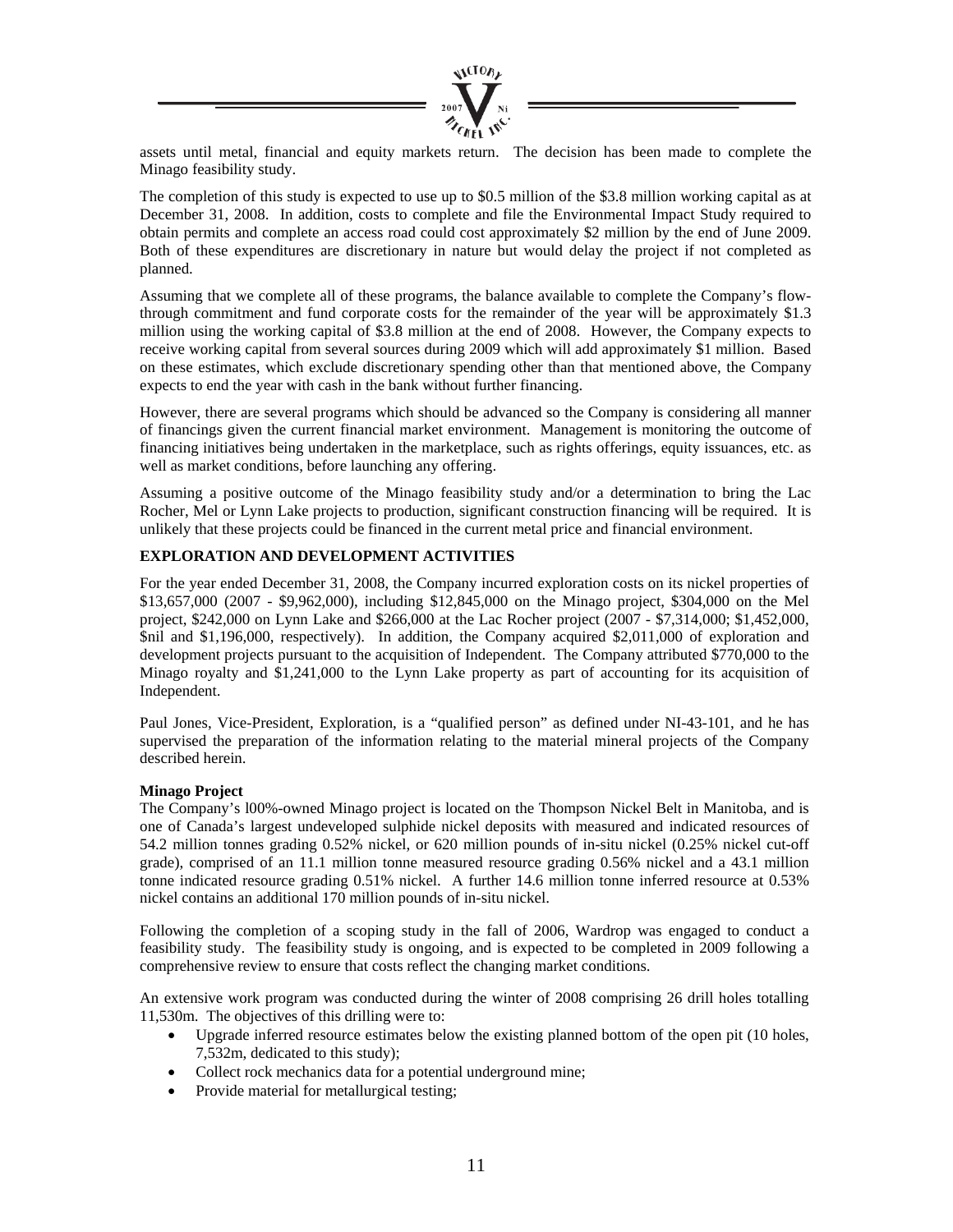

- Assess nickel potential in areas that may be covered by rock dumps, tailings and buildings (8) holes, 1,486m, dedicated to this study, located on the basis of the 2007 airborne geophysical survey); and
- Explore the Xstrata Option (8 holes, 2,512m, dedicated to this study).

The drill holes collared to test mineralization beneath the currently planned pit bottom were obtained from the east and west parts of the Minago Deposit and demonstrate the widespread distribution of elevated nickel values within the ultramafic host rock. They also show that nickel mineralization does continue to depth. All drill holes intersected nickeliferous rock, with notable intercepts occurring in drill hole V-08- 04b that intersected an enormous interval of 656.98m grading 0.4% nickel, including 46.29m grading 1.31% nickel and drill hole V-08-06 that intersected 47.82m of 1.30% nickel within a 623.48m intercept grading 0.36% nickel.

An eight-hole drilling program (holes designated VX-08-01 through VX-08-08) was conducted approximately 3km north of the Minago Nose Deposit (which hosts the entire Minago nickel resource) on claims optioned from Xstrata Nickel. Drill hole VX-08-03 (302m total length) intersected 66m grading 0.52% Ni within sulphide bearing ultramafic rock. The mineralization, grade and host rocks are similar to those of the Minago Nose Deposit and serve to confirm the prospective nature of the local region at Minago which includes the extensive nickeliferous rock of the under-explored "North Limb." A total of 2,512m of drilling was completed on the optioned claims, with all of the holes targeting geophysical anomalies and intersecting considerable Thompson and Pipe formation rock - host to nickel mineralization in the Thompson Nickel Belt. Locally abundant sulphide was observed. Nickel analyses peaked at 1.69% Ni over 1.5m within the 66m interval between 78.55m and 144.55m that graded 0.52% Ni in DDH VX-08- 03; this mineralized interval occurs at shallow depth in the Thompson Nickel Belt rocks.

Importantly, the drilling noted above is located northwest of the "North Limb" mineralization, thus extending the distribution of known nickeliferous rock on the property well to the north of the Minago Deposit. Other historic drilling has identified nickel mineralization elsewhere in the local region, providing further evidence of substantial nickel endowment. When coupled with the reinterpretation of magnetic surveys using inversion techniques - which indicate a possibly significant extension at depth to known nickel mineralization - the exploration potential at Minago is enormous and the possibility to expand on the existing resource in the "Nose Deposit" is significant.

### **Mel Project**

The Mel project is located on the Thompson Nickel Belt, just north of Thompson, Manitoba. It is a large property, approximately 25km east-west by about 6km north-south.

Mel has an indicated resource of 4.3 million tonnes grading 0.88% nickel (approximately 83 million pounds in-situ nickel) and an additional inferred resource of one million tonnes grading 0.84% nickel (approximately 19 million pounds in-situ nickel) and offers significant exploration upside as well as nearterm production potential.

The 2007 winter drill program comprised 30 drill holes encompassing 5,733m of drilling to better define and add to the existing resource. This program intersected significant grades over mineable widths, including 1.11% nickel over 13.67m.

No diamond drilling was conducted in 2008. However, ongoing environmental baseline studies were undertaken. The Company has fully funded sufficient expenditures to earn a 100% ownership interest in this project subject to a 51% Vale Inco back-in. Vale Inco is completing a metallurgical study prior to making a decision on exercising its back-in right. By agreement, Vale Inco must mill ore from the Mel project at cash costs plus 5% subject to capacity availability and metallurgy.

### **Lac Rocher**

Lac Rocher is located in northwestern Québec and has measured (0.29 million tonnes grading 1.23% Ni) and indicated (0.51 million tonnes grading 1.05% Ni.) resources of 0.80 million tonnes grading 1.12% nickel, at a 0.5% nickel cutoff, for approximately 20 million pounds of in-situ nickel located between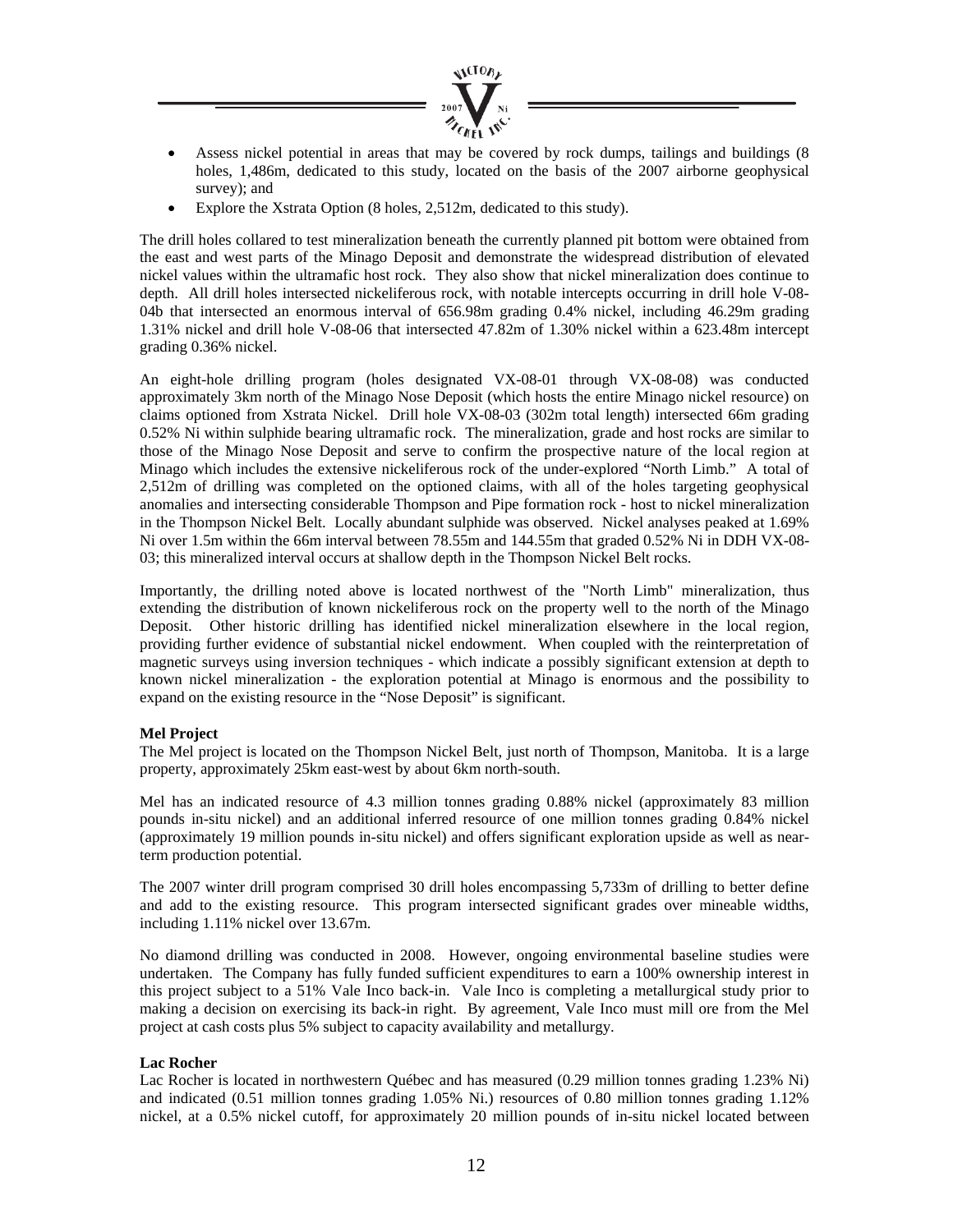

surface and 125 vertical metres. Additional inferred resources total 0.44 million tonnes grading 0.65% Ni. Mineralization remains open to the southwest.

During 2007, the Company was very active with respect to advancing the Lac Rocher property. A 12-hole, 1,500m diamond drill program tested for extensions to the nickel sulphide mineralization and provided metallurgical samples for completing a preliminary economic assessment ("PEA") of the near-term production and cash generation potential of the project that was being completed by Roche Limited Consulting Group ("Roche"). Drill results graded up to 9.5% nickel over 2.29m within a larger intercept of 45.92m grading 1.42% nickel, and continued to expand the Company's geological and metallurgical understanding of the massive sulphide zone at Lac Rocher.

In addition, Victory Nickel entered into a Memorandum of Understanding with the Waswanipi Cree First Nation ("WCFN") whereby the parties have agreed to work together to support development of the Lac Rocher deposit in a way that respects the collective interests of Victory Nickel, the WCFN and other stakeholders.

In 2008, the Company received positive metallurgical results from testing of material from the disseminated sulphide zone at Lac Rocher that complimented test results from Xstrata Process Support, Process Mineralogy, in Falconbridge, Ontario, announced late in 2007 on mineralization from the massive sulphide zone. A total of 15 flotation tests were completed by Corem, an independent laboratory based in Québec, on material from the disseminated sulphide zone, yielding nickel recovery of 79.9% at a grade of 11.04% and copper recovery of 94.2% at a grade of 4.14% to a nickel/copper concentrate. This compares well to nickel recovery of 85.04% at a grade of 10.90% and copper recovery of 96.67% at a grade of 4.80% from the massive sulphide zone.

No diamond drilling was conducted in 2008; however ongoing environmental baseline studies were undertaken. The PEA was completed by Roche on two phases of an underground exploration and bulk sampling program to evaluate ore continuity and provide further metallurgical evaluation.

The PEA proposes two phases of mining that would extract 317,730 tonnes of material at a grade of 1.57% nickel, 0.58% copper and 0.053% cobalt. This would result in the production of 38,400 tonnes of a mixed nickel-copper-cobalt concentrate containing some 4,040 tonnes of nickel (8.9 million pounds), 1,680 tonnes of copper (3.7 million pounds) and 160 tonnes of cobalt (0.35 million pounds). The PEA, based on the current mineable tonnes, shows that metal prices of US\$9.74/lb nickel, US\$3.65/lb copper and US\$30.43/lb cobalt (at an exchange rate of C\$1.00:US\$0.95) are necessary for the project to break even on a pre-tax, 100% equity basis.

All extracted material is assumed to be transported offsite to the Copper Rand mill operated by Campbell Resources Inc. ("Campbell") Chibougamau, Québec. Although Campbell has ceased mining operations in Chibougamau, the Copper Rand mill remains available. In addition to those noted above, the PEA was based on the following parameters: concentrate grading 10.5% nickel, 3.9% copper and 0.33% cobalt; recoveries of 81% for nickel, 91% for copper and 95% for cobalt; an exchange rate of C\$1.00:US\$0.95; and, transportation, at a cost of \$35.00 per tonne, of mined material to Chibougamau for processing.

Current plans are for road construction to be completed from the end of the existing logging road to the site of the proposed Lac Rocher portal, which will allow year-round ground access to the site. This road will only be completed if the Company has adequate funds available. The Company will be reviewing the PEA to see if more economical mining methods are possible.

# **Lynn Lake**

The Lynn Lake property is located in the historic mining town of Lynn Lake in northern Manitoba, about 320km by road northwest of the Thompson mining camp. The Lynn Lake property is the former Sherritt producing mine site known as the Lynn Lake A Mine and Farley Mine. The Lynn Lake nickel mine was first operated by Sherritt-Gordon from 1953 to 1976. During its 23 years of operation, the mine produced over 20 million tonnes of nickel-copper ore at a grade of 1.02% nickel and 0.54% copper, making Lynn Lake the third largest nickel producer in North America. The mine closed in 1977 due to a period of stagnant growth in the nickel market, not because the ore was mined out.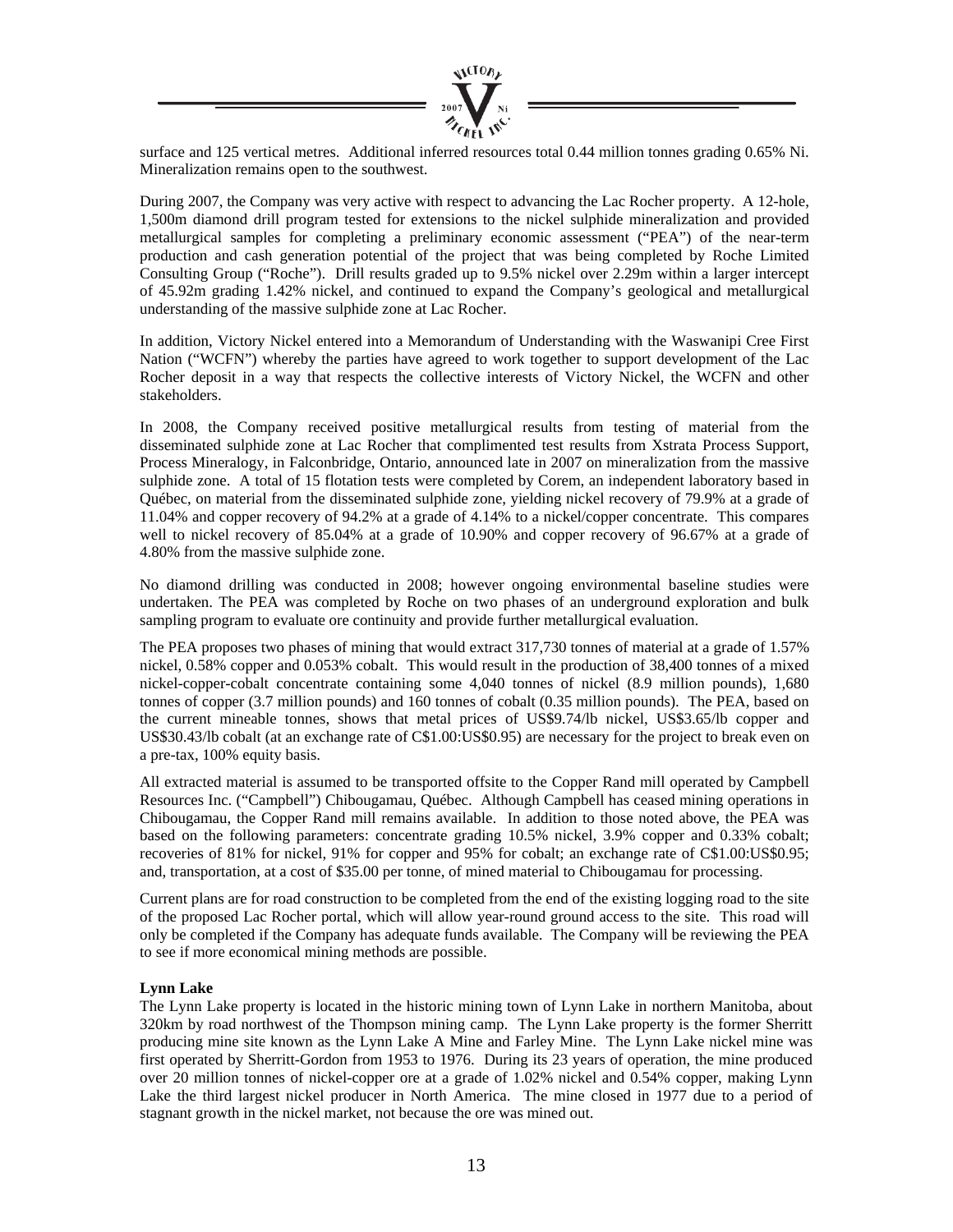

The Lynn Lake property was acquired by Independent in early 2005, following which several drill programs were carried out. This included approximately 20,000m of drilling during 2007 designed to further test for new zones of resource potential at the Lynn Lake Mine.

The Lynn Lake project has 0.86 million tonnes of measured resources grading 0.80% nickel or 15 million pounds of in-situ nickel as well as 13.7 million tonnes of indicated resources at 0.65% grade or 196 million pounds. A further 4.2 million tonnes inferred resources grading 0.59% nickel contains an additional 55 million pounds of in-situ nickel.

In December, 2007, Independent filed a NI 43-101 compliant Pre feasibility Study, prepared by Wardrop.

Highlights of the base case of the pre-feasibility study include the following:

- A pre-tax internal rate of return of 29%;
- A pre-tax net present value ("NPV") of \$131 million using an 8% discount rate (net of CAPEX);
- A pre-tax NPV of \$179 million using an 5% discount rate (net of CAPEX);
- A payback on mine costs of three years;
- Pre-tax profit over an initial 11 year mine life of \$296 million;
- Pre-production capital cost of \$148 million;
- Cash cost of producing refined nickel product of \$4.90 per pound of nickel, net of byproduct sales;
- Production rate of 3,000 tonnes per day;
- Average annual nickel production of 11.2 million lbs. (5,090 tonnes); and
- Average annual copper production of 6.2 million lbs. (2,817 tonnes).

The base case included evaluation of a bioleach option. This option could also potentially enhance the returns of the Company's other projects noted above although this would require additional evaluation.

While the base case used a nickel price of US\$9.01 and an exchange rate of 0.87, adjusting for those factors to the parameters which were used for evaluating impairment, as described below, the pre-feasibility study would indicate positive cash flows on a non-discounted basis and accordingly, no impairment is indicated. Further, the study was released in times when operating and capital costs were at their peak and these have since decreased.

On April 28, 2008, Independent announced the discovery of a new zone of shallow high grade nickel mineralization on the Lynn Lake property, named the Disco Zone. The discovery was made by Western Areas NL close to a property boundary between the Lynn Lake property and Western Areas' property, and was subsequently established to have been discovered on the Lynn Lake property. Results, as announced by Western Areas, included the following:

- 18m @ 1.5% Ni, 0.7% Cu and 0.04% Co from 96m down hole (86m vertical depth).
- 14m @ 1.4% Ni, 0.7% Cu and 0.03% Co from 72m down hole (55m vertical depth).
- 22m @ 0.7% Ni, 0.4% Cu and 0.02% Co from 67m down hole (62m vertical depth).
- 5m @ 1.1% Ni, 0.6% Cu and 0.03% Co from 86m down hole (82m vertical depth).

Following the announcement of these results, Independent commissioned an induced polarization ("IP") geophysical survey in and around the Disco Zone. In addition to characterizing the Disco Zone mineralization, the geophysical survey highlighted 10 similar targets. Independent also completed 3D modeling of the Disco Zone, to aid in the interpretation of the controls and potential volume of the mineralization. This modeling has confirmed "open" areas in proximity to the Disco zone both at depth and to the southeast of the zone as defined to date.

During the third quarter of 2008 Independent continued to conduct exploration at the Disco Zone, however, given capital market conditions and the acquisition of Independent by the Company, drilling activities were suspended at the Lynn Lake property. The Company is currently evaluating additional work on the Lynn Lake property and will review the pre-feasibility study prepared by Wardrop in detail.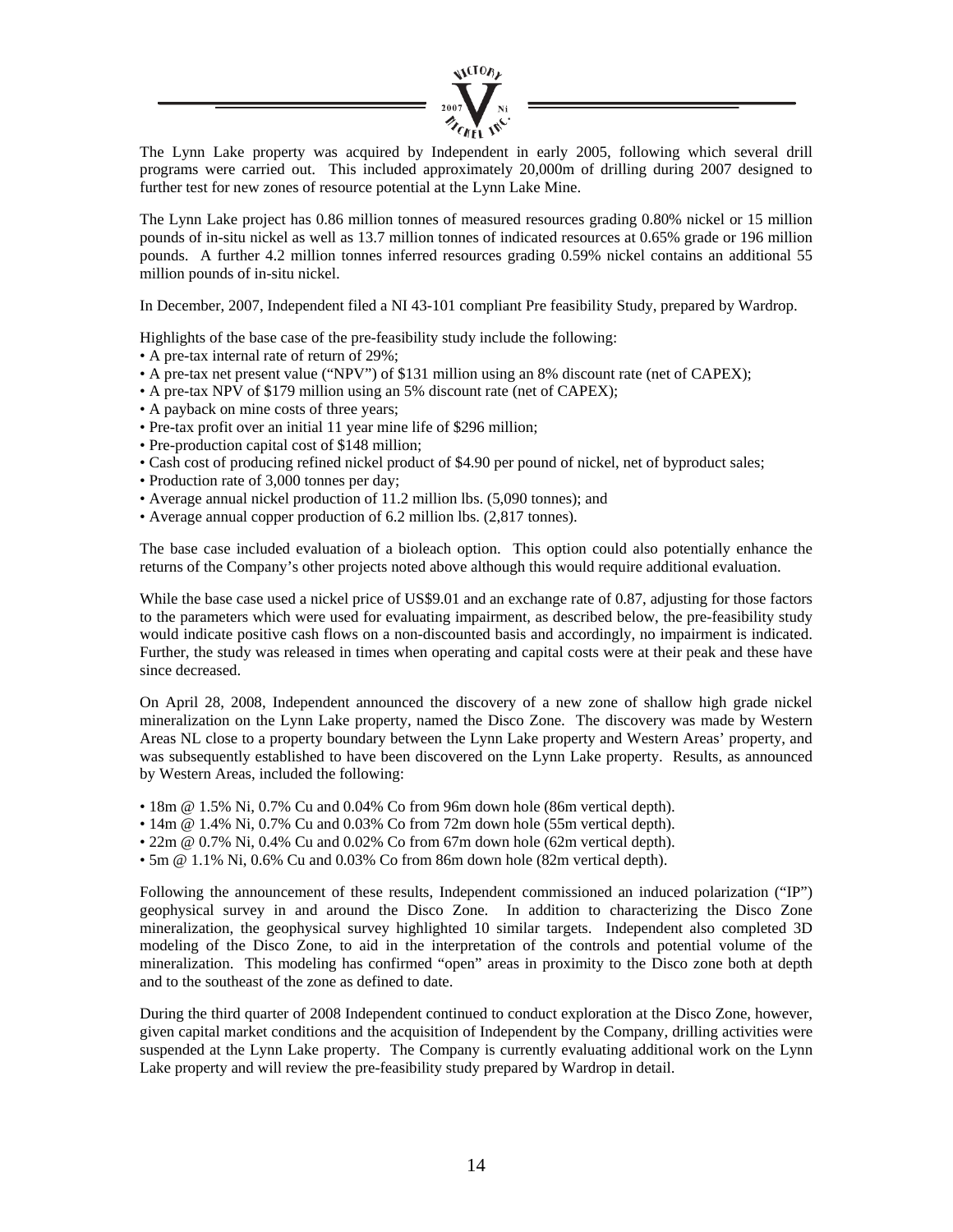

# **IMPAIRMENT ANALYSIS**

Given the changes in the metals markets and other general economic factors, the Company performed an impairment analysis on each of its exploration and development projects.

The analysis reviewed historic expenditures recorded on each project along with any purchase price allocations from acquisitions, reflected the existence of previous writedowns and also considered the existence of any economic studies which had been performed. The assumptions used in such studies were reviewed for such factors as: forecast metals prices, foreign exchange rates, changes in resource and/or cost estimates, changes in royalty arrangements, the existence of significant by-products and other matters as necessary.

Forecast metals prices were estimated from third-party sources such as analyst consensus reports and other available documentation which were considered to be reasonable by management. In particular, a longterm nickel price of US\$7.15 and an exchange rate of US\$0.8202 : C\$1.00 were used.

Capital and operating cost estimates generally were reduced from those used in prior studies if documentary evidence had recently been obtained as part of the review work presently being undertaken for the Minago feasibility study. Often cost estimates used in previous studies had been derived when such were universally recognized to be at historic highs.

Furthermore, management's intentions with respect to future expenditures and plans for the projects were considered. With the exception of some small projects acquired as part of the Independent acquisition and which were valued at \$nil as part of the purchase accounting, all projects have had recent expenditures and are considered to be active. In 2005, management recorded a writedown of approximately \$4 million on the Mel project as an agreement had not been received before the time that financial statements for that year had to be issued. In accordance with GAAP, such writedown could not be reversed upon receipt of the agreement. Accordingly, the amount recorded for Mel of \$2,462,000 does not reflect the total expenditures made on that project.

Management concluded that no impairment existed in each of its projects effective December 31, 2008 and that costs incurred to date are recoverable. The Company will continue to monitor developments as they occur in the metals markets and the economy and will update its impairment analysis to take account of any such changes, as appropriate.

### **CRITICAL ACCOUNTING ESTIMATES**

Critical accounting estimates used in the preparation of the consolidated financial statements include determining the carrying value of investments and exploration and development projects, assessing the impairment of long-lived assets, determining future income taxes and the valuation of stock option compensation. These estimates involve considerable judgment and are, or could be, affected by significant factors that are out of the Company's control.

For a complete list of the significant accounting policies as well as information concerning the use of estimates and measurement uncertainty, reference should be made to Notes 2 and 3 of the Company's 2008 Audited Consolidated Financial Statements. The Company's financial statements have been prepared using the going concern assumption; reference should be made to Note 1 to the Company's 2008 Audited Consolidated Financial Statements.

The Company's recorded value of its exploration and development projects is based on historical costs that are expected to be recovered in the future. The Company's recoverability evaluation is based on market conditions for minerals, underlying mineral resources associated with the properties and future costs that may be required for ultimate realization through mining operations or by sale. The Company is in an industry that is exposed to a number of risks and there is always the potential for a material adjustment to the value assigned to these assets. Such risks also extend to the evaluation of fair values of net assets upon acquisition.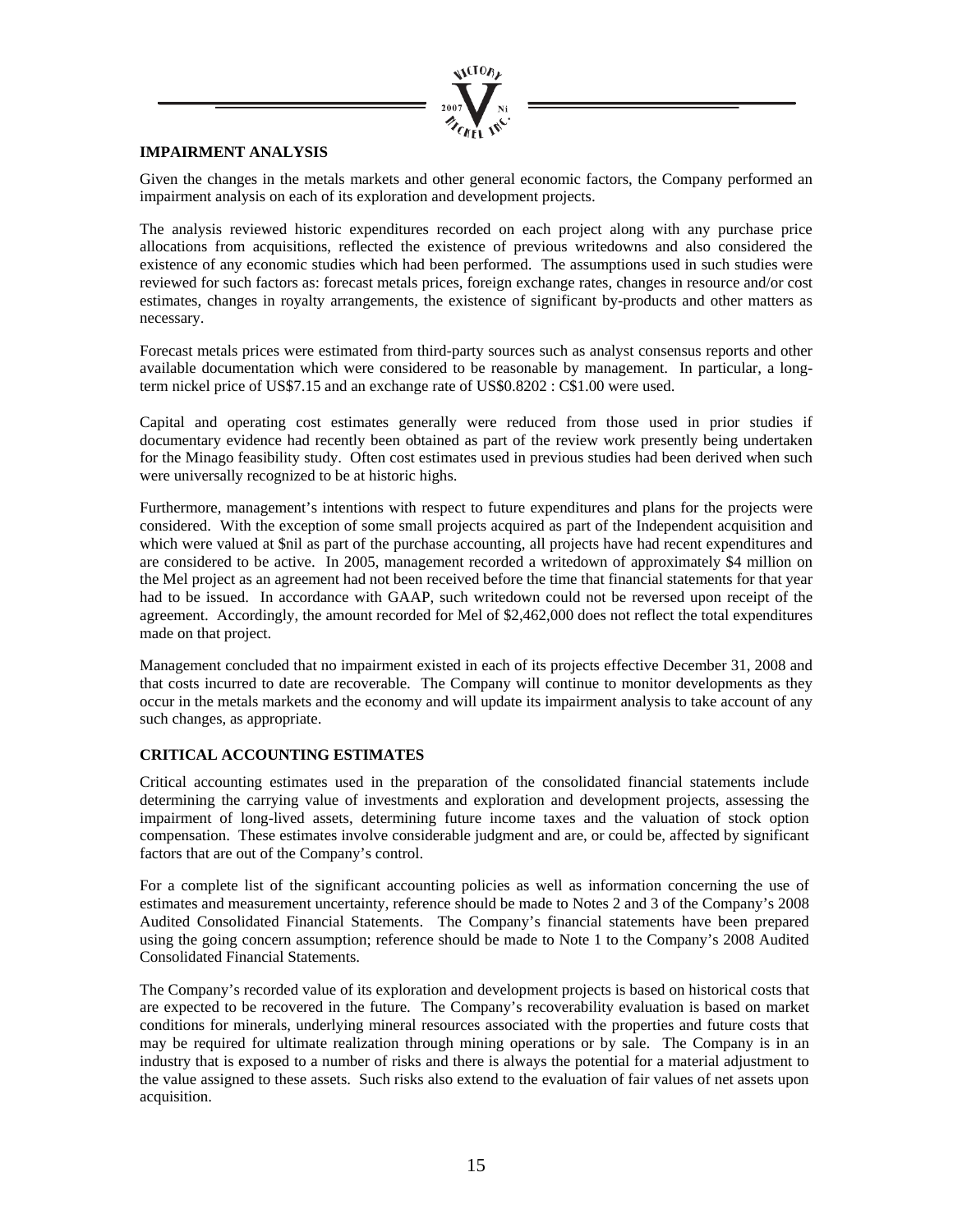

The fair value of the stock options and warrants is calculated using an option pricing model that takes into account the exercise price, expected life of the option/warrant, expected volatility of the underlying shares, expected dividend yield, and the risk free interest rate for the term of the option/warrant.

## **NEW ACCOUNTING POLICIES**

### *Financial Instruments and Capital Disclosures*

The Canadian Institute of Chartered Accountants ("CICA") has issued the following accounting standards effective for fiscal years beginning on or after January 1, 2008: Capital Disclosures (Handbook Section 1535), Financial Instruments – Disclosures (Handbook Section 3862) and Financial Instruments – Presentation (Handbook Section 3863).

The Company has included disclosures recommended by the new Handbook Sections 1535, 3862 and 3863 in Note 4 to the Company's 2008 Audited Consolidated Financial Statements.

### *General Standards on Financial Statement Presentation*

CICA Handbook Section 1400, "General Standards on Financial Statement Presentation," has been amended to include requirements to assess and disclose an entity's ability to continue as a going concern. The standard requires that management make an assessment of a company's ability to continue as a going concern and to use the going concern basis in the preparation of the financial statements unless management either intends to liquidate the company or to cease trading, or has no realistic alternative but to do so. When management is aware, in making its assessment, of material uncertainties related to events or conditions that may cast significant doubt upon a company's ability to continue as a going concern, those uncertainties should be disclosed. The adoption of these amendments has not had a material impact on the Company's consolidated financial statements.

### **FUTURE ACCOUNTING CHANGES**

### *International Financial Reporting Standards*

The CICA plans to transition Canadian GAAP for public companies to International Financial Reporting Standards ("IFRS"). The effective changeover date is for interim and annual financial statements relating to fiscal years beginning on or after January 1, 2011. The impact of the transition to IFRS on the Company's consolidated financial statements is currently being assessed. Staff commenced training in IFRS during 2008 and the audit committee has placed IFRS conversion as a standard agenda item.

### *Business Combinations*

In October 2008, the CICA issued Handbook Section 1582, Business Combinations, which establishes new standards for accounting for business combinations. This is effective for business combinations for which the acquisition date is on or after the beginning of the first annual reporting period beginning on or after January 1, 2011. Should the Company engage in a future business combination, it would consider early adoption to coincide with the adoption of IFRS.

### *Non-controlling Interests*

Also in October, 2008, the CICA issued Handbook Section 1602, Non-controlling Interests, to provide guidance on accounting for non-controlling interests subsequent to a business combination. This is effective for fiscal years beginning on or after January, 2011.

### *Credit Risk and the Fair Value of Financial Assets and Financial Liabilities*

In January 2009, the CICA approved EIC 173 - Credit Risk and the Fair Value of Financial Assets and Financial Liabilities. This guidance clarified that an entity's own credit risk and the credit risk of the counterparty should be taken into account in determining the fair value of financial assets and financial liabilities including derivative instruments. This guidance is applicable to fiscal periods ending on or after January 12, 2009. The Company does not expect that this will have any material impact on its consolidated financial statements.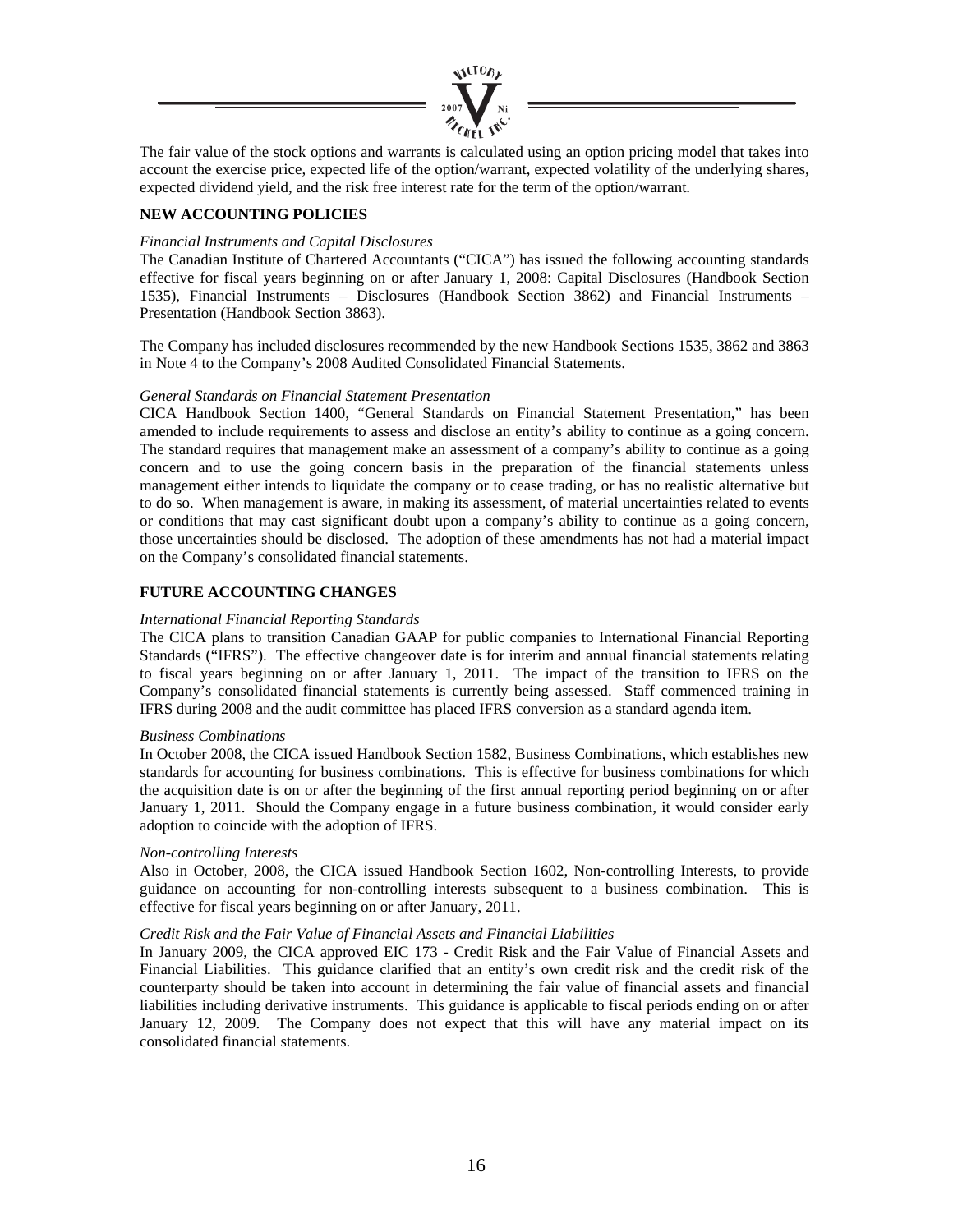

## **CORPORATE GOVERNANCE**

### *Evaluation of Disclosure Controls and Procedures*

The Company's Chief Executive Officer and Chief Financial Officer, (collectively, the "Certifying Officers"), are responsible for designing a system of disclosure controls and procedures, or causing them to be designed under their supervision, to provide reasonable assurance that information required to be disclosed in reports filed with or submitted to, securities regulatory authorities is recorded, processed, summarized and reported within the time periods specified under Canadian securities laws and that material information relating to the Company is made known to them with respect to financial and operational conditions to allow timely decisions regarding required disclosure. For the fiscal year ended December 31, 2008, an evaluation was commissioned by the Company under the supervision of the Certifying Officers and with the participation of management of the effectiveness of the Company's disclosure controls and procedures as defined under the rules adopted by the Canadian securities regulatory authorities. Based on this evaluation, the Certifying Officers have concluded that the design and operation of the Company's disclosure controls and procedures were effective as at December 31, 2008. Such controls are facilitated by the small size of the Company's senior management team and their access to material information.

### *Evaluation of Internal Control over Financial Reporting*

The Company's Certifying Officers are responsible for designing a system of internal controls over financial reporting, or causing them to be designed under their supervision, to provide reasonable assurance regarding the reliability of financial reporting and preparation of consolidated financial statements for external purposes in accordance with Canadian GAAP. The Company used the COSO control framework. For the fiscal year ended December 31, 2008, an evaluation was commissioned by the Company under the supervision of the Certifying Officers and with the participation of management of the effectiveness of the Company's internal control over financial reporting. Based on this evaluation, the Certifying Officers have concluded that the design and operation of the Company's internal controls over financial reporting and procedures were effective as at December 31, 2008. During the evaluation process, the Company made improvements to the internal controls over financial reporting.

The management of the Company was required to apply its judgment in evaluating the cost-benefit relationship of possible controls and procedures. The result of the inherent limitations in all control systems means no evaluation of controls can provide absolute assurance that all control issues and instances of fraud, if any, have been detected.

There were no changes to the Company's internal controls over financial reporting that occurred during the year ended December 31, 2008 that materially affected, or are reasonably likely to affect, the Company's internal controls over financial reporting.

### **RELATED PARTY TRANSACTIONS**

The Company obtains management, administrative assistance and facilities from Nuinsco pursuant to a management agreement. The fees payable by the Company under the arrangement are recorded at the exchange amount which is equal to the cost to Nuinsco of providing such services plus 10 percent. General and administrative costs charged to the Company during the year ended December 31, 2008 totalled \$650,000 (2007 - \$809,000). In addition project-related costs aggregating \$66,000 (2007 - \$463,000) have been charged to the Company by Nuinsco during the period and are included in exploration and development costs on the consolidated balance sheet. Victory Nickel charged Nuinsco \$53,000 for the year ended December 31, 2008 for project-related costs incurred by it on behalf of Nuinsco. The management agreement has an initial term of 24 months and is terminable thereafter by Nuinsco upon 90 days notice and by the Company upon 180 days notice. No such notice has been received or made.

### **OUTSTANDING SHARE DATA**

At March 27, 2009, the Company had 261,709,809 common shares issued and outstanding. In addition, there were 26,706,498 stock options and 1,687,963 warrants outstanding on March 27, 2009, which if exercised and issued would bring the fully diluted issued common shares to a total of 290,104,270, and would generate cash of approximately \$9,220,000.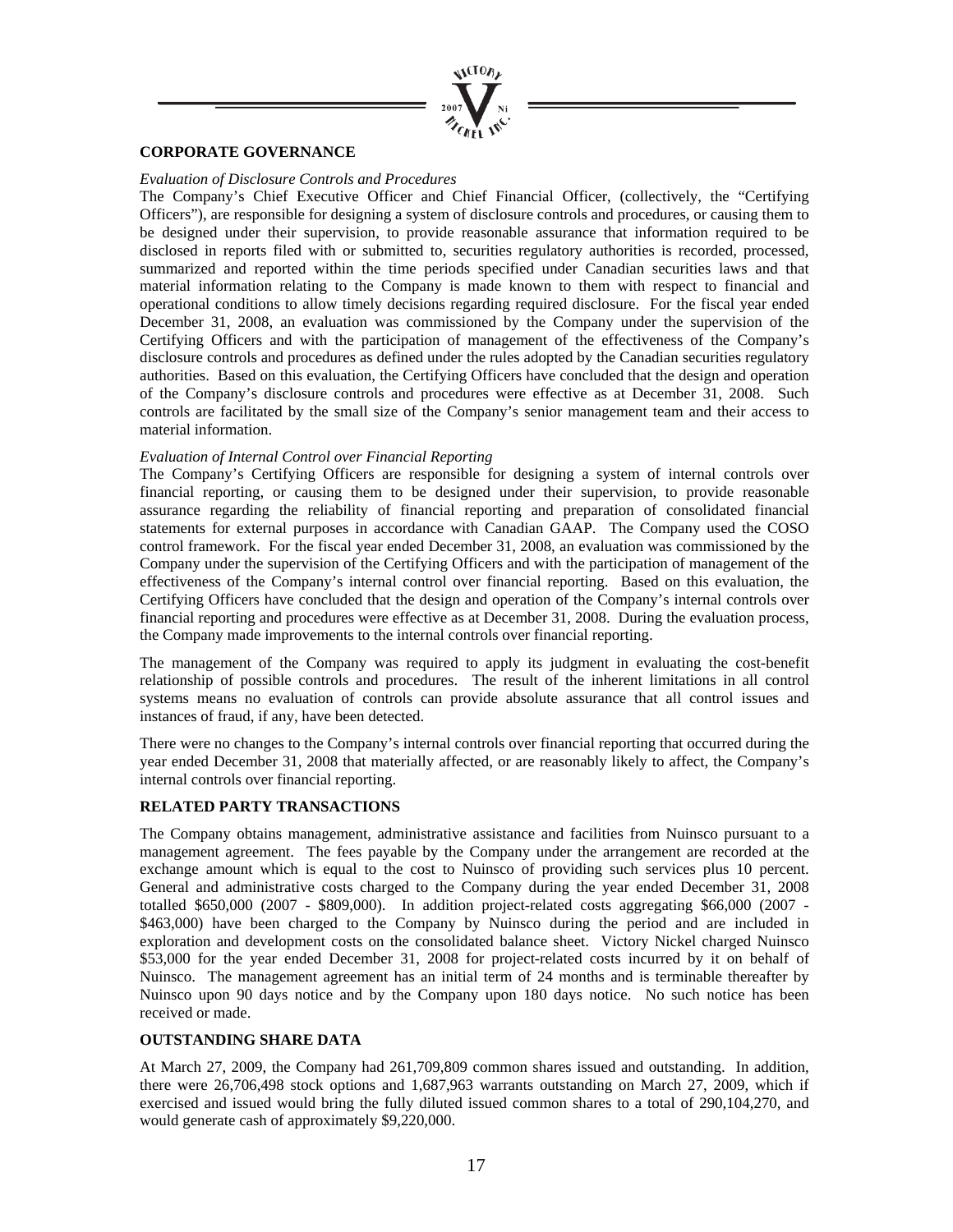

### **RECENT DEVELOPMENTS**

a) On January 6, 2009, the Company announced the receipt of a NI-43-101-compliant revised resource estimate for the Minago Project. The revised resource estimate prepared by Wardrop Engineering Limited ("Wardrop") reports only the nickel that is present in sulphide minerals (denoted NiS), and excludes unrecoverable nickel in silicate. This is necessary to allow accurate determination of a recovery curve at various grades. Previous Minago resource estimates have been reported on a Total Nickel basis at a 0.25% cut-off grade. The adoption of NiS values for the resource estimate (using a 0.20% nickel sulphide cut-off grade as a minimum for economic viability) provides a more accurate determination of the recoverable nickel.

| <b>Sulphide Nickel Resource Estimate, January 2009</b>         |                             |                     |                                                   |
|----------------------------------------------------------------|-----------------------------|---------------------|---------------------------------------------------|
| <b>Classification</b><br>At 0.2% Nickel Sulphide Cut-off Grade | <b>Tonnes</b><br>(millions) | Grade<br>$(\%$ NiS) | <b>NiS In-Situ Nickel</b><br>(millions of pounds) |
| <b>Measured Resource</b>                                       | 9.1                         | 0.47                | 94                                                |
| <b>Indicated Resource</b>                                      | 35.0                        | 0.42                | 327                                               |
| <b>Total Measured and Indicated</b>                            | 44.1                        | 0.43                | 420                                               |
| <b>Inferred Resource</b>                                       | 12.0                        | 0.44                | 115                                               |

The Minago Project NiS resource estimate is as follows:

- b) On January 15, 2009, the Company announced the appointment of Ms. Alison Sutcliffe to the position of Vice-President, Finance and Chief Financial Officer. Ms. Sutcliffe replaced Mr. Robert Wardell who has retired.
- c) On January 29, 2009 and March 26, 2009, respectively, the Company announced that Wayne Whymark and Richard Murphy had resigned from the Board of Directors. Messrs. Whymark and Murphy joined the Board of Directors in October, 2008 pursuant to the Support Agreement entered into by Victory Nickel and Independent pursuant to Victory Nickel's offer to purchase all of the outstanding shares of Independent. With the departure of Mr. Whymark in January, Mr. René Galipeau, Chief Executive Officer of the Company, was re-appointed to his roles of Vice-Chairman and director.

### **RISKS AND UNCERTAINTIES**

The exploration and development of natural resources are speculative activities that involve a high degree of financial risk. The risk factors which should be taken into account in assessing Victory Nickel's activities and an investment in its securities include, but are not necessarily limited to, those set out below.

The relative significance of each risk described below will vary as a function of several factors including, but not limited to, the state of the economy, the stage of Victory Nickel's projects, the availability of financing on acceptable terms and other matters.

Any one or more of these risks could have a material adverse effect on the value of any investment in Victory Nickel and the business, financial condition, operating results or prospects of Victory Nickel and should be taken into account in assessing Victory Nickel's activities.

### **Industry Risks**

### *Speculative Nature of Mineral Exploration*

Mineral exploration is highly speculative in nature, involves many risks and frequently is non-productive. There is no assurance that Victory Nickel's exploration efforts will be successful. Few properties that are explored are ultimately developed into economically viable operating mines. Success in establishing reserves is a result of a number of factors, including the quality of Victory Nickel's management, level of geological and technical expertise, the quality of land available for exploration and other factors. Once mineralization is discovered, it may take several years in the initial phases of drilling until production is possible, during which time the economic feasibility of production may change. Substantial expenditures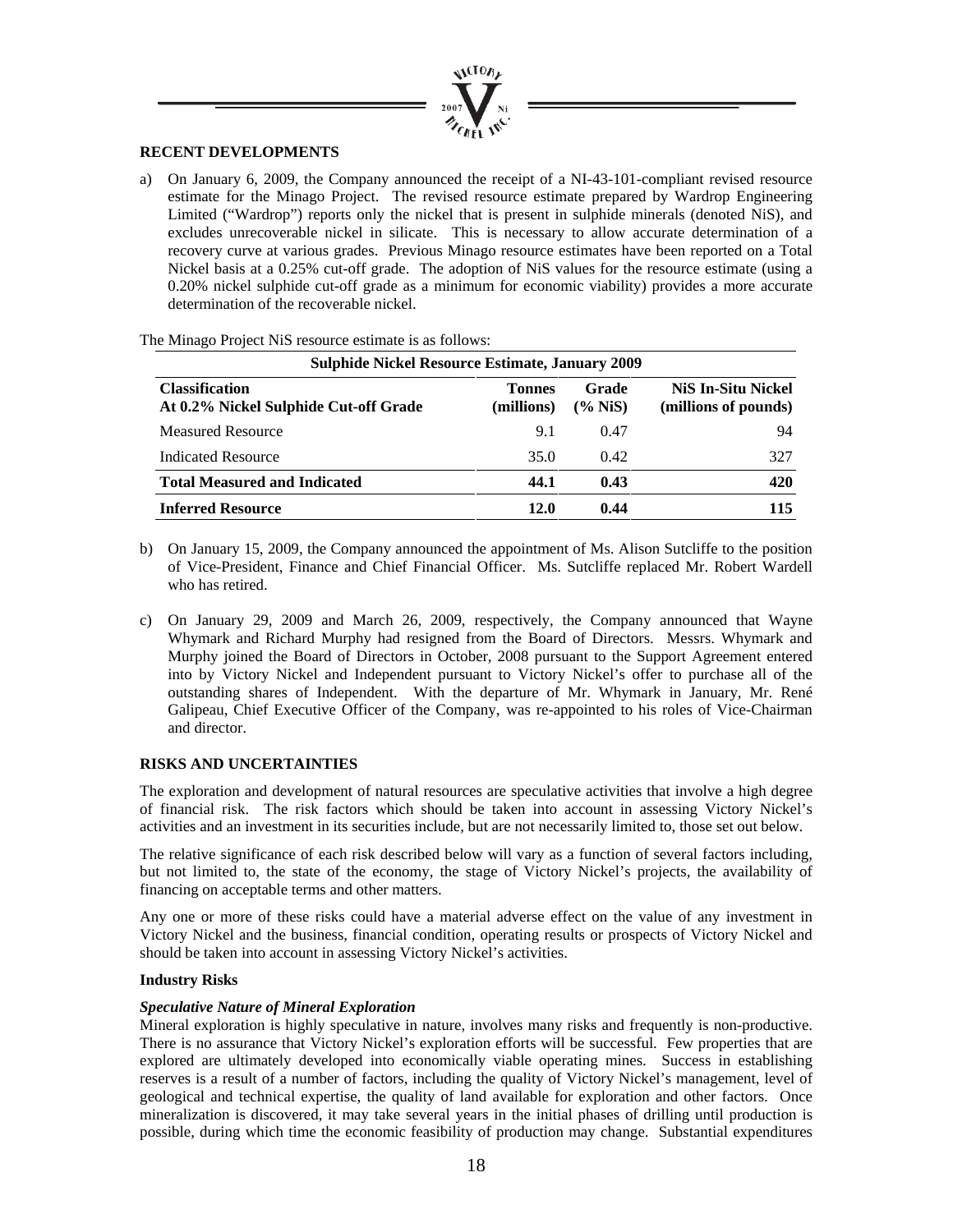

are required to establish proven and probable reserves through drilling to determine the optimal extraction method for the ore and the metallurgical process to extract the metals from the ore and, in the case of new properties, to construct mining and processing facilities. It is possible that even preliminary due diligence will show adverse results, leading to the abandonment of projects. It is impossible to ensure that preliminary feasibility studies or full feasibility studies, such as is being performed with respect to Minago, on Victory Nickel's projects or the current or proposed exploration programs on any of the properties in which Victory Nickel has exploration rights will result in a profitable commercial mining operation. As a result of these uncertainties, no assurance can be given that Victory Nickel's exploration programs will result in the establishment or expansion of resources or reserves.

## *Development Projects*

In general, development projects have no operating history upon which to base estimates of future cash operating costs. For development projects such as the mineral resource properties owned by Victory Nickel, estimates of proven and probable reserves are, to a large extent, based upon the interpretation of geological data obtained from drill holes and other sampling techniques and feasibility studies. This information is used to calculate estimates of the capital cost, cash operating costs based upon anticipated tonnage and grades of ore to be mined and processed, the configuration of the ore body, expected recovery rates, comparable facility and equipment operating costs, anticipated climatic conditions and other factors. In addition, there remains to be undertaken certain feasibility and development preparation work on the projects that could adversely impact estimates of capital and operating costs required for the development of the projects. Costs necessary to develop the projects could be significant and will have a direct impact on the economic evaluation of the projects. As a result, it is possible that the actual capital cost, cash operating costs and economic returns of the projects may differ from those currently estimated. The costs estimated under the PEA for Minago may differ under the feasibility study presently being performed.

## *Competition*

The mineral exploration business is highly competitive in all of its phases. Victory Nickel competes with numerous other companies and individuals, including competitors with greater financial, technical and other resources than Victory Nickel, in the search for and acquisition of exploration and development rights on attractive mineral properties. Victory Nickel's ability to acquire exploration and development rights in the future will depend not only on its ability to develop the properties on which it currently has exploration and development rights, but also on its ability to select and acquire exploration and development rights on other suitable properties. There is no assurance that Victory Nickel will compete successfully in acquiring exploration and development rights on such other properties.

### **Operational Risks**

# *Limited History of Operations*

Victory Nickel has no history of earnings and limited financial resources. Victory Nickel currently has no operating mines and its ultimate success will depend on its ability to generate cash flow from active mining operations in the future, as well as its ability to access capital markets for its development requirements. There is no assurance that Victory Nickel will earn profits in the future. Significant capital investment will be required to achieve commercial production from Victory Nickel's existing projects from successful exploration efforts. There is no assurance that Victory Nickel will be able to raise the required funds to continue these activities.

## *Development Targets, Permitting and Operational Delays*

There can be no assurance that Victory Nickel will be able to complete the planned development of the projects on time or on budget due to, among other things, delays in receiving required consents, permits and registrations, the delivery and installation of plant and equipment and cost overruns, or that the current personnel, systems, procedures and controls will be adequate to support Victory Nickel's operations. Any failure to meet development targets or other operational delays or inadequacies could have a material adverse effect.

### *Resources and Production*

The figures for resources presented in this document are estimates and no assurance can be given that the anticipated level of recovery and/or grades of resources will be realized. Moreover, short-term operating factors relating to ore resources, such as the need for orderly development of an ore body or the processing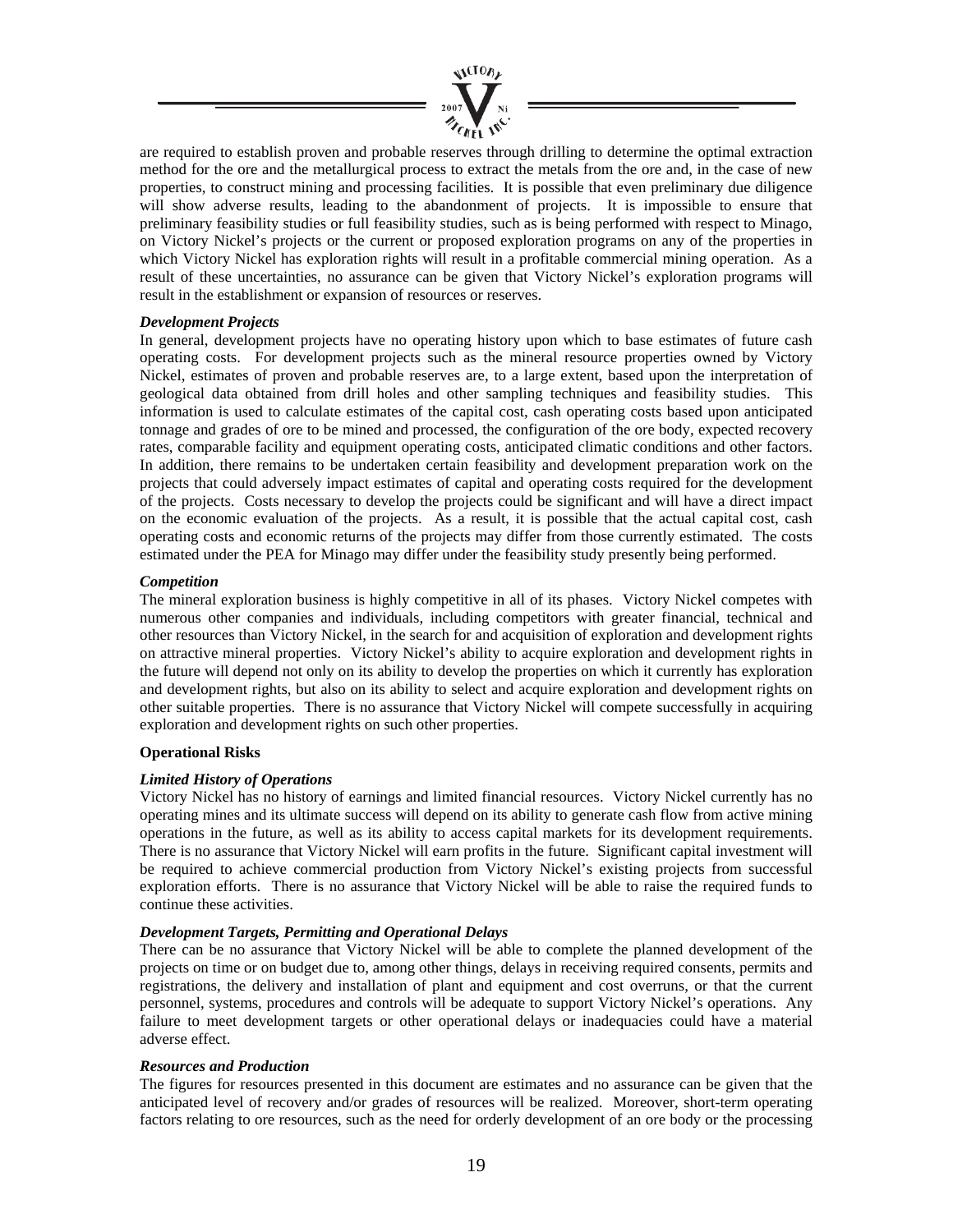

of new or different ore grades, may cause a mining operation to be unprofitable in any particular accounting period.

# *Title Risks*

Victory Nickel's ability to hold various mineral rights require licences, permits and authorizations and, in some cases, renewals of existing licences, permits and authorizations from various governmental and quasigovernmental authorities. Management believes that Victory Nickel currently holds or has applied for all necessary licences, permits and authorizations to carry on the activities which Victory Nickel is currently conducting and to hold the mineral rights Victory Nickel currently holds under applicable laws and regulations in effect at the present time. Management also believes that Victory Nickel is complying in all material respects with the terms of such licences, permits and authorizations. However, Victory Nickel's ability to obtain, sustain or renew such licences, permits and authorizations on acceptable terms is subject to changes in regulations and policies and to the discretion of the applicable governmental and quasigovernmental bodies.

No assurance can be given that Victory Nickel's properties are not subject to prior unregistered agreements or interests or undetected claims or interests which could be material and adverse to Victory Nickel. Additionally, mineral properties may carry with them significant development costs and abandonment and site restoration obligations for which Victory Nickel may, or will, become responsible for in the future.

## *Insurance Risk*

Victory Nickel faces all of the hazards and risks normally incidental to the exploration and development of base metals, any of which could result in damage to life or property, environmental damage and possible legal liability for any or all such damage caused. Victory Nickel's activities may be subject to prolonged disruptions due to weather conditions depending on the location of operations in which Victory Nickel has interests; not all such risks are insurable.

### **Financial and Investment Risks**

### *Substantial Capital Requirements*

Victory Nickel will have to make substantial capital expenditures for the development of and to achieve production from the projects. There can be no assurance that any debt or equity financing or cash generated by operations will be available or sufficient to meet these requirements or for other corporate purposes or, if debt or equity financing is available, that it will be on terms acceptable to Victory Nickel. Moreover, future activities may require Victory Nickel to alter its capitalization significantly. The inability of Victory Nickel to access sufficient capital for its operations could have a material adverse effect on its financial condition, results of operations or prospects.

### *Market Perception*

Market perception of junior exploration, development and mining companies may shift such that these companies are viewed less favourably. This factor could impact the value of investors' holdings and Victory Nickel's ability to raise further funds by issue of additional securities or debt.

### *Metal Prices*

There is no assurance that, even if commercial quantities of mineral resources are developed, a profitable market will exist for the sale of such product. Nickel and by-product prices fluctuate on a daily basis and are affected by numerous factors beyond Victory Nickel's control – including factors which are influenced by worldwide circumstances. The level of interest rates, the rate of inflation, world supply of nickel and by-products and stability of exchange rates can all cause significant fluctuations in nickel and by-product prices. Such external economic factors are in turn influenced by changes in international investment patterns and monetary systems and political developments. The price of nickel and by-products has historically fluctuated widely and future price declines could cause commercial production to be uneconomical and such fluctuations could have a material adverse effect on Victory Nickel's business, financial condition and prospects. As Victory Nickel is in the exploration stage, the above factors have had no material impact on present operations but are considered in evaluating the impairment of long-lived assets.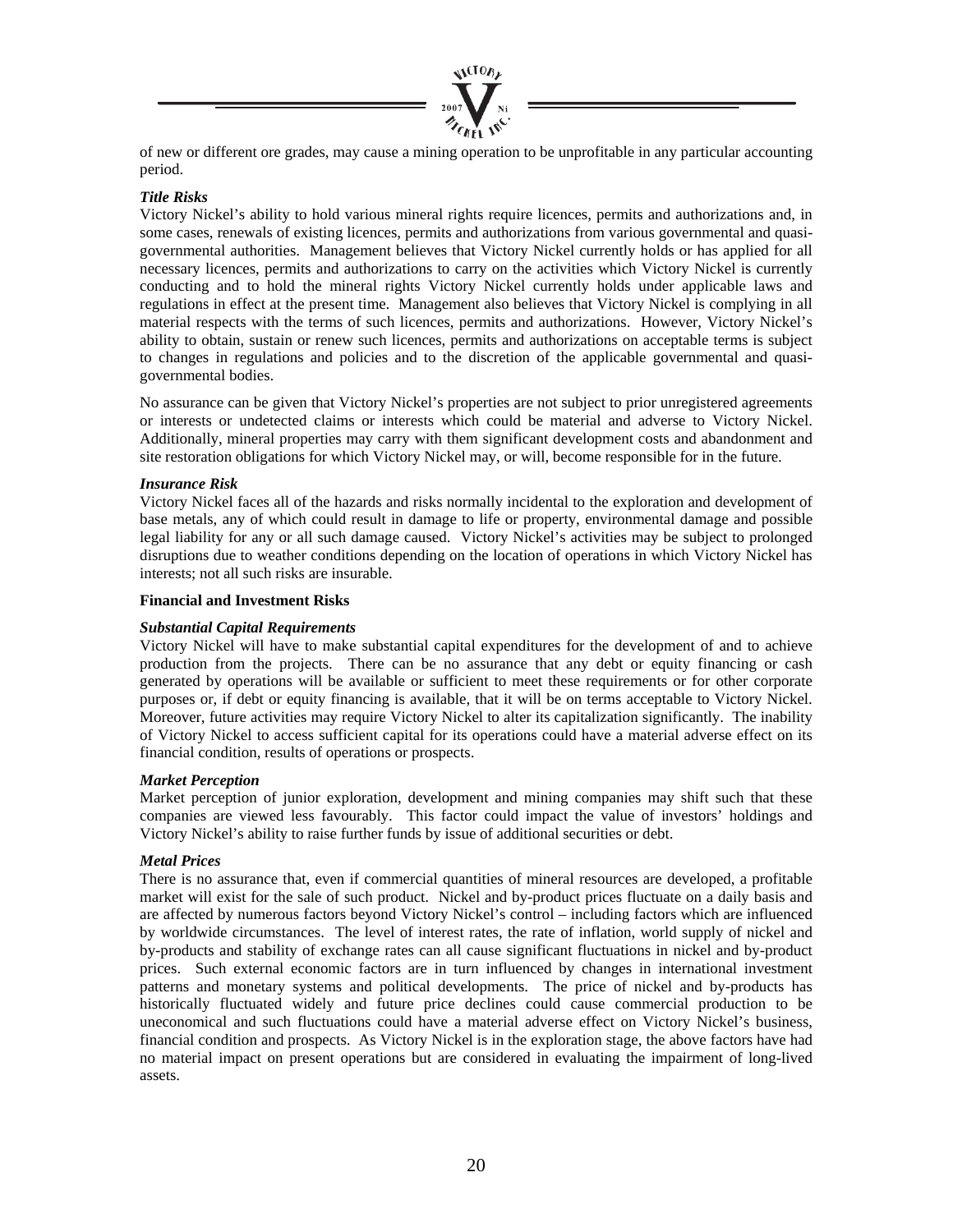

## *Areas of Investment Risk*

The common shares of Victory Nickel are listed on the TSX. The share prices of publicly traded companies can be volatile as the price of shares is dependent upon a number of factors, some of which are general or market or sector specific and others that are specific to Victory Nickel.

The market for shares in small public companies is less liquid than for large public companies. Investors should be aware that the value of the Company's common shares may be volatile and may go down as well as up and investors may therefore not recover their original investment.

The market price of the Company's common shares may not reflect the underlying value of Victory Nickel's net assets. The price at which investors may dispose of their securities may be influenced by a number of factors, some of which may pertain to Victory Nickel and others of which are extraneous. On any disposal of their common shares, investors may realize less than the original amount invested.

### **Regulatory Risks**

## *Government Regulation*

Existing and possible future environmental and social impact legislation, regulations and actions, including the regulation of air and water quality, mining reclamation, solid and hazardous waste handling and disposal, the promotion of occupational health and safety, the protection of wildlife and ecological systems and the protection of the societies and communities of indigenous peoples, could cause significant expense, capital expenditures, restrictions and delays in activities, the extent of which cannot be predicted and which may well be beyond Victory Nickel's capacity to fund. Environmental laws are becoming more actively enforced. Environmental and social impact studies may be required for some operations and significant fines and clean up responsibilities may be assessed for companies causing damage to the environment in the course of their activities.

## *Economic, Political, Judicial, Administrative, Taxation or Other Regulatory Factors*

Victory Nickel may be adversely affected by changes in economic, political, judicial, administrative, taxation or other regulatory factors in the areas in which Victory Nickel does or will operate and holds its interests, as well as unforeseen matters.

### **Other Risks**

# *Environmental and Health Risks*

The Company has no significant exposure to environmental or health risks, although this will change as the Company's projects approach production (a normal characteristic of mineral industry projects). The Lynn Lake project, acquired pursuant to the takeover bid for Independent, is a former operating mine, however indemnifications exist from the Manitoba Government with respect to any pre-existing environmental concerns at that property.

# *Key Personnel*

Victory Nickel relies on a limited number of key consultants and there is no assurance that Victory Nickel will be able to retain such key consultants or other senior management. The loss of one or more of such key consultants or members of senior management, if not replaced, could have a material adverse effect on Victory Nickel's business, financial condition and prospects. Directors and management have accepted deferrals of remuneration in order to assist the Company through the economic turmoil; however, this potentially adds to the risk of losing experienced personnel.

### *Conflicts of Interest*

Certain of the Company's directors and officers are also directors and officers of other natural resource companies. Consequently, there exists the possibility for such directors and officers to be in a position of conflict. Any decision made by any of such directors and officers relating to Victory Nickel will be made in accordance with their duties and obligations to deal fairly and in good faith with Victory Nickel and such other companies.

### **Summary**

The future success of the Company is subject to a number of risk factors that are common to the junior natural resources sector. These include the extent to which it can outline natural resources on its properties and establish the economic viability of developing those properties and the political, economic and